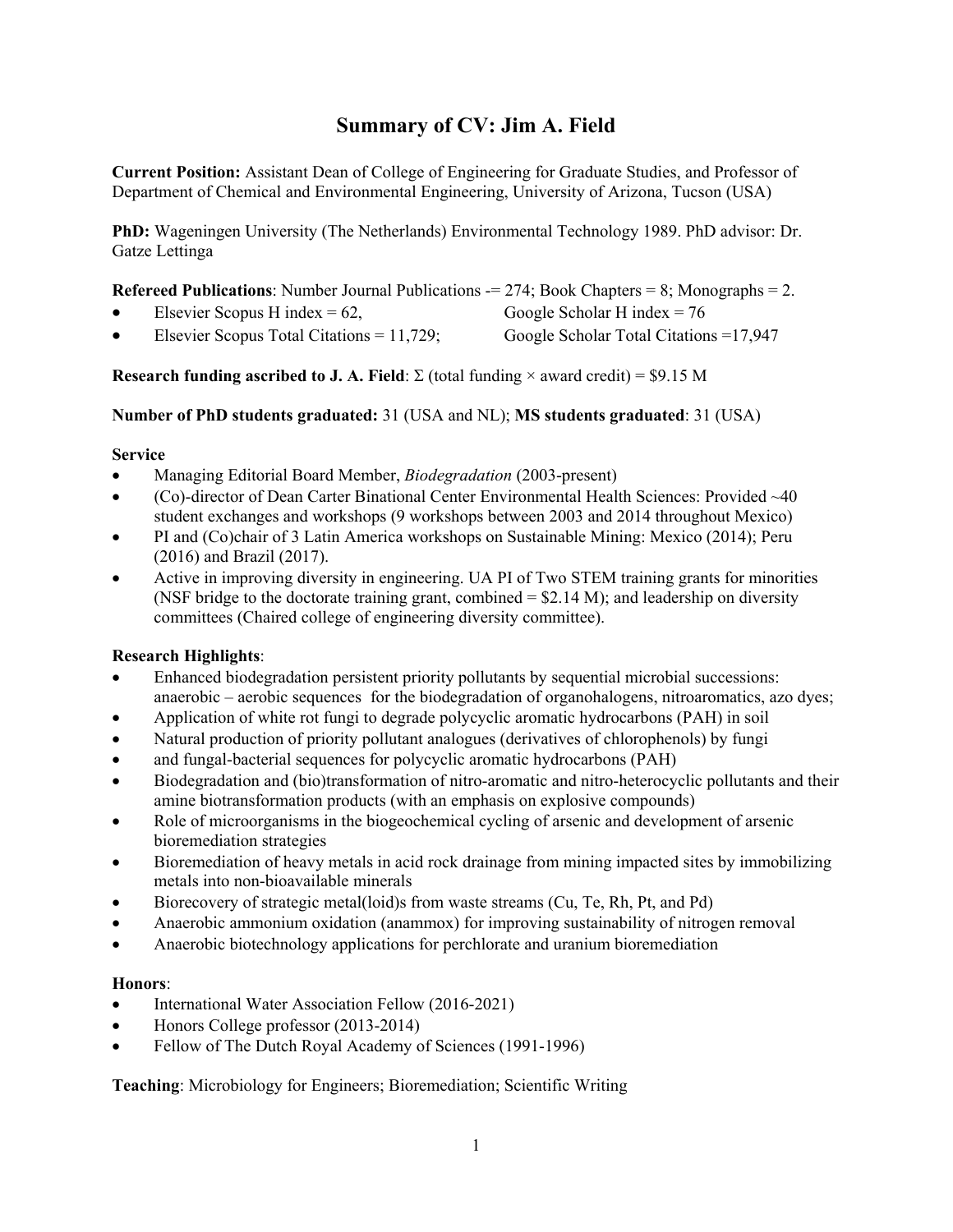# **Dr. JIM A. FIELD**

Assistant Dean of the College of Engineering for Graduate Education Professor of the Department of Chemical and Environmental Engineering University of Arizona, Tucson, Arizona, Tel. 520-621-2591, email: jimfield@email.arizona.edu Languages: Fluent in Spanish, Dutch and English (mother tongue)

# **1. Educational Background**

Ph.D., Environmental Technology, 1989, Wageningen University, The Netherlands

M.S., Crop and Soil Environmental Sciences, 1983, Virginia Tech, Blacksburg, Virginia, USA

B.S., Crop and Soil Environmental Sciences, 1981, Virginia Tech, Blacksburg, Virginia, USA

#### **2. Academic/Professional Work Experience**

Assistant Dean of Graduate Education, Nov., 2014 – present College Engineering, University of Arizona.

- Department Chair, Nov., 2009 2014, Department of Chemical & Environmental Engineering, University of Arizona.
- Visiting Professor, Jun. 2007 Mar. 2008, Dept. Molecular Biology, *Universidad Autónoma de Madrid*, Spain.
- Full Professor, July 2004 present, Department of Chemical & Environmental Engineering, University of Arizona.
- Associate Professor, January 2001 July, 2004, Department of Chemical & Environmental Engineering, University of Arizona.
- Assistant Professor, April, 1991 September, 2000, Division of Industrial Microbiology & Department Environmental Technology, Wageningen University, The Netherlands.
- Post Doc., October, 1989 March, 1991, Department of Chemical Engineering, Universidad Autónoma de Barcelona, Spain.

# **3. Awards & Service Appointments**

International Water Association Fellow. 2016-2021

International Water Association Anaerobic Digestion Specialist Group Management Committee 2018

Chair of the College of Engineering Inclusiveness Committee. 2016-2017

Graduate Council of the University of Arizona 2015-2017 (Co-Chair in academic year 2016-217)

Academic Leadership Institute Cohort 2017-2018

Search Committee for Vice-Provost of Inclusive Excellence and Senior Diversity Officer. 2016

Strategic Priorities for Faculty Initiatives (SPFI) Selection Committee<sup>1</sup>. 2014-2016

Honors Professor, Honors College. 2013-2014

 $\overline{a}$ 

<sup>&</sup>lt;sup>1</sup> SPFI is a program to hire faculty to improve diversity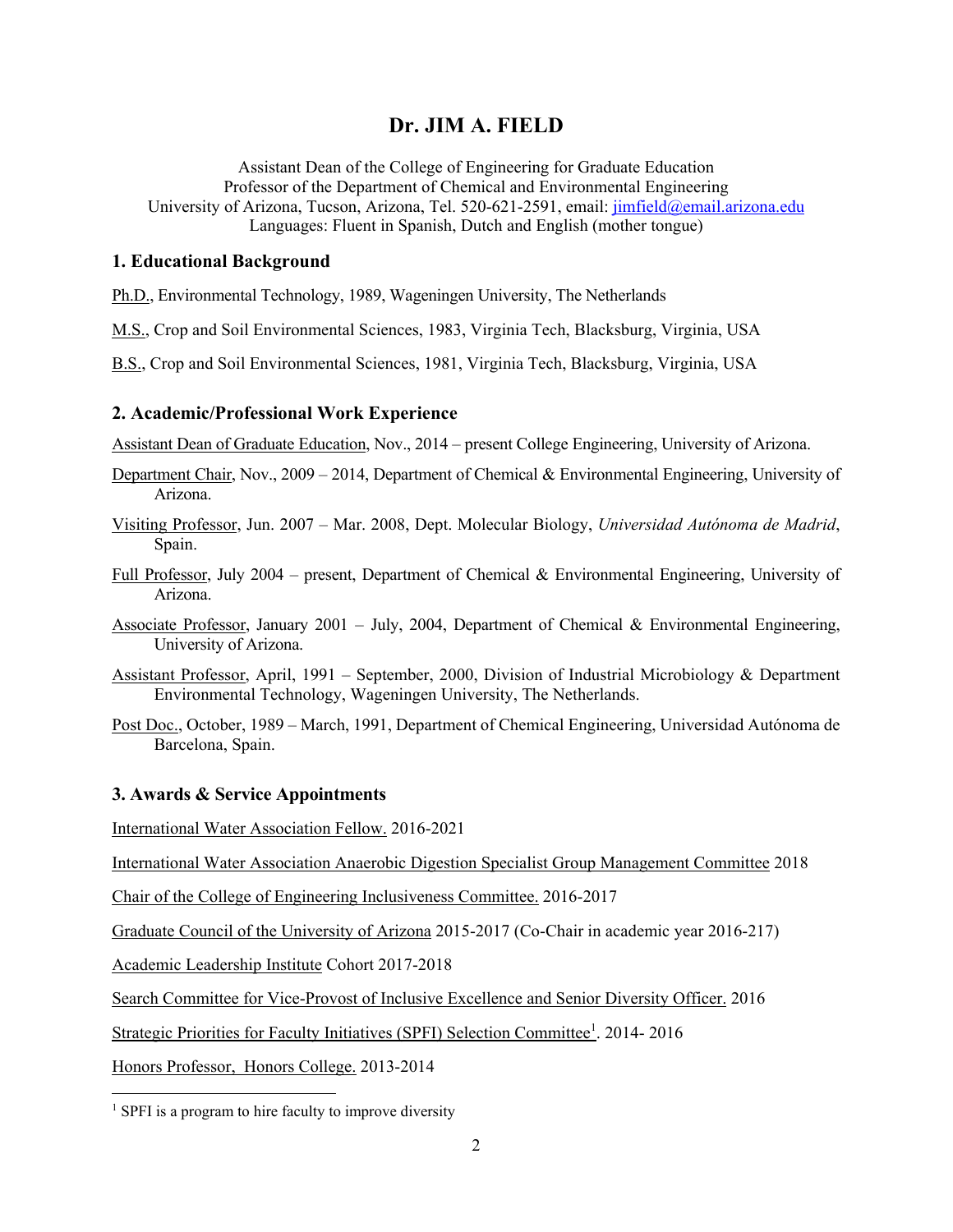Executive Committee UA Superfund Basic Research Program. 2013 – 2016

Steering Committee Heads Up. 2012 – 2014

Chair of Dept. Head Search Committee for Electrical and Computer Engineering 2011 – 2012

Fulbright Specialist, dispatched at *Universidad Santiago de Compostela*, Spain. Jun – Jul 2011

(Co-)Director of the Dean Carter Binational Center for Environmental Health Sciences, a higher education partnership for research collaboration, human capacity training and outreach between the University of Arizona, 11 universities/institutes in Mexico and *CONACyT*. Provided ~40 student exchanges and workshops (9 workshops between 2003 and 2014 throughout Mexico) 2003 – 2014.

Editorial Board Biodegradation (international peer reviewed journal). 2003 – present

Co-Recipient of the 2001 Lettinga Award 2001

Fellow of The Dutch Royal Academy of Sciences (*KNAW*, *Koninklijke Nederlandse Akademie van Wetenschappen*). 1991-1996

# **Peer Reviewed Journal Publications**

**Statistics**: peer reviewed journal publications = 274; H index, Elseviers (Scopus) = 62; H index, Google Scholar  $= 76$ ; Total citations  $= 11,729$  and 17,947 for Scopus and Google Scholar, respectively.

- 1. Li G, Field JA, Zeng C, Madeira CL, Nguyen CH, Jog KV, Speed D, Sierra-Alvarez R. 2020. Diazole and triazole inhibition of nitrification process in return activated sludge. Chemosphere : *in press*.
- 2. Madeira CL, Jog KV, Vanover ET, Brooks MD, Taylor DK, Sierra-Alvarez R, Waidner LA, Spain JC, Krzmarzick MJ, Field JA. 2019. Microbial enrichment culture responsible for the complete oxidative biodegradation of 3-amino-1,2,4-triazol-5-one (ATO), the reduced daughter product of the insensitive munitions compound 3-nitro-1,2,4-triazol-5-one (NTO). Environ Sci Technol : *in press*.
- 3. Nguyen CH, Field JA, Sierra-Alvarez R. 2019. Microbial toxicity of gallium- and indium-based oxide and arsenide nanoparticles. Journal of Environmental Science and Health, Part A : *in press*.
- 4. Madeira CL, Kadoya WM, Li G, Wong S, Sierra-Alvarez R, Field JA. 2019. Reductive biotransformation as a pretreatment to enhance in situ chemical oxidation of nitroaromatic and nitroheterocyclic explosives. Chemosphere 222:1025-1032.
- 5. Kadoya WM, Sierra-Alvarez R, Jagadish B, Wong S, Leif A, Mash EA, Field JA. 2019. Coupling Reactions between Reduced Intermediates of Insensitive Munitions Compound Analog 4- Nitroanisole. Chemosphere 222:789-796
- 6. Fernandez-Gonzalez N, Sierra-Alvarez R, Field JA, Amils R, Sanz JL. 2019. Adaptation of granular sludge microbial communities to nitrate, sulfide and/or p-cresol removal. International Microbiology 22(3):305-316.
- 7. Gonzalez-Estrella J, Field JA, Ober CK, Sierra-Alvarez R. 2019. Stability and microbial toxicity of HfO2 and ZrO2 nanoparticles for photolithography. Green Materials 7(3):109-117
- 8. Simon-Pascual A, Sierra-Alvarez R, Field JA. 2019. Platinum(II) reduction to platinum nanoparticles in anaerobic sludge. Journal of Chemical Technology & Biotechnology 94:468-474.
- 9. Kadoya WM, Sierra-Alvarez R, Wong S, Abrell LM, Mash Jr. EA, Field JA. 2018. Evidence of Anaerobic Coupling Reactions between Reduced Intermediates of 4-Nitroanisole. Chemosphere 195:372-380.
- 10. Khatiwada R, Abrell L, Guangbin L, Root RA, Sierra-Alvarez R, Field JA, Chorover J. 2018. Adsorption and oxidation of 3-nitro-1,2,4-triazole-5-one (NTO) and its transformation product (3 amino-1,2,4-triazole-5-one, ATO) at ferrihydrite and birnessite surfaces. Environmental Pollution 240:200-208.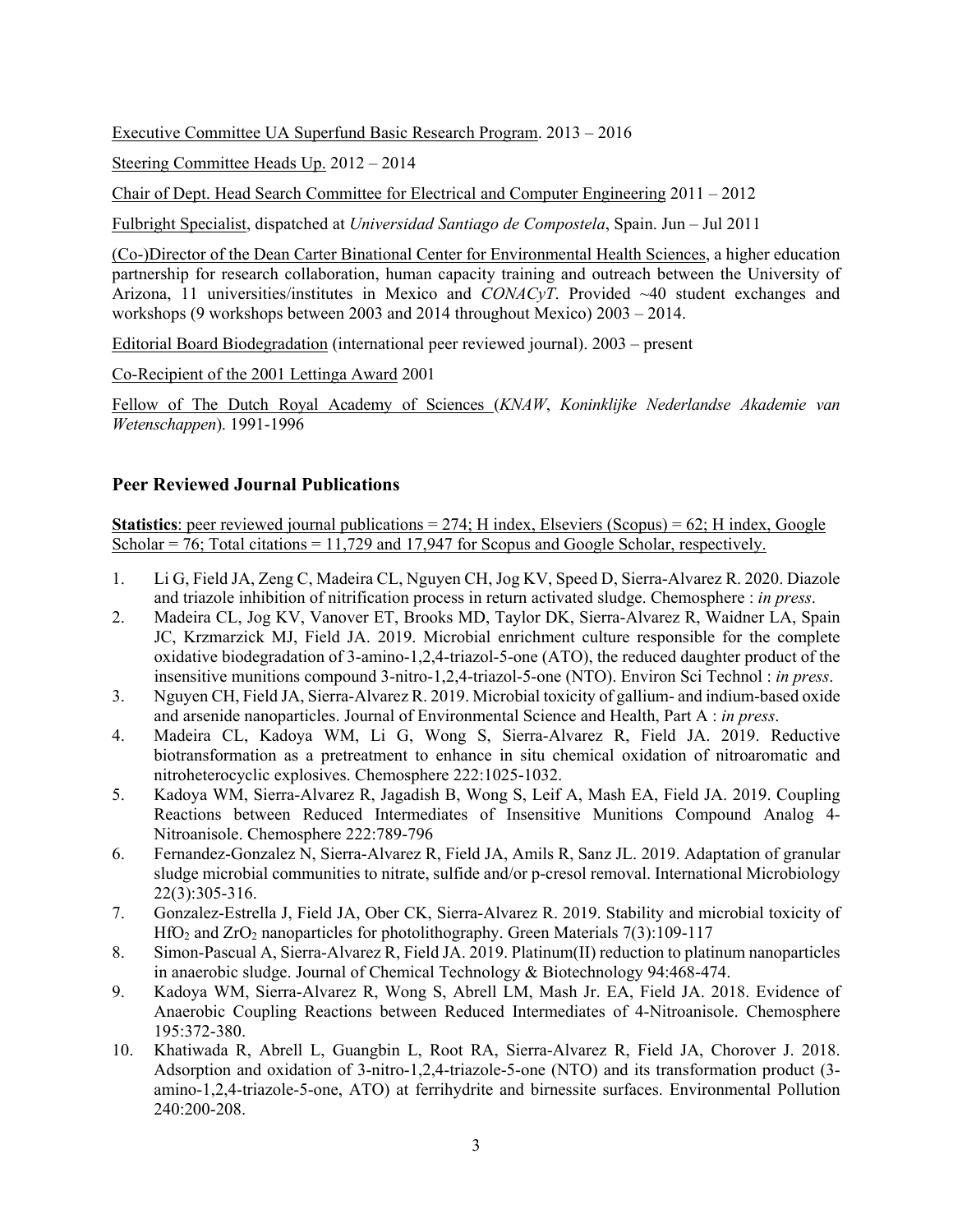- 11. Khatiwada R, Olivares C, Abrell L, Root RA, Sierra-Alvarez R, Field JA, Chorover J. 2018. Oxidation of reduced daughter products from 2,4-dinitroanisole (DNAN) by  $Mn(IV)$  and Fe(III) oxides. Chemosphere 201:790-798.
- 12. Khatiwada R, Root RA, Abrell L, Sierra-Alvarez R, Field JA, Chorover J. 2018. Abiotic reduction of insensitive munition compounds by sulfate green rust. Environmental Chemistry 15:259-266.
- 13. Madeira CL, Field JA, Simonich MT, Tanguay RL, Chorover J, Sierra-Alvarez R. 2018. Ecotoxicity of the insensitive munitions compound 3-nitro-1,2,4-triazol-5-one (NTO) and its reduced metabolite 3-amino-1,2,4-triazol-5-one (ATO) J Haz Materials 343:340-346.
- 14. Ramos-Ruiz A, Field JA, Sun W, Sierra-Alvarez R. 2018. Gallium arsenide (GaAs) Leaching Behavior and Surface Chemistry Changes in Response to pH and O<sub>2</sub> Waste Management. Waste Management 77:1-9.
- 15. Simon-Pascual A, Sierra-Alvarez R, Ramos-Ruiz A, Field JA. 2018. Reduction of platinum(IV) ions to elemental platinum nanoparticles by anaerobic sludge. Journal of Chemical Technology & Biotechnology 93:1611-1617.
- 16. Zeng C, Nguyen C, Boitano S, Field JA, Shadman F, Sierra-Alvarez R. 2018. Cerium dioxide (CeO2) nanoparticles decrease arsenite (As(III)) cytotoxicity to 16HBE14o- human bronchial epithelial cells. Environmental Research 164:452-458.
- 17. Ayala-Parra P, Liu Y, Sierra-Alvarez R, Field JA. 2018. Pretreatments to Enhance the Anaerobic Biodegradability of Chlorella protothecoides Algal Biomass. Environmental Progress 37: 418-424.
- 18. Ayala-Parra P, Liu Y, Field JA, Sierra-Alvarez R. 2017. Nutrient recovery and biogas generation from the anaerobic digestion of waste biomass from algal biofuel production. Renewable Energy 108:410-416.
- 19. Gonzalez-Estrella J, Li G, Neely SE, Puyol D, Sierra-Alvarez R, Field JA. 2017. Elemental copper nanoparticle toxicity to anaerobic ammonium oxidation and the influence of ethylene diamine-tetra acetic acid (EDTA) on copper toxicity. Chemosphere 184:730-737.
- 20. Li G, Carvajal-Arroyo JM, Sierra-Alvarez R, Field JA. 2017. Mechanisms and control of NO<sub>2</sub> inhibition of anaerobic ammonium oxidation (anammox). Water Environment Research 89 330-336.
- 21. Madeira CL, Speet SA, Nieto CA, Abrell L, Chorover J, Sierra-Alvarez R, Field JA. 2017. Sequential anaerobic-aerobic biodegradation of emerging insensitive munitions compound 3-nitro-1,2,4-triazol-5-one (NTO). Chemosphere 167:478-484.
- 22. Moreno-Ramírez D, Vea L, Field JA, Baker PB, Gandolfi AJ, Maier RM. 2017. Transferable Training Modules: Building Environmental Education Opportunities with and for Mexican Community Health Workers (Promotores de Salud). Family & Community Health 40:306-315.
- 23. Olivares C, Madeira C, Sierra-Alvarez R, Kadoya W, Leif A, Chorover J, Field J. 2017. Environmental fate of 14C radiolabeled 2,4-dinitroanisole in soil microcosms. Environ Sci Technol 51:13327–13334.
- 24. Ramos-Ruiz A, Sesma-Martin J, Sierra-Alvarez R, Field JA. 2017. Continuous reduction of tellurite to recoverable tellurium nanoparticles using an upflow anaerobic sludge bed (UASB) reactor. Water Research 108:189-196.
- 25. Ramos-Ruiz A, Wilkening JV, Field JA, Sierra-Alvarez R. 2017. Leaching of cadmium and tellurium from cadmium telluride (CdTe) thin-film solar panels under simulated landfill conditions. Journal of Hazardous Materials 336:57-64.
- 26. Zeng C, Gonzalez-Alvarez A, Orenstein E, Field JA, Shadman F, Sierra-Alvarez R. 2017. Ecotoxicity assessment of ionic As(III), As(V), In(III) and Ga(III) species potentially released from novel III-V semiconductor materials. Ecotoxicology and Environmental Safety 140:30-36.
- 27. Ayala-Parra P, Sierra-Alvarez R, Field JA. 2016. Treatment of acid rock drainage using a sulfatereducing bioreactor with zero-valent iron. J Haz Materials 308:97-105.
- 28. Ayala-Parra P, Sierra Alvarez R, Field JA. 2016. Algae as an electron donor promoting sulfate reduction for the bioremediation of acid rock drainage Journal of Hazradous Materials 317:335–343.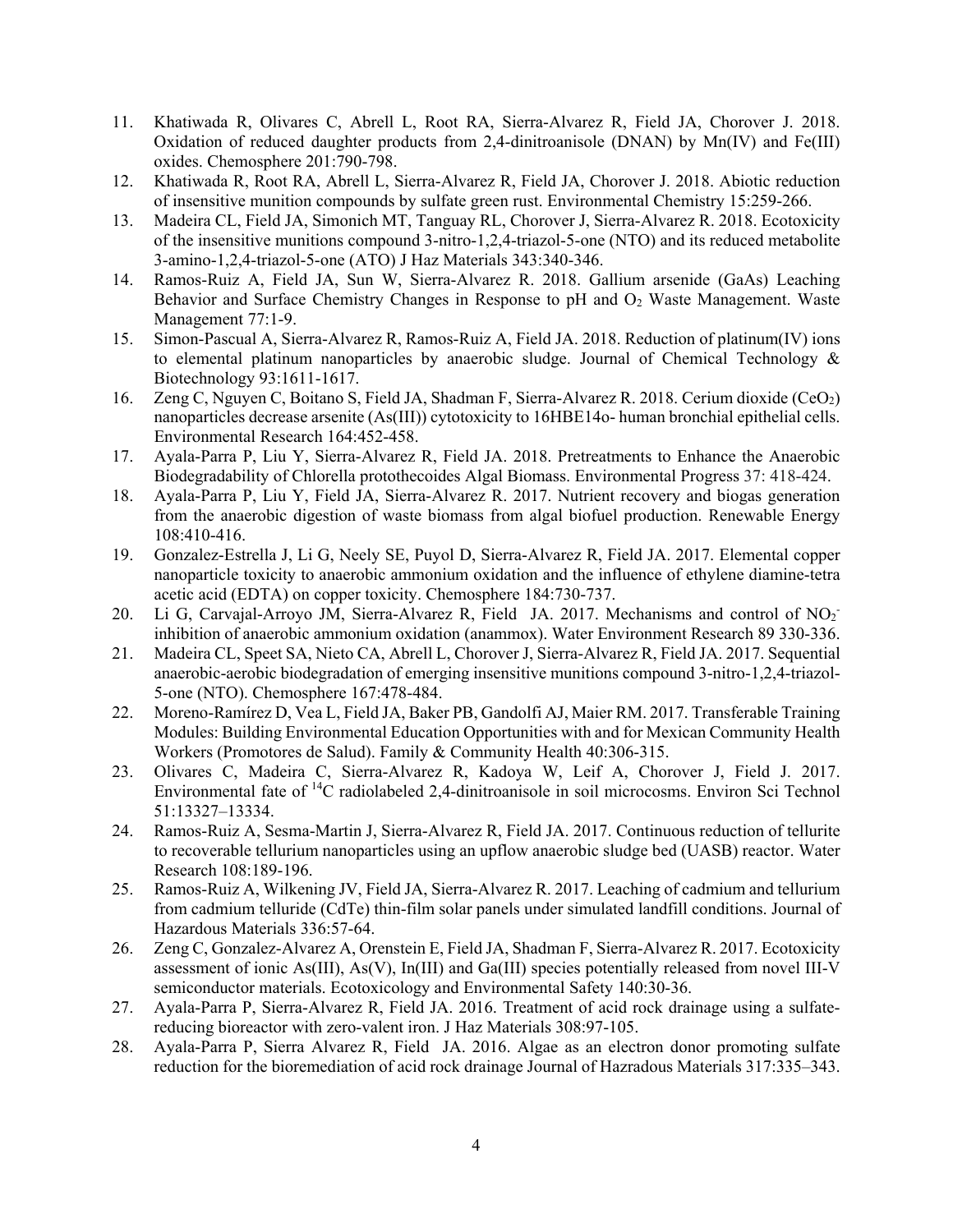- 29. Gonzalez-Estrella J, Gallagher S, Sierra-Alvarez R, Field JA. 2016. Iron Sulfide Attenuates the Methanogenic Toxicity of Elemental Copper and Zinc Oxide Nanoparticles and their Soluble Metal Ion Analogs. Sci Tot Environ 548-549:380-389.
- 30. Li G, Sierra-Alvarez R, Vilcherrez D, Weiss S, Gill C, Krzmarzick M, Abrell L, Field J. 2016. Nitrate reverses severe nitrite inhibition of anaerobic ammonium oxidation (Anammox) activity in continuously-fed bioreactors. Environ Sci Technol 50:10518-10526.
- 31. Li G, Vilcherrez D, Carvajal-Arroyo JM, Sierra-Alvarez R, Field JA. 2016. Exogenous nitrate attenuates nitrite toxicity to anaerobic ammonium oxidizing (anammox) bacteria. Chemosphere 144:2360-2367.
- 32. Ochoa-Herrera V, Field JA, Luna-Velasco A, Sierra-Alvarez R. 2016. Microbial toxicity and biodegradability of perfluorooctane sulfonate (PFOS) and shorter chain perfluoroalkyl and polyfluoroalkyl substances (PFASs). Environmental Science: Processes & Impacts 18:1236-1246.
- 33. Olivares C, Sierra-Alvarez R, Abrell L, Chorover J, Simonich M, Tanguay R, Field J. 2016. Zebrafish embryo toxicity of anaerobic biotransformation products from the insensitive munitions compound 2,4-dinitroanisole (DNAN). Environmental Toxicology and Chemistry 35:2774-2781.
- 34. Olivares CI, Abrell L, Khatiwada R, Chorover J, Sierra-Alvarez R, Field JA. 2016. (Bio)transformation of 2,4-dinitroanisole (DNAN) in Soils. J Haz Materials 304:214-221.
- 35. Olivares CI, Field JA, Simonich M, Tanguay RL, Sierra-Alvarez R. 2016. Arsenic (III, V), indium (III), and gallium (III) toxicity to zebrafish embryos using a high-throughput multi-endpoint in vivo developmental and behavioral assay. Chemosphere 148:361-368.
- 36. Olivares CI, Sierra-Alvarez R, Alvarez-Nieto C, Abrell L, Chorover J, Field JA. 2016. Microbial toxicity and characterization of DNAN (bio)transformation product mixtures. Chemosphere 154:499- 506.
- 37. Olivares CI, Wang J, Silva Luna CD, Field JA, Abrell L, Sierra-Alvarez R. 2016. Continuous treatment of the insensitive munitions compound N-methyl-p-nitro aniline (MNA) in an upflow anaerobic sludge blanket (UASB) bioreactor. Chemosphere 144:1116-1122
- 38. Pat-Espadas AM, Field JA, Otero-Gonzalez L, Razo-Flores E, Cervantes FJ, Sierra-Alvarez R. 2016. Recovery of palladium(II) by methanogenic granular sludge. Chemosphere 144:745–753.
- 39. Pat-Espadas AM, Field JA, Razo-Flores E, Cervantes FJ, Sierra-Alvarez R. 2016. Continuous removal and recovery of palladium in an upflow anaerobic granular sludge bed (UASB) reactor. Journal of Chemical Technology & Biotechnology 91 1183-1189.
- 40. Ramos-Ruiz A, Field JA, Wilkening JV, Sierra-Alvarez R. 2016. Recovery of Elemental Tellurium Nanoparticles by the Reduction of Tellurium Oxyanions in a Methanogenic Microbial Consortium. Environmental Science &Technology 50:1492-1500.
- 41. Ramos-Ruiz A, Zeng C, Sierra-Alvarez R, Teixeira LH, Field JA. 2016. Microbial toxicity of ionic species leached from the II-VI semiconductor materials, cadmium telluride (CdTe) and cadmium selenide (CdSe). Chemosphere 162:131-138.
- 42. Rodriguez-Freire L, Moore SE, Sierra-Alvarez R, Root RA, Chorover J, Field JA. 2016. Arsenic remediation by formation of arsenic sulfide minerals in a continuous anaerobic bioreactor. Biotechnology and Bioengineering 113:522-530.
- 43. Gonzalez-Estrella J, Puyol D, Gallagher SJS-A, R., Field JA. 2015. Elemental copper nanoparticle toxicity to different trophic groups involved in anaerobic and anoxic wastewater treatment processes. Sci Tot Environ 512-513:308–315.
- 44. Gonzalez-Estrella J, Puyol D, Sierra-Alvarez R, Field JA. 2015. Role of biogenic sulfide in attenuating zinc oxide and copper nanoparticle toxicity to acetoclastic methanogenesis. J Haz Materials 283:755-763.
- 45. Krzmarzick M, Khatiwada R, Olivares C, Abrell L, Sierra-Alvarez R, Chorover J, Field JA. 2015. Biotransformation and Degradation of the Insensitive Munitions Compound, 3-nitro-1,2,4-triazol-5 one (NTO), by Soil Bacterial Communities. Environmental Science & Technology 49:5681-5688.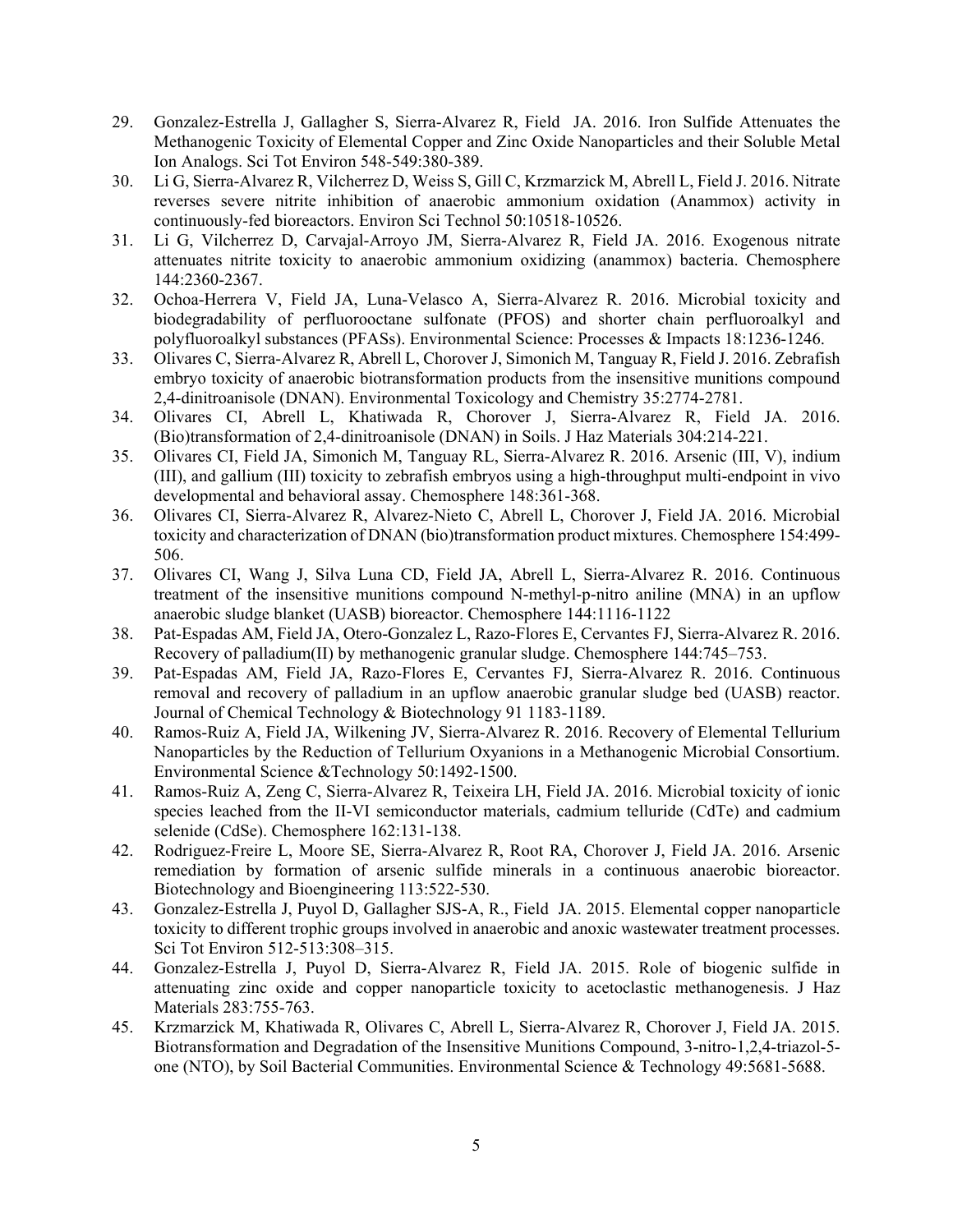- 46. Linker BR, Khatiwada R, Perdrial N, Abrell L, Sierra R, Field JA, Chorover J. 2015. Adsorption of novel insensitive munitions compounds at clay mineral and metal oxide surfaces. Environmental Chemistry 12:74-84.
- 47. Otero-Gonzalez L, Field JA, Calderon IAC, Aspinwall CA, Shadman F, C. Z, Sierra-Alvarez R. 2015. Fate of fluorescent core-shell silica nanoparticles during simulated secondary wastewater treatment. Water Research 77:170-178.
- 48. Rodriguez-Freire L, Moore SE, Sierra-Alvarez R, Field JA. 2015. Adaptation of a methanogenic consortium to arsenite inhibition. Water, Air, & Soil Pollution 226:414.
- 49. Zeng C, Ramos-Ruiz A, Field JA, Sierra-Alvarez R. 2015. Cadmium telluride (CdTe) and cadmium selenide (CdSe) leaching behavior and surface chemistry in response to pH and O<sub>2</sub>. Journal of Environmental Management 154:78-85.
- 50. Zeng C, Ramos-Ruiz A, Field JA, Sierra-Alvarez R. 2015. Response to the comments on "Cadmium telluride leaching behavior: Discussion of Zeng et al. (2015)". Journal of Environmental Management 164:65-66.
- 51. Carvajal-Arroyo JM, Puyol D, Li G, Lucero-Acuña A, Sierra-Alvarez R, Field JA. 2014. Preexposure to Nitrite in the Absence of Ammonium Strongly Inhibits Anammox. Water Research 48:52–60.
- 52. Carvajal-Arroyo JM, Puyol D, Li G, Sierra-Alvarez R, Field JA. 2014. The intracellular proton gradient enables anaerobic ammonia oxidizing (anammox) bacteria to tolerate NO2- inhibition. Journal of Biotechnology 192A:265-267.
- 53. Carvajal-Arroyo MJ, Puyol D, Li G, Sierra-Álvarez R, Field JA. 2014. The role of pH on the resistance of resting- and active anammox bacteria to NO2- inhibition. Biotechnol Bioeng 111:1949- 1956.
- 54. Carvajal Arroyo JM, Puyol D, Li G, Swartwout A, Sierra-Alverez R, Field JA. 2014. Starved anammox cells are less resistant to NO2- inhibition. Water Research 65:170-176.
- 55. Jagadish B, Field JA, Chorover J, Sierra-Alvarez R, Abrell L, Mash EA. 2014. Synthesis of 13C and 15N labeled 2,4-dinitroanisole. Journal of Labelled Compounds and Radiopharmaceuticals 57:434- 436.
- 56. Li G, Puyol DC-A, J. M., Sierra-Alvarez R, Field JA. 2014. Inhibition of anaerobic ammonium oxidation by heavy metals. Journal of Chemical Technology & Biotechnology 90:830–837.
- 57. Maier RM, Díaz-Barriga F, Field JA, Hopkins J, Klein B, Poulton MM. 2014. Socially responsible mining: the relationship between mining and poverty, human health and the environment. Rev Environ Health 29:83-89.
- 58. Otero-Gonzalez L, Barbero I, Field JA, F. S, Sierra-Alvarez R. 2014. Stability of alumina, ceria, and silica nanoparticles in municipal wastewater. Water Science and Technology 70:1533-1539.
- 59. Otero-Gonzalez L, Field JA, Sierra-Alvarez R. 2014. Fate and long-term inhibitory impact of ZnO nanoparticles during high-rate anaerobic wastewater treatment. Journal of Environmental Management 135:110-117.
- 60. Otero-Gonzalez L, Field JA, Sierra-Alvarez R. 2014. Inhibition of anaerobic wastewater treatment after long-term exposure to low levels of CuO nanoparticles. Water Research 58:169-168.
- 61. Puyol D, Carvajal-Arroyo JM, Li G, Dougless A, Fuentes-Velasco M, Sierra-Alvarez R, Field JA. 2014. High pH (and not free ammonia) is responsible for anammox inhibition in mildly alkaline solutions with excess of ammonium. Biotechnol Let 36:1981-1986.
- 62. Puyol D, Carvajal Arroyo JM, Sierra-Alvarez MR, Field JA. 2014. Nitrite (not free nitrous acid) is the main inhibitor of the anammox process at common pH conditions. Biotechnology letters 36:547- 551.
- 63. Puyol D, Carvajal JM, Garcia B, Sierra-Alvareza R, Field JA. 2014. Kinetics and thermodynamics of anaerobic ammonium oxidation process using Brocadia spp. dominated mixed cultures. Water Science and Technology 69:1682-1688.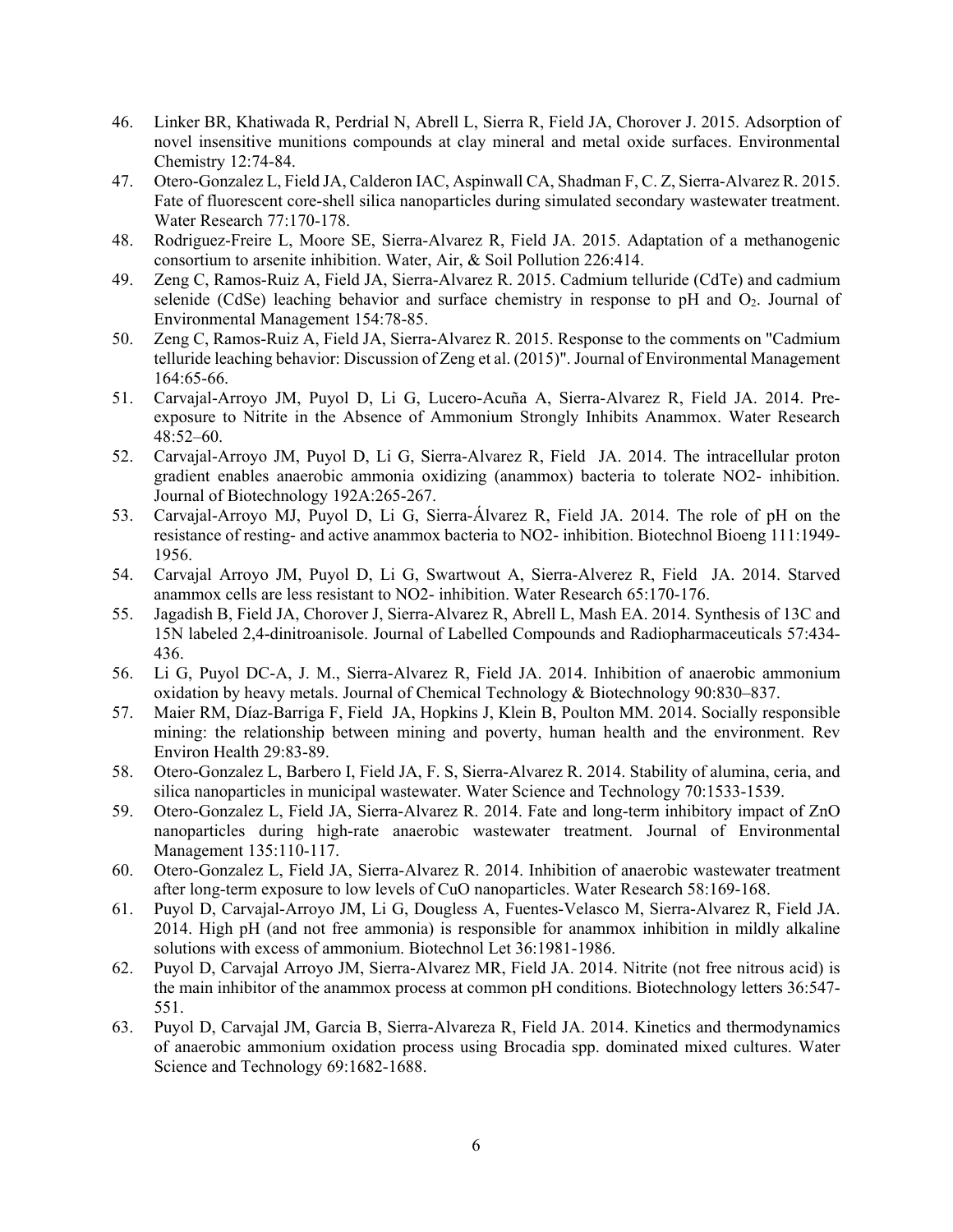- 64. Rodriguez-Freire L, Sierra-Alvarez R, Root R, Chorover J, Field JA. 2014. Biomineralization of arsenate to arsenic sulfides is greatly enhanced at mildly acidic conditions. Water Research 66:242- 253.
- 65. Banihani QH, Field JA. 2013. Treatment of high-strength synthetic sewage in a laboratory-scale upflow anaerobic sludge bed (UASB) with aerobic activated sludge (AS) post-treatment. Journal of Environmental Science and Health Part a-Toxic/Hazardous Substances & Environmental Engineering 48:338-347.
- 66. Gonzalez-Estrella J, Sierra-Alvarez R, Field JA. 2013. Toxicity assessment of inorganic nanoparticles to acetoclastic and hydrogenotrophic methanogenic activity in anaerobic granular sludge. Journal of Hazardous Materials 260:278-285.
- 67. Liang J, Olivares C, Field JA, Sierra-Alvarez R. 2013. Microbial toxicity of the insensitive munitions compound, 2,4-dinitroanisole (DNAN), and its aromatic amine metabolites. Journal of Hazardous Materials 262:281-287.
- 68. Martínez-Hernández S, Sun W, Sierra-Alvarez R, Field JA. 2013. Toluene–nitrite inhibition synergy of anaerobic ammonium oxidizing (anammox) activity. Process Biochemistry 48:926-930.
- 69. Miles SL, Sun W, Field JA, Gerba CP, Pepper IL. 2013. Survival of infectious prions during anaerobic digestion of municipal sewage sludge and lime stabilization of class B biosolids. Journal of Residuals Science and Technology 10:69-75.
- 70. Olivares C, Liang J, Abrell L, Sierra-Alvarez R, Field JA. 2013. Pathways of reductive 2,4 dinitroanisole (DNAN) biotransformation in sludge. Biotechnol Bioeng 110:1595-1604.
- 71. Otero-González L, García-Saucedo C, Field JA, Sierra-Álvarez R. 2013. Toxicity of TiO2, ZrO2, Fe0, Fe2O3, and Mn2O3 nanoparticles to the yeast, Saccharomyces cerevisiae. Chemosphere 93:1201-1206.
- 72. Puyol D, Carvajal JM, Garcia B, Sierra-Alvarez R, Field JA. 2013. Kinetic characterization of Brocadia spp.-dominated anammox cultures. Bioresource Technology 139:94-100.
- 73. Sun W, Luna-Velasco A, Sierra-Alvarez R, Field JA. 2013. Assessing protein oxidation by inorganic nanoparticles with enzyme-linked immunosorbent assay (ELISA). Biotechnol Bioeng 110:694-701.
- 74. Carvajal-Arroyo JM, Sun W, Sierra-Alvarez R, Field JA. 2012. Inhibition of anaerobic ammonium oxidizing (Anammox) enrichment cultures by substrates, metabolites and wastewater constituents. Chemosphere 91:22-27.
- 75. Gómez-Rivera F, Field JA, Brown D, Sierra-Alvarez R. 2012. Fate of cerium dioxide (CeO2) nanoparticles in municipal wastewater during activated sludge treatment. Bioresource Technology 108:300-304.
- 76. Otero-Gonzalez L, Sierra R, Boitano SA, Field J. 2012. Application and validation of an impedance based real time cell analyzer to measure the toxicity of nanoparticles impacting 16HBE14o- lung epithelial cells. Environmental Science & Technology 46:10271–10278.
- 77. Rodriguez-Freire L, Sun W, Sierra-Alvarez R, Field JA. 2012. Flexible bacterial strains that oxidize arsenite in anoxic or aerobic conditions and utilize hydrogen or acetate as alternative electron donors. Biodegradation 23:133-143. 3604901,
- 78. Tapia-Rodriguez A, Luna-Velasco A, Sierra-Alvarez R, Field JA. 2012. Toxicity of uranium to microbial communities in anaerobic biofilms. Water Air Soil Pollut 223 3859-3868.
- 79. Field JA, Luna-Velasco A, Boitano SA, Shadman F, Ratner BD, Barnes C, Sierra-Alvarez R. 2011. Cytotoxicity and physicochemical properties of hafnium oxide nanoparticles. Chemosphere 84:1401- 1407.
- 80. Garcia C, Field JA, Otero-Gonzalez L, Sierra-Alvarez R. 2011. Low toxicity of HfO2, SiO2, Al2O3 and CeO2 nanoparticles to the yeast, Saccharomyces cerevisiae. Journal of Hazardous Materials 192:1572-1579.
- 81. Halalsheh M, Kassab G, Yazajeen H, Qumsieh S, Field J. 2011. Effect of increasing the surface area of primary sludge on anaerobic digestion at low temperature. Bioresource Technology 102:748-752.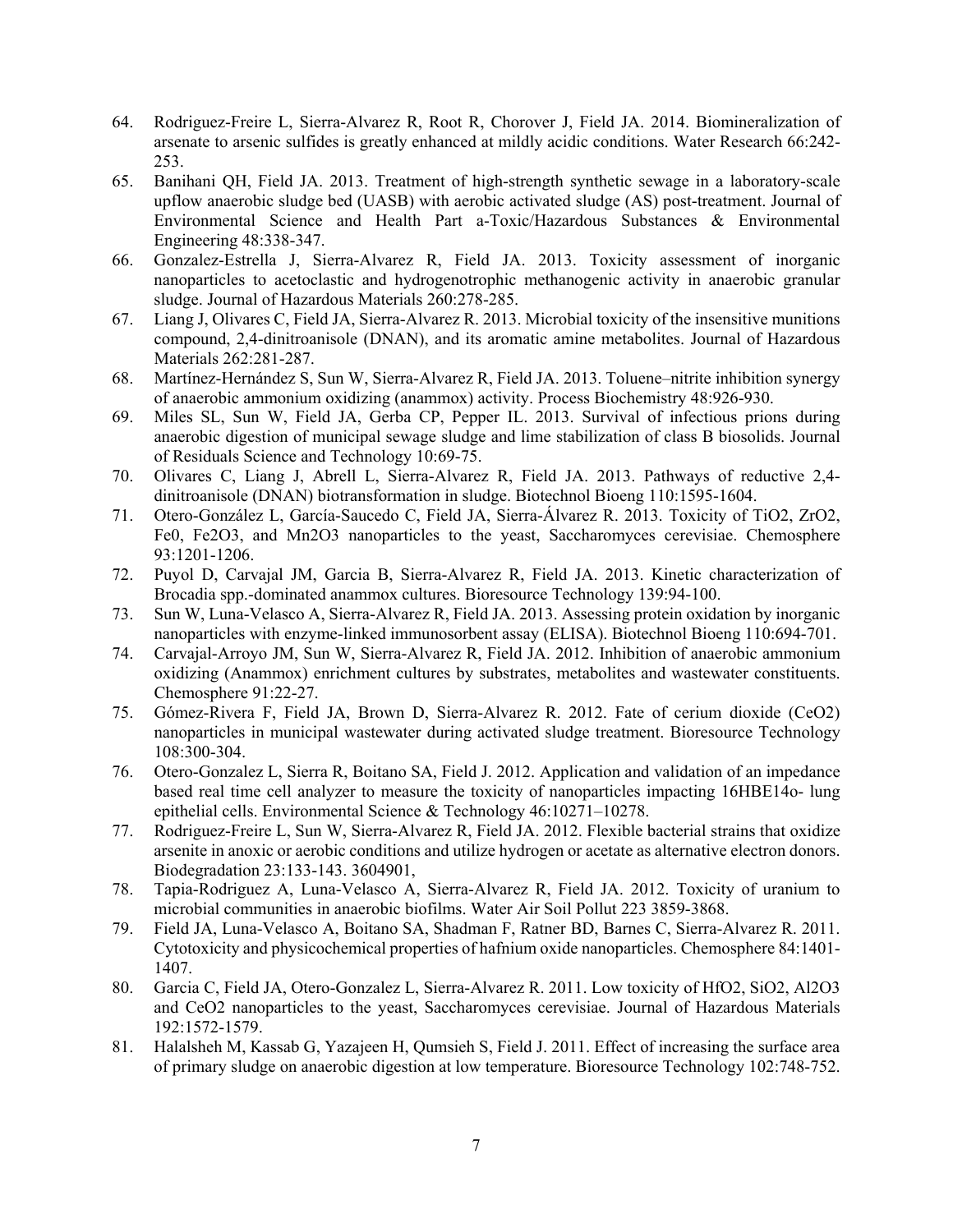- 82. Luna-Velasco A, Field JA, Cobo-Curiel A, Sierra-Alvarez R. 2011. Inorganic nanoparticles enhance the production of reactive oxygen species (ROS) during the autoxidation of L-3,4 dihydroxyphenylalanine (L-Dopa). Chemosphere 85:19-25.
- 83. Ochoa-Herrera V, León G, Banihani Q, Field JA, Sierra-Alvarez R. 2011. Toxicity of copper(II) ions to microorganisms in biological wastewater treatment systems. Science of The Total Environment 412–413:380-385.
- 84. Sun W, Banihani Q, Sierra-Alvarez R, Field JA. 2011. Stoichiometric and molecular evidence for the enrichment of anaerobic ammonium oxidizing bacteria from wastewater treatment plant sludge samples. Chemosphere 84:1262-1269.
- 85. Sun WJ, Sierra-Alvarez R, Field JA. 2011. Long term performance of an arsenite-oxidizing-chloratereducing microbial consortium in an upflow anaerobic sludge bed (UASB) bioreactor. Bioresource Technology 102:5010-5016. 3081540,
- 86. Tapia-Rodriguez A, Tordable-Martinez V, Sun W, Field JA, Sierra-Alvarez R. 2011. Uranium bioremediation in continuously fed upflow sand columns inoculated with anaerobic granules. Biotechnol Bioeng 108:2583-2591.
- 87. Chairez M, Luna-Velasco A, Field JA, Ju XM, Sierra-Alvarez R. 2010. Reduction of bromate by biogenic sulfide produced during microbial sulfur disproportionation. Biodegradation 21:235-244.
- 88. Halalsheh MM, Abu Rumman ZM, Field JA. 2010. Anaerobic wastewater treatment of concentrated sewage using a two-stage upflow anaerobic sludge blanket- anaerobic filter system. Journal of Environmental Science and Health Part a-Toxic/Hazardous Substances & Environmental Engineering 45:383-388.
- 89. Halalsheh MM, Muhsen HH, Shatanawi KM, Field JA. 2010. Improving solids retention in upflow anaerobic sludge blanket reactors at low temperatures using lamella settlers. Journal of Environmental Science and Health Part a-Toxic/Hazardous Substances & Environmental Engineering 45:1054-1059.
- 90. Luna-Velasco A, Sierra-Alvarez R, Castro B, Field JA. 2010. Removal of nitrate and hexavalent uranium from groundwater by sequential treatment in bioreactors packed with elemental sulfur and zero-valent iron. Biotechnol Bioeng 107:933-942.
- 91. Sierra-Alvarez R, Cortinas I, Field JA. 2010. Methanogenic Inhibition by roxarsone (4-hydroxy-3 nitrophenylarsonic acid) and related aromatic arsenic compounds. J Haz Materials 175:352-358.
- 92. Sun W, Milner L, Sierra-Alvarez R, Field JA. 2010. Anaerobic oxidation of arsenite linked to chlorate reduction. Applied and Environmental Microbiology 76:6804-6811.
- 93. Sun W, Sierra-Alvarez R, Field JA. 2010. The role of denitrification on arsenite oxidation and arsenic mobility in an anoxic sediment column model with activated alumina. Biotechnol Bioeng 107 786- 794. 4518441,
- 94. Sun W, Sierra-Alvarez R, Hsu I, Rowlette P, Field JA. 2010. Anoxic oxidation of arsenite linked to chemolithotrophic denitrification in continuous bioreactors. Biotechnology and Bioengineering 105:909-917. 4532337,
- 95. Tapia-Rodriguez A, Luna-Velasco A, Field JA, Sierra-Alvarez R. 2010. Anaerobic bioremediation of hexavalent uranium in groundwater by reductive precipitation with methanogenic granular sludge. Water Research 44:2153-2162.
- 96. Banihani Q, Sierra-Alvarez R, Field JA. 2009. Nitrate and nitrite inhibition of methanogenesis during denitrification in granular biofilms and digested domestic sludges. Biodegradation 20:801-812.
- 97. Beristain-Cardoso R, Texier AC, Sierra-Alvarez R, Razo-Flores E, Field JA, Gomez J. 2009. Effect of initial sulfide concentration on sulfide and phenol oxidation under denitrifying conditions. Chemosphere 74:200-205.
- 98. Carreon-Diazconti C, Santamaria J, Berkompas J, Field JA, Brusseau ML. 2009. Assessment of in situ reductive dechlorination using compound-specific stable isotopes, functional gene PCR, and geochemical data. Environmental Science & Technology 43:4301-4307.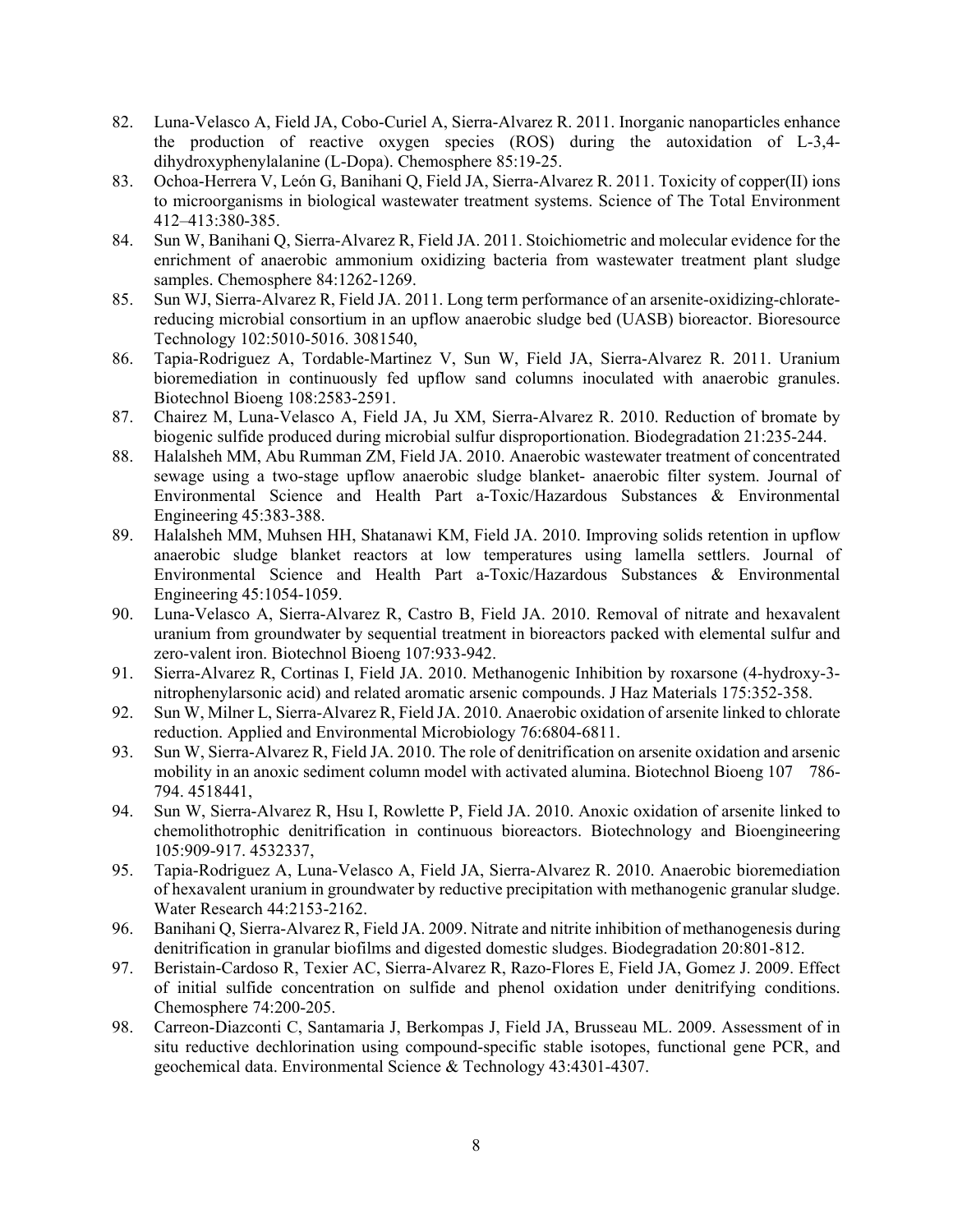- 99. Fernandez N, Sierra-Alvarez R, Amils R, Field JA, Sanz JL. 2009. Compared microbiology of granular sludge under autotrophic, mixotrophic and heterotrophic denitrification conditions. Water Science and Technology 59:1227-1236.
- 100. Gamez VM, Sierra-Alvarez R, Waltz RJ, Field JA. 2009. Anaerobic degradation of citrate under sulfate reducing and methanogenic conditions. Biodegradation 20:499-510.
- 101. Ochoa-Herrera V, Banihani Q, León G, Khatri C, Field JA, Sierra-Alvarez R. 2009. Toxicity of fluoride to microorganisms in biological wastewater treatment systems. Water Research 43:3177- 3186.
- 102. Sun W, Sierra-Alvarez R, Milner L, Oremland R, Field JA. 2009. Arsenite and ferrous iron oxidation linked to chemolithotrophic denitrification for the immobilization of arsenic in anoxic environments. Environmental Science & Technology 43:6585-6591.
- 103. Sun WJ, Sierra-Alvarez R, Fernandez N, Sanz JL, Amils R, Legatzki A, Maier RM, Field JA. 2009. Molecular characterization and in situ quantification of anoxic arsenite-oxidizing denitrifying enrichment cultures. Fems Microbiology Ecology 68:72-85. 4532341,
- 104. Beristain-Cardoso R, Texier AC, Sierra-Alvarez R, Field JA, Razo-Flores E, Gomez J. 2008. Simultaneous sulfide and acetate oxidation under denitrifying conditions using an inverse fluidized bed reactor. Journal of Chemical Technology and Biotechnology 83:1197-1203.
- 105. Cortinas I, Sierra-Alvarez R, Field JA. 2008. Biologically Mediated Mobilization of Arsenic From Granular Ferric Hydroxide in Anaerobic Columns Fed Landfill Leachate. Biotechnology and Bioengineering 101:1205-1213.
- 106. Fernandez N, Sierra-Alvarez R, Field JA, Amils R, Sanz JL. 2008. Microbial community dynamics in a chemolithotrophic denitrification reactor inoculated with methanogenic granular sludge. Chemosphere 70:462-474.
- 107. Field J, Sierra-Alvarez R. 2008. Microbial degradation of chlorinated phenols. Reviews in Environmental Science and Biotechnology 7:211-241.
- 108. Field J, Sierra-Alvarez R. 2008. Microbial transformation of chlorinated benzoates. Reviews in Environmental Science and Biotechnology 7:191-210.
- 109. Field JA, Sierra-Alvarez R. 2008. Microbial degradation of chlorinated benzenes. Biodegradation 19:463-480.
- 110. Field JA, Sierra-Alvarez R. 2008. Microbial degradation of chlorinated dioxins. Chemosphere 71:1005-1018.
- 111. Field JA, Sierra-Alvarez R. 2008. Microbial transformation and degradation of polychlorinated biphenyls. Environmental Pollution 155:1-12.
- 112. Ju XM, Sierra-Alvarez R, Field JA, Byrnes DJ, Bentley H, Bentley R. 2008. Microbial perchlorate reduction with elemental sulfur and other inorganic electron donors. Chemosphere 71:114-122.
- 113. Ochoa-Herrera V, Sierra-Alvarez R, Somogyi A, Jacobsen NE, Wysocki VH, Field JA. 2008. Reductive defluorination of perfluorooctane sulfonate. Environmental Science & Technology 42:3260-3264.
- 114. Sun WJ, Sierra R, Field JA. 2008. Anoxic oxidation of arsenite linked to denitrification in sludges and sediments. Water Research 42:4569-4577.
- 115. Cervantes FJ, Enriquez JE, Galindo-Petatan E, Arvayo H, Razo-Flores E, Field JA. 2007. Biogenic sulphide plays a major role on the riboflavin-mediated decolourisation of azo dyes under sulphatereducing conditions. Chemosphere 68:1082-1089.
- 116. Ju XM, Field JA, Sierra-Alvarez R, Salazar M, Bentley H, Bentley R. 2007. Chemolithotrophic perchlorate reduction linked to the oxidation of elemental sulfur. Biotechnology and Bioengineering 96:1073-1082.
- 117. Sierra-Alvarez R, Beristain-Cardoso R, Salazar M, Gomez J, Razo-Flores E, Field JA. 2007. Chemolithotrophic denitrification with elemental sulfur for groundwater treatment. Water Research 41:1253-1262.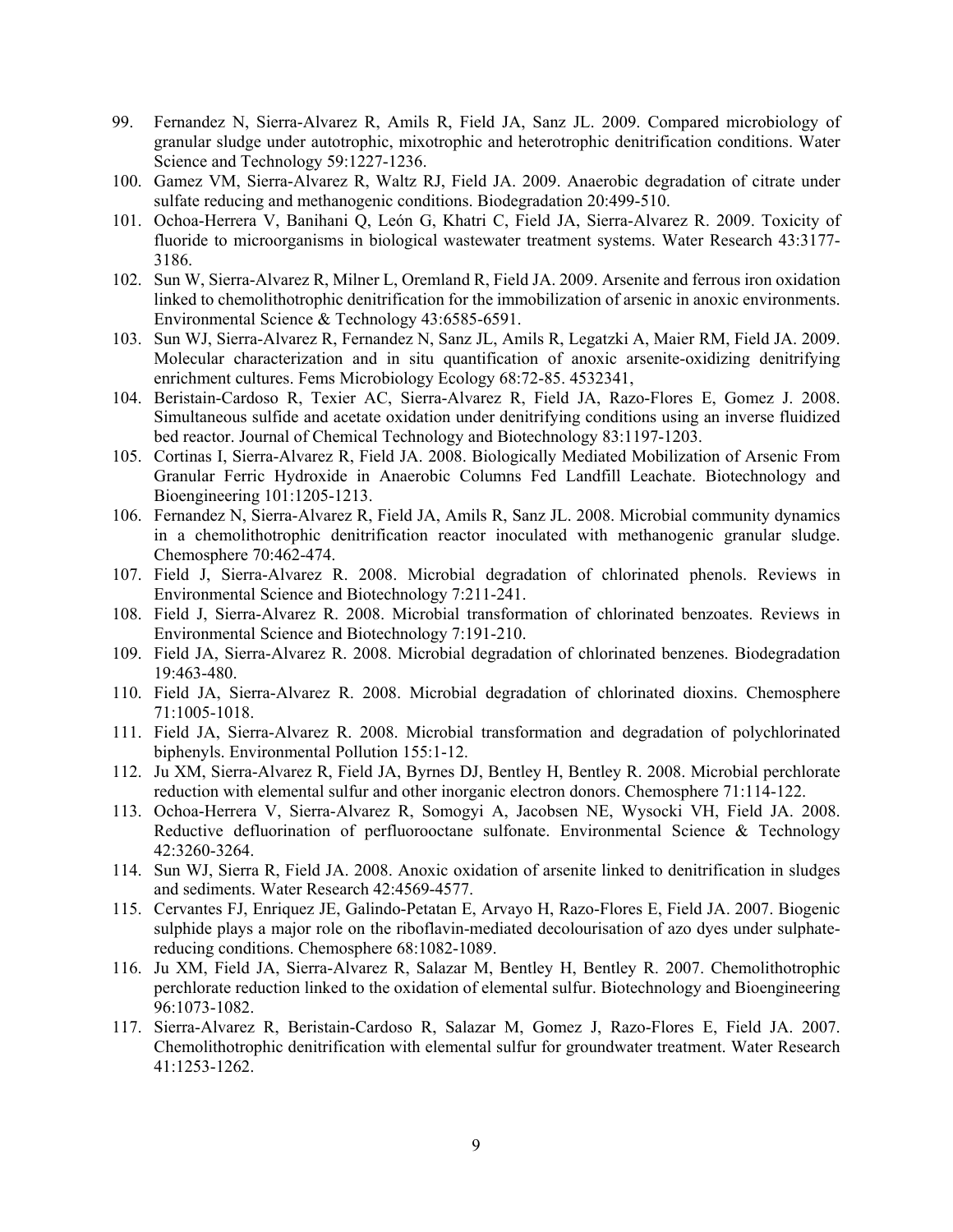- 118. Beristain-Cardoso R, Sierra-Alvarez R, Rowlette P, Flores ER, Gomez J, Field JA. 2006. Sulfide oxidation under chemolithoautotrophic denitrifying conditions. Biotechnology and Bioengineering 95:1148-1157.
- 119. Cervantes FJ, Enriquez JE, Mendoza-Hernandez MR, Razo-Flores E, Field JA. 2006. The role of sulphate reduction on the reductive decolorization of the azo dye reactive orange 14. Water Science and Technology 54:171-177.
- 120. Cortinas I, Field JA, Kopplin M, Garbarino JR, Gandolfi AJ, Sierra-Alvarez R. 2006. Anaerobic biotransformation of roxarsone and related N-substituted phenylarsonic acids. Environmental Science & Technology 40:2951-2957.
- 121. Encinas-Yocupicio AA, Razo-Flores E, Sanchez-Diaz F, dos Santos AB, Field JA, Cervantes FJ. 2006. Catalytic effects of different redox mediators on the reductive decolorization of azo dyes. Water Science and Technology 54:165-170.
- 122. Fernandez N, Gomez R, Amils R, Sierra-Alvarez R, Field JA, Sanz JL. 2006. Microbiological and structural aspects of granular sludge from autotrophic denitrifying reactors. Water Science and Technology 54:11-17.
- 123. Guerrero-Barajas C, Field JA. 2006. Enhanced anaerobic biotransformation of carbon tetrachloride with precursors of vitamin B-12 biosynthesis. Biodegradation 17:317-329.
- 124. Karri S, Sierra-Alvarez R, Field JA. 2006. Toxicity of copper to acetoclastic and hydrogenotrophic activities of methanogens and sulfate reducers in anaerobic sludge. Chemosphere 62:121-127.
- 125. Sierra-Alvarez R, Karri S, Freeman S, Field JA. 2006. Biological treatment of heavy metals in acid mine drainage using sulfate reducing bioreactors. Water Science and Technology 54:179-185.
- 126. Sierra-Alvarez R, Yenal U, Field JA, Kopplin M, Gandolfi AJ, Garbarino JR. 2006. Anaerobic biotransformation of organoarsenical pesticides monomethylarsonic acid and dimethylarsinic acid. Journal of Agricultural and Food Chemistry 54:3959-3966.
- 127. Guerrero-Barajas C, Field JA. 2005. Enhancement of anaerobic carbon tetrachloride biotransformation in methanogenic sludge with redox active vitamins. Biodegradation 16:215-228.
- 128. Guerrero-Barajas C, Field JA. 2005. Riboflavin- and cobalamin-mediated biodegradation of chloroform in a methanogenic consortium. Biotechnology and Bioengineering 89:539-550.
- 129. Hollingsworth J, Sierra-Alvarez R, Zhou M, Ogden KL, Field JA. 2005. Anaerobic biodegradability and methanogenic toxicity of key constituents in copper chemical mechanical planarization effluents of the semiconductor industry. Chemosphere 59:1219-1228.
- 130. Karri S, Sierra-Alvarez R, Field JA. 2005. Zero valent iron as an electron-donor for methanogenesis and sulfate reduction in anaerobic sludge. Biotechnology and Bioengineering 92:810-819.
- 131. Sierra-Alvarez R, Field JA, Cortinas I, Feijoo G, Moreira MT, Kopplin M, Gandolfi AJ. 2005. Anaerobic microbial mobilization and biotransformation of arsenate adsorbed onto activated alumina. Water Research 39:199-209.
- 132. Sierra-Alvarez R, Guerrero F, Rowlette P, Freeman S, Field JA. 2005. Comparison of chemo-, heteroand mixotrophic denitrification in laboratory-scale UASBs. Water Science and Technology 52:337- 342.
- 133. Tan NCG, van Leeuwen A, van Voorthuizen EM, Slenders P, Prenafeta-Boldu FX, Temmink H, Lettinga G, Field JA. 2005. Fate and biodegradability of sulfonated aromatic amines. Biodegradation 16:527-537.
- 134. Cervantes FJ, Vu-Thi-Thu L, Lettinga G, Field JA. 2004. Quinone-respiration improves dechlorination of carbon tetrachloride by anaerobic sludge. Applied Microbiology and Biotechnology 64:702-711.
- 135. Field J, Sierra-Alvarez R, Cortinas I, Feijoo G, Moreira MT, Kopplin M, Gandolfi AJ. 2004. Facile reduction of arsenate in methanogenic sludge. Biodegradation 15:185-196.
- 136. Field JA, Sierra-Alvarez R. 2004. Biodegradability of chlorinated solvents and related chlorinated aliphatic compounds. Reviews in Environmental Science and Biotechnology 3:185-254.
- 137. Sierra-Alvarez R, Cortinas I, Yenal U, Field JA. 2004. Methanogenic inhibition by arsenic compounds. Applied and Environmental Microbiology 70:5688-5691.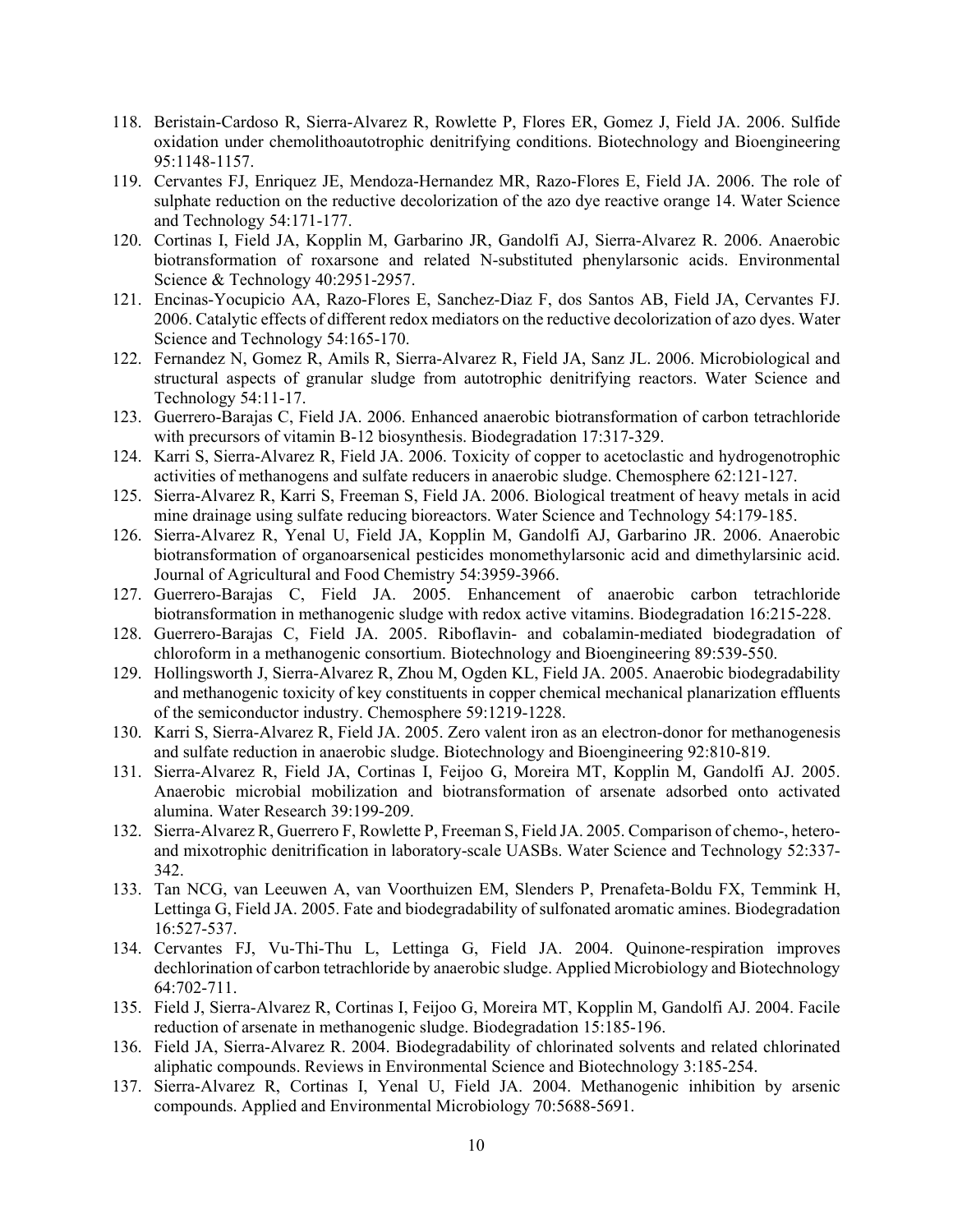- 138. Cervantes FJ, Duong-Dac T, Ivanova AE, Roest K, Akkermans ADL, Lettinga G, Field JA. 2003. Selective enrichment of Geobacter sulfurreducens from anaerobic granular sludge with quinones as terminal electron acceptors. Biotechnology Letters 25:39-45.
- 139. Cervantes FJ, Duong-Dac T, Roest K, Akkermans ADL, Lettinga G, Field JA. 2003. Enrichment and immobilization of quinone-respiring bacteria in anaerobic granular sludge. Water Science and Technology 48:9-16.
- 140. Field JA, Brady J. 2003. Riboflavin as a redox mediator accelerating the reduction of the azo dye Mordant Yellow 10 by anaerobic granular sludge. Water Science and Technology 48:187-193.
- 141. Paulo PL, Stams AJM, Field JA, Dijkema C, van Lier JB, Lettinga G. 2003. Pathways of methanol conversion in a thermophilic anaerobic (55 degrees C) sludge consortium. Applied Microbiology and Biotechnology 63:307-314.
- 142. Razo-Flores E, Iniestra-Gonzalez M, Field JA, Olguin-Lora P, Puig-Grajales L. 2003. Biodegradation of mixtures of phenolic compounds in an upward-flow anaerobic sludge blanket reactor. Journal of Environmental Engineering-Asce 129:999-1006.
- 143. van der Zee FP, Bisschops IAE, Blanchard V, Bouwman RHM, Lettinga G, Field JA. 2003. The contribution of biotic and abiotic processes during azo dye reduction in anaerobic sludge. Water Research 37:3098-3109.
- 144. Van der Zee FP, Bisschops IAE, Lettinga G, Field JA. 2003. Activated carbon as an electron acceptor and redox mediator during the anaerobic biotransformation of azo dyes. Environmental Science & Technology 37:402-408.
- 145. Cervantes FJ, de Bok FAM, Tuan DD, Stams AJM, Lettinga G, Field JA. 2002. Reduction of humic substances by halorespiring, sulphate-reducing and methanogenic microorganisms. Environmental Microbiology 4:51-57.
- 146. Field JA. 2002. Limits of anaerobic biodegradation. Water Science and Technology 45:9-18.
- 147. Cervantes FJ, Dijksma W, Duong-Dac T, Ivanova A, Lettinga G, Field JA. 2001. Anaerobic mineralization of toluene by enriched sediments with quinones and humus as terminal electron acceptors. Applied and Environmental Microbiology 67:4471-4478.
- 148. Cervantes FJ, van der Zee FP, Lettinga G, Field JA. 2001. Enhanced decolourisation of acid orange 7 in a continuous UASB reactor with quinones as redox mediators. Water Science and Technology 44:123-128.
- 149. Dorado J, Almendros G, Field JA, Sierra-Alvarez R. 2001. Infrared spectroscopy analysis of hemp (Cannabis sativa) after selective delignification by Bjerkandera sp at different nitrogen levels. Enzyme and Microbial Technology 28:550-559.
- 150. Dorado J, Field JA, Almendros G, Sierra-Alvarez R. 2001. Nitrogen-removal with protease as a method to improve the selective delignification of hemp stemwood by the white-rot fungus Bjerkandera sp strain BOS55. Applied Microbiology and Biotechnology 57:205-211.
- 151. Field JA. 2001. Recalcitrance as a catalyst for new developments. Water Science and Technology 44:33-40.
- 152. Hage A, Petra DGI, Field JA, Schipper D, Wijnberg J, Kamer PCJ, Reek JNH, van Leeuwen P, Wever R, Schoemaker HE. 2001. Asymmetric reduction of ketones via whole cell bioconversions and transfer hydrogenation: complementary approaches. Tetrahedron-Asymmetry 12:1025-1034.
- 153. Hage A, Schoemaker HE, Field JA. 2001. Optimization of stereoselective ketone reduction by the white-rot fungus Merulius tremellosus ono991. Applied Microbiology and Biotechnology 57:79-84.
- 154. Moreira MT, Sierra-Alvarez R, Lema JM, Feijoo G, Field JA. 2001. Oxidation of lignin in eucalyptus kraft pulp by manganese peroxidase from Bjerkandera sp strain BOS55. Bioresource Technology 78:71-79.
- 155. van der Zee FP, Bouwman RHM, Strik D, Lettinga G, Field JA. 2001. Application of redox mediators to accelerate the transformation of reactive azo dyes in anaerobic bioreactors. Biotechnology and Bioengineering 75:691-701.
- 156. van der Zee FP, Lettinga G, Field JA. 2001. Azo dye decolourisation by anaerobic granular sludge. Chemosphere 44:1169-1176.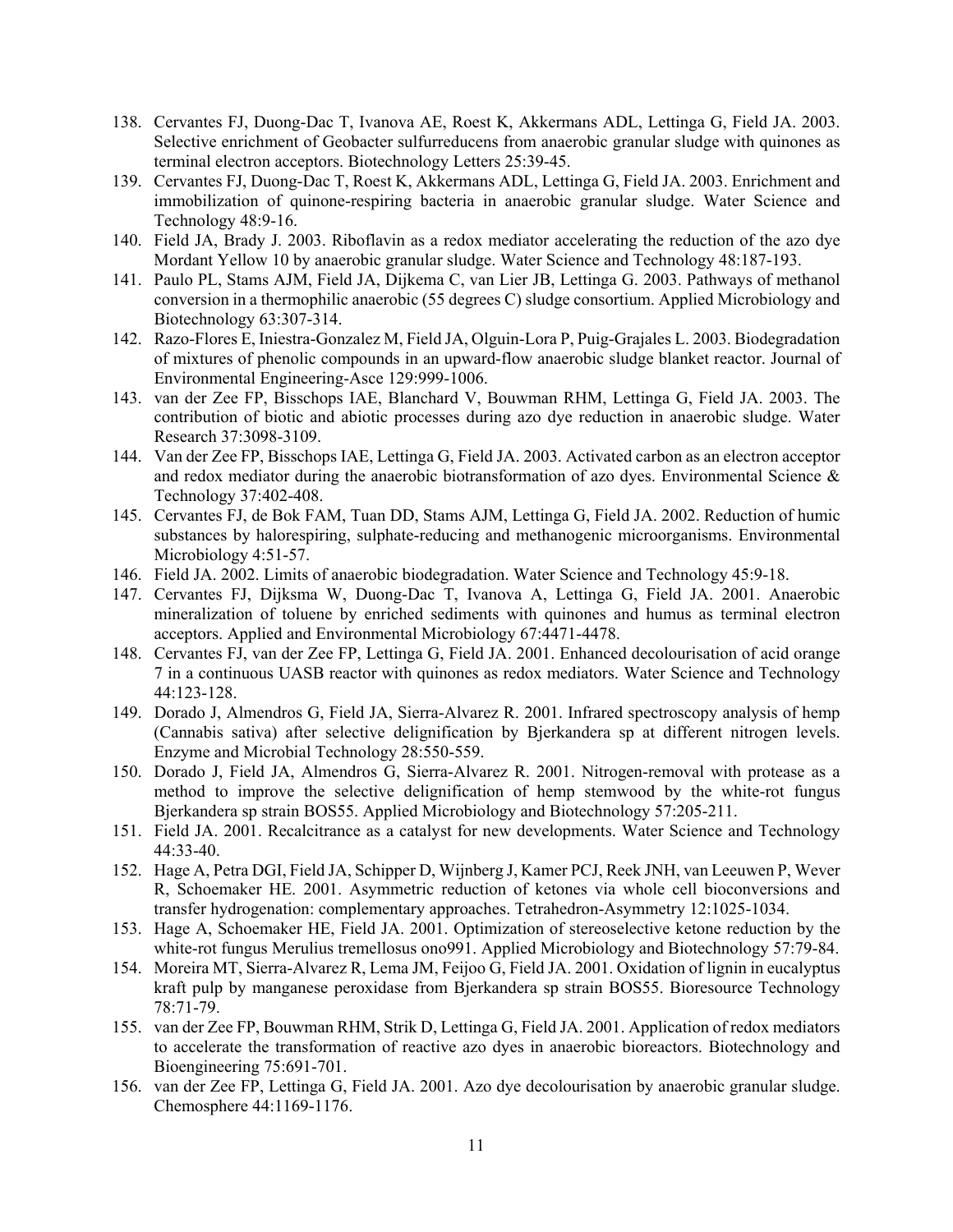- 157. van Eekert MHA, Schroder TJ, van Rhee A, Stams AJM, Schraa G, Field JA. 2001. Constitutive dechlorination of chlorinated ethenes by a methanol degrading methanogenic consortium. Bioresource Technology 77:163-170.
- 158. Cervantes FJ, van der Velde S, Lettinga G, Field JA. 2000. Competition between methanogenesis and quinone respiration for ecologically important substrates in anaerobic consortia. Fems Microbiology Ecology 34:161-171.
- 159. Cervantes FJ, van der Velde S, Lettinga G, Field JA. 2000. Quinones as terminal electron acceptors for anaerobic microbial oxidation of phenolic compounds. Biodegradation 11:313-321.
- 160. Field JA, Cervantes FJ, van der Zee FP, Lettinga G. 2000. Role of quinones in the biodegradation of priority pollutants: a review. Water Science and Technology 42:215-222.
- 161. Puig-Grajales L, Tan NG, van der Zee F, Razo-Flores E, Field JA. 2000. Anaerobic biodegradability of alkylphenols and fuel oxygenates in the presence of alternative electron acceptors. Applied Microbiology and Biotechnology 54:692-697.
- 162. Tan NCG, Borger A, Slenders P, Svitelskaya A, Lettinga G, Field JA. 2000. Degradation of azo dye Mordant Yellow 10 in a sequential anaerobic and bioaugmented aerobic bioreactor. Water Science and Technology 42:337-344.
- 163. ten Have R, Franssen MCR, Field JA. 2000. Lignin peroxidase initiates O-2-dependent selfpropagating chemical reactions which accelerate the consumption of 1-(3 ',4 ' dimethoxyphenyl)propene. Biochemical Journal 347:585-591.
- 164. van der Zee FP, Lettinga G, Field JA. 2000. The role of (auto)catalysis in the mechanism of an anaerobic azo reduction. Water Science and Technology 42:301-308.
- 165. Hage A, Schoemaker HE, Field JA. 1999. Reduction of aryl acids by white-rot fungi for the biocatalytic production of aryl aldehydes and alcohols. Applied Microbiology and Biotechnology 52:834-838.
- 166. Moreira MT, Feijoo G, Sierra-Alvarez R, Field JA. 1999. Reevaluation of the manganese requirement for the biobleaching of kraft pulp by white rot fungi. Bioresource Technology 70:255-260.
- 167. Razo-Flores E, Lettinga G, Field JA. 1999. Biotransformation and biodegradation of selected nitroaromatics under anaerobic conditions. Biotechnology Progress 15:358-365.
- 168. Razo-Flores E, Smulders P, Prenafeta-Boldu F, Lettinga G, Field JA. 1999. Treatment of anthranilic acid in an anaerobic expanded granular sludge bed reactor at low concentrations. Water Science and Technology 40:187-194.
- 169. Tan NCG, Lettinga G, Field JA. 1999. Reduction of the azo dye Mordant Orange 1 by methanogenic granular sludge exposed to oxygen. Bioresource Technology 67:35-42.
- 170. Tan NCG, Prenafeta-Boldu FX, Opsteeg JL, Lettinga G, Field JA. 1999. Biodegradation of azo dyes in cocultures of anaerobic granular sludge with aerobic aromatic amine degrading enrichment cultures. Applied Microbiology and Biotechnology 51:865-871.
- 171. ten Have R, de Thouars RG, Swarts HJ, Field JA. 1999. Veratryl alcohol-mediated oxidation of isoeugenyl acetate by lignin peroxidase. European Journal of Biochemistry 265:1008-1014.
- 172. van Eekert MHA, Stams AJM, Field JA, Schraa G. 1999. Gratuitous dechlorination of chloroethanes by methanogenic granular sludge. Applied Microbiology and Biotechnology 51:46-52.
- 173. Wijnberg J, van Veldhuizen A, Swarts HJ, Frankland JC, Field JA. 1999. Novel monochlorinated metabolites with a 1-benzoxepin skeleton from Mycena galopus. Tetrahedron Letters 40:5767-5770.
- 174. Collins PJ, Dobson ADW, Field JA. 1998. Reduction of the 2,2 '-azinobis(3-ethylbenzthiazoline-6 sulfonale) cation radical by physiological organic acids in the absence and presence of manganese. Applied and Environmental Microbiology 64:2026-2031.
- 175. Grotenhuis T, Field J, Wasseveld R, Rulkens W. 1998. Biodegradation of polyaromatic hydrocarbons (PAH) in polluted soil by the white-rot fungus Bjerkandera. Journal of Chemical Technology and Biotechnology 71:359-360.
- 176. Hoekstra EJ, Verhagen FJM, Field JA, De Leer EWB, Brinkman UAT. 1998. Natural production of chloroform by fungi. Phytochemistry 49:91-97.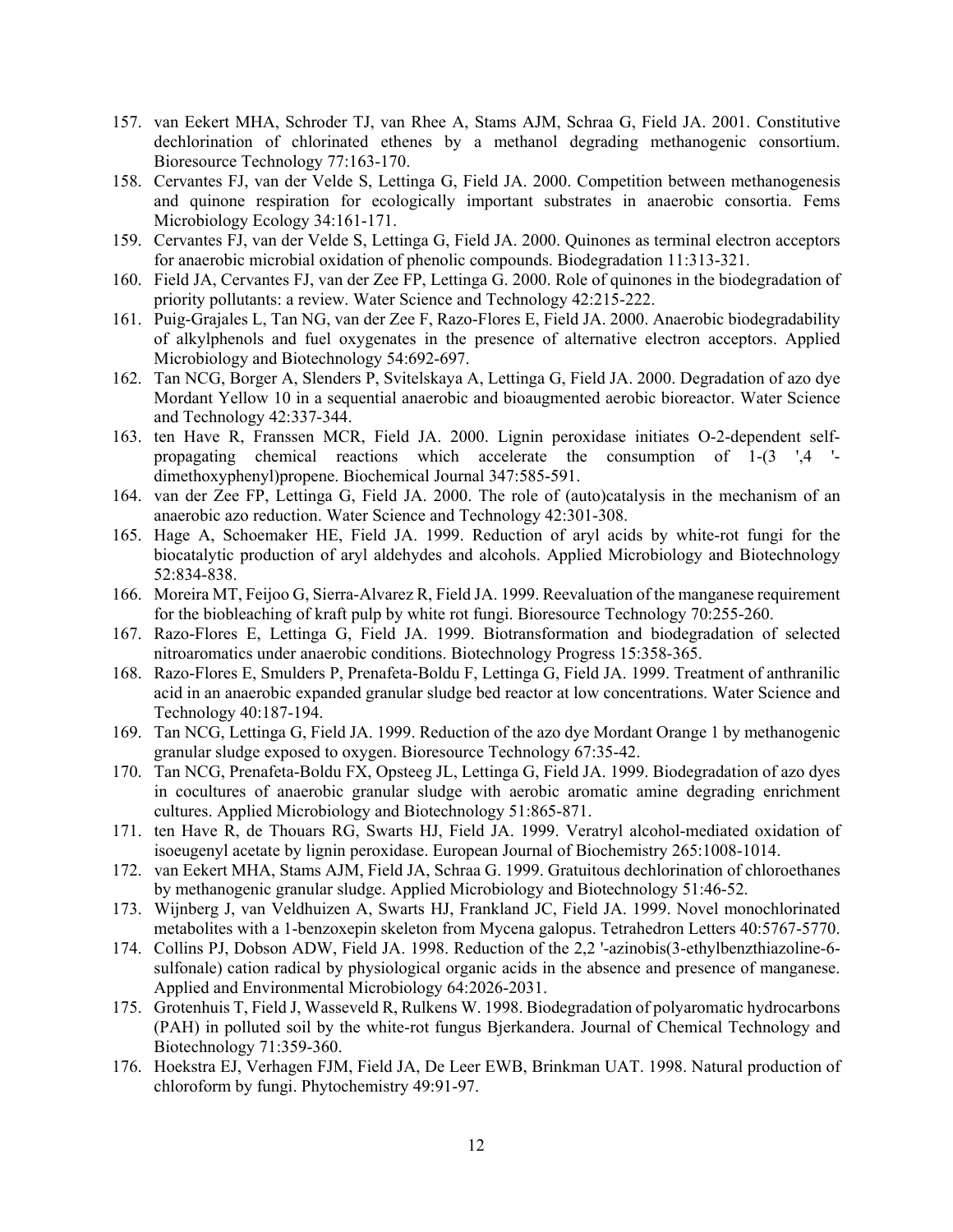- 177. Kortekaas S, Vidal G, He YL, Lettinga G, Field JA. 1998. Anaerobic-aerobic treatment of toxic pulping black liquor with upfront effluent recirculation. Journal of Fermentation and Bioengineering 86:97-110.
- 178. Kortekaas S, Wijngaarde RR, Klomp JW, Lettinga G, Field JA. 1998. Anaerobic treatment of hemp thermomechanical pulping wastewater. Water Research 32:3362-3370.
- 179. Kotterman MJJ, Rietberg HJ, Hage A, Field JA. 1998. Polycyclic aromatic hydrocarbon oxidation by the white-rot fungus Bjerkandera sp. strain BOS55 in the presence of nonionic surfactants. Biotechnology and Bioengineering 57:220-227.
- 180. Kotterman MJJ, Vis EH, Field JA. 1998. Successive mineralization and detoxification of benzo[a]pyrene by the white rot fungus Bjerkandera sp. strain BOS55 and indigenous microflora. Applied and Environmental Microbiology 64:2853-2858.
- 181. Mester T, Field JA. 1998. Characterization of a novel manganese peroxidase-lignin peroxidase hybrid isozyme produced by Bjerkandera species strain BOS55 in the absence of manganese. Journal of Biological Chemistry 273:15412-15417.
- 182. Mester T, Sierra-Alvarez R, Field JA. 1998. Peroxidase and aryl metabolite production by the white rot fungus Bjerkandera sp. strain BOS55 during solid state fermentation of lignocellulosic substrates. Holzforschung 52:351-358.
- 183. Moreira MT, Feijoo G, Mester T, Mayorga P, Sierra-Alvarez R, Field JA. 1998. Role of organic acids in the manganese-independent biobleaching system of Bjerkandera sp. strain BOS55. Applied and Environmental Microbiology 64:2409-2417.
- 184. Swarts HJ, Verhagen FJM, Field JA, Wijnberg J. 1998. Identification and synthesis of novel chlorinated p-anisylpropanoid metabolites from Bjerkandera species. Journal of Natural Products 61:1110-1114.
- 185. Swarts HJ, Verhagen FJM, Field JA, Wijnberg J. 1998. Trichlorinated phenols from Hypholoma elongatum. Phytochemistry 49:203-206.
- 186. ten Have R, Hartmans S, Teunissen PJM, Field JA. 1998. Purification and characterization of two lignin peroxidase isozymes produced by Bjerkandera sp. strain BOS55. Febs Letters 422:391-394.
- 187. ten Have R, Rietjens I, Hartmans S, Swarts HJ, Field JA. 1998. Calculated ionisation potentials determine the oxidation of vanillin precursors by lignin peroxidase. Febs Letters 430:390-392.
- 188. Terron MC, Verhagen FJM, Franssen MCR, Field JA. 1998. Chemical bromination of phenol red by hydrogen peroxide is possible in the absence of haloperoxidases. Chemosphere 36:1445-1452.
- 189. Teunissen PJM, Field JA. 1998. 2-chloro-1,4-dimethoxybenzene as a mediator of lignin peroxidase catalyzed oxidations. Febs Letters 439:219-223.
- 190. Teunissen PJM, Field JA. 1998. 2-chloro-1,4-dimethoxybenzene as a novel catalytic cofactor for oxidation of anisyl alcohol by lignin peroxidase. Applied and Environmental Microbiology 64:830- 835.
- 191. Teunissen PJM, Sheng DW, Reddy GVB, Moenne-Loccoz P, Field JA, Gold MH. 1998. 2-Chloro-1,4-dimethoxybenzene cation radical: Formation and role in the lignin peroxidase oxidation of anisyl alcohol. Archives of Biochemistry and Biophysics 360:233-238.
- 192. Van Eekert MHA, Schroder TJ, Stams AJM, Schraa G, Field JA. 1998. Degradation and fate of carbon tetrachloride in unadapted methanogenic granular sludge. Applied and Environmental Microbiology 64:2350-2356.
- 193. Van Eekert MHA, Van Ras NJP, Mentink GH, Rijnaarts HHM, Stams AJM, Field JA, Schraa G. 1998. Anaerobic transformation of beta-hexachlorocyclohexane by methanogenic granular sludge and soil microflora. Environmental Science & Technology 32:3299-3304.
- 194. Verhagen FJM, Swarts HJ, Wijnberg J, Field JA. 1998. Biotransformation of the major fungal metabolite 3,5-dichlorop-p-anisyl alcohol under anaerobic conditions and its role in formation of bis(3,5-dichloro-4-hydroxyphenyl)methane. Applied and Environmental Microbiology 64:3225- 3231.
- 195. Verhagen FJM, Swarts HJ, Wijnberg JBPA, Field JA. 1998. Organohalogen production is a ubiquitous capacity among basidiomycetes. Chemosphere 37:2091-2104.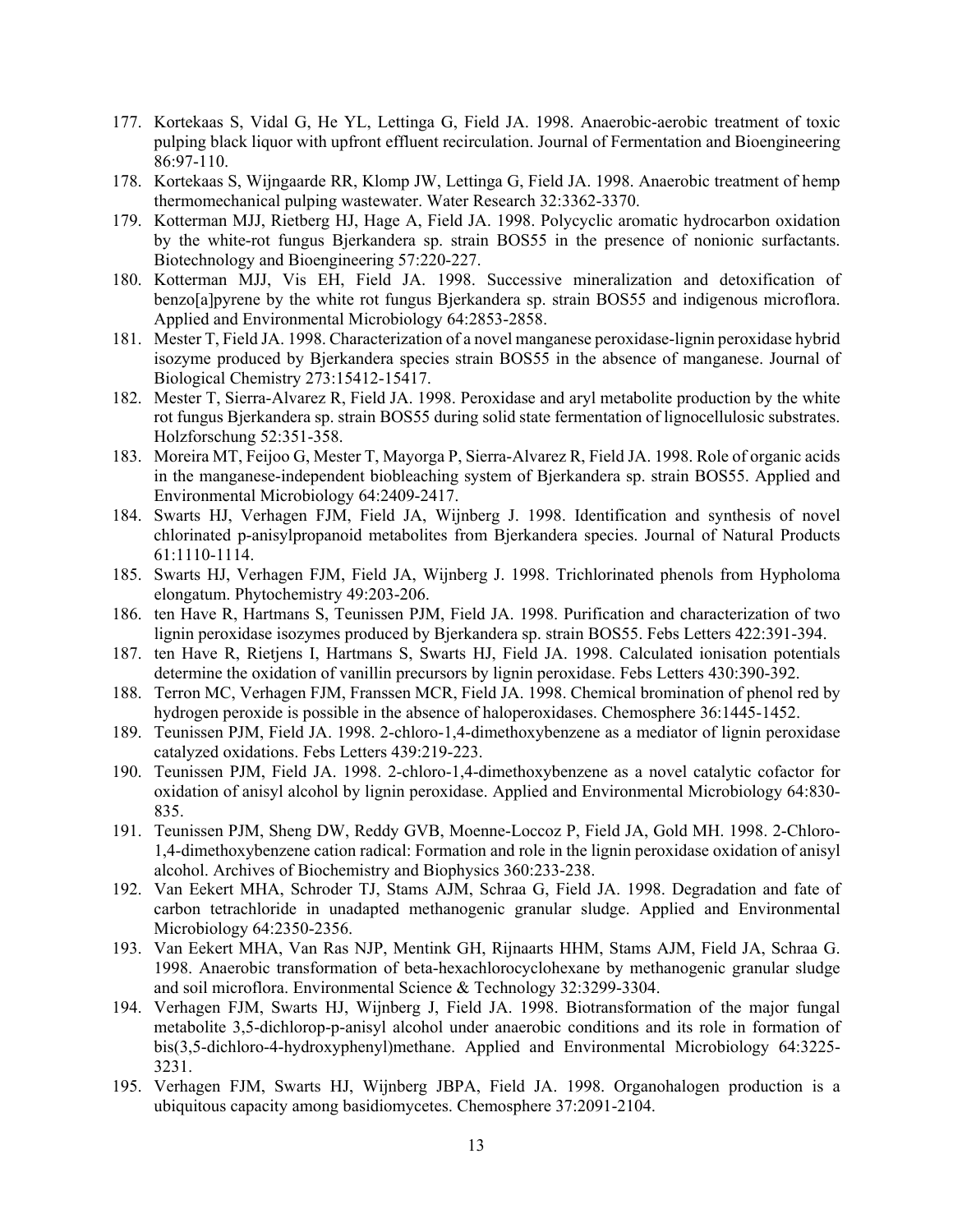- 196. Verhagen FJM, Van Assema FBJ, Boekema B, Swarts HJ, Wijnberg J, Field JA. 1998. Dynamics of organohalogen production by the ecologically important fungus Hypholoma fasciculare. Fems Microbiology Letters 158:167-178.
- 197. Collins PJ, Field JA, Teunissen P, Dobson ADW. 1997. Stabilization of lignin peroxidases in white rot fungi by tryptophan. Applied and Environmental Microbiology 63:2543-2548.
- 198. deJong E, Field JA. 1997. Sulfur tuft and turkey tail: Biosynthesis and biodegradation of organohalogens by basidiomycetes. Annual Review of Microbiology 51:375-414.
- 199. Donlon B, RazoFlores E, Luijten M, Swarts H, Lettinga G, Field J. 1997. Detoxification and partial mineralization of the azo dye mordant orange 1 in a continuous upflow anaerobic sludge-blanket reactor. Applied Microbiology and Biotechnology 47:83-90.
- 200. Feijoo G, Moreira MT, SierraAlvarez R, Field JA, Lema JM. 1997. Kraft paste bleaching with ligninolitic fungi. Afinidad 54:321-326.
- 201. Kato MT, Field JA, Lettinga G. 1997. The anaerobic treatment of low strength wastewaters in UASB and EGSB reactors. Water Science and Technology 36:375-382.
- 202. Lettinga G, Field J, vanLier J, Zeeman G, Pol LWH. 1997. Advanced anaerobic wastewater treatment in the near future. Water Science and Technology 35:5-12.
- 203. Mester T, Field JA. 1997. Optimization of manganese peroxidase production by the white rot fungus Bjerkandera sp. strain BOS55. Fems Microbiology Letters 155:161-168.
- 204. Mester T, Swarts HJ, Sole SRI, DeBont JAM, Field JA. 1997. Stimulation of aryl metabolite production in the basidiomycete Bjerkandera sp. strain BOS55 with biosynthetic precursors and lignin degradation products. Applied and Environmental Microbiology 63:1987-1994.
- 205. Meulenberg R, Rijnaarts HHM, Doddema HJ, Field JA. 1997. Partially oxidized polycyclic aromatic hydrocarbons show an increased bioavailability and biodegradability. Fems Microbiology Letters 152:45-49.
- 206. Moreira MT, Feijoo G, SierraAlvarez R, Lema J, Field JA. 1997. Biobleaching of oxygen delignified kraft pulp by several white rot fungal strains. Journal of Biotechnology 53:237-251.
- 207. Moreira MT, Feijoo G, SierraAlvarez R, Lema J, Field JA. 1997. Manganese is not required for biobleaching of oxygen-delignified kraft pulp by the white rot fungus Bjerkandera sp. strain BOS55. Applied and Environmental Microbiology 63:1749-1755.
- 208. Razo-Flores E, Luijten M, Donlon B, Lettinga G, Field J. 1997. Biodegradation of selected azo dyes under methanogenic conditions. Water Science and Technology 36:65-72.
- 209. RazoFlores E, Donlon B, Lettinga G, Field JA. 1997. Biotransformation and biodegradation of Nsubstituted aromatics in methanogenic granular sludge. FEMS Microbiology Reviews 20:525-538.
- 210. RazoFlores E, Luijten M, Donlon BA, Lettinga G, Field JA. 1997. Complete biodegradation of the azo dye azodisalicylate under anaerobic conditions. Environmental Science & Technology 31:2098- 2103.
- 211. Swarts HJ, Mester T, Verhagen FJM, Field JA, Wijnberg J. 1997. The formation of veratryl chloride by Bjerkandera sp. strain BOS55. Phytochemistry 46:1011-1013.
- 212. Swarts HJ, Teunissen PJM, Verhagen FJM, Field JA, Wijnberg J. 1997. Chlorinated anisyl metabolites produced by basidiomycetes. Mycological Research 101:372-374.
- 213. TenHave R, Hartmans S, Field JA. 1997. Interference of peptone and tyrosine with the lignin peroxidase assay. Applied and Environmental Microbiology 63:3301-3303.
- 214. Teunissen PJM, Swarts HJ, Field JA. 1997. The de novo production of drosophilin A (tetrachloro-4 methoxyphenol) and drosophilin A methyl ether (tetrachloro-1,4-dimethoxybenzene) by ligninolytic basidiomycetes. Applied Microbiology and Biotechnology 47:695-700.
- 215. Vidal G, Soto M, Field J, MendezPampin R, Lema JM. 1997. Anaerobic biodegradability and toxicity of wastewaters from chlorine and total chlorine-free bleaching of eucalyptus kraft pulps. Water Research 31:2487-2494.
- 216. Collins PJ, Kotterman MJJ, Field JA, Dobson ADW. 1996. Oxidation of anthracene and benzo[a]pyrene by laccases from Trametes versicolor. Applied and Environmental Microbiology 62:4563-4567.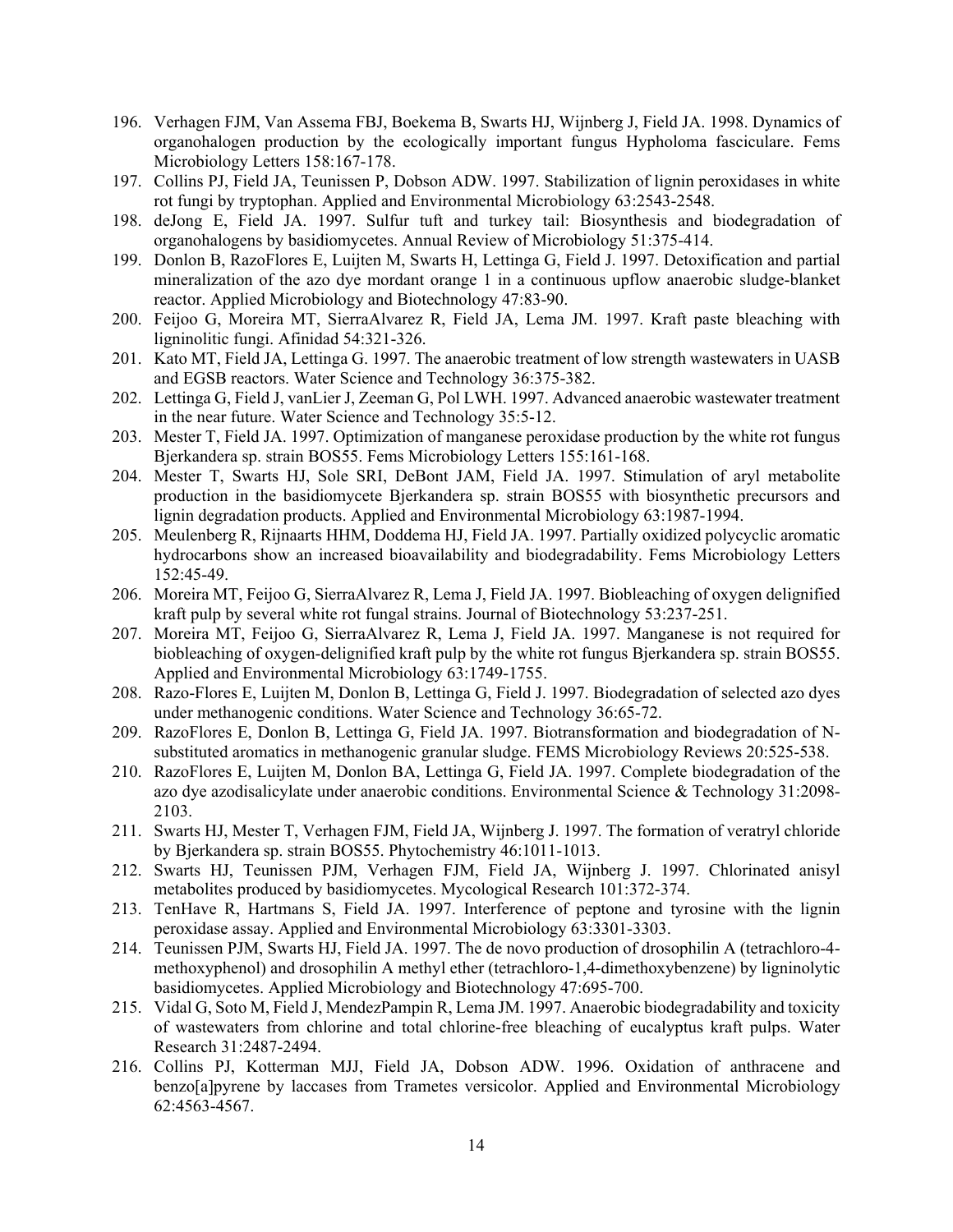- 217. Donlon BA, RazoFlores E, Lettinga G, Field JA. 1996. Continuous detoxification, transformation, and degradation of nitrophenols in upflow anaerobic sludge blanket (UASB) reactors. Biotechnology and Bioengineering 51:439-449.
- 218. Field JA, Baten H, Boelsma F, Rulkens WH. 1996. Biological elimination of polycyclic aromatic hydrocarbons in solvent extracts of polluted soil by the white rot fungus, Bjerkandera sp strain BOS55. Environmental Technology 17:317-323.
- 219. Field JA, Vledder RH, vanZeist JG, Rulkens WH. 1996. The tolerance of lignin peroxidase and manganese-dependent peroxidase to miscible solvents and the in vitro oxidation of anthracene in solvent: Water mixtures. Enzyme and Microbial Technology 18:300-308.
- 220. Florencio L, Field JA, vanLangerak A, Lettinga G. 1996. pH-stability in anaerobic bioreactors treating methanolic wastewaters. Water Science and Technology 33:177-184.
- 221. Kotterman MJJ, Wasseveld RA, Field JA. 1996. Hydrogen peroxide production as a limiting factor in xenobiotic compound oxidation by nitrogen-sufficient cultures of Bjerkandera sp Strain BOS55 overproducing peroxidases. Applied and Environmental Microbiology 62:880-885.
- 222. Mester T, Pena M, Field JA. 1996. Nutrient regulation of extracellular peroxidases in the white rot fungus, Bjerkandera sp strain BOS55. Applied Microbiology and Biotechnology 44:778-784.
- 223. Moreira MT, Feijoo G, Lema J, Field JA, SierraAlvarez R. 1996. Oxalic acid extraction as a posttreatment to increase the brightness of kraft pulps bleached by white-rot fungi. Biotechnology Techniques 10:559-564.
- 224. RazoFlores E, Donlon B, Field J, Lettinga G. 1996. Biodegradability of N-substituted aromatics and alkylphenols under methanogenic conditions using granular sludge. Water Science and Technology 33:47-57.
- 225. RazoFlores E, Svitelskaya A, Donlon B, Field J, Lettinga G. 1996. The effect of granular sludge source on the anaerobic biodegradability of aromatic compounds. Bioresource Technology 56:215- 220.
- 226. Swarts HJ, Verhagen FJM, Field JA, Wijnberg J. 1996. Novel chlorometabolites produced by Bjerkandera species. Phytochemistry 42:1699-1701.
- 227. Verhagen FJM, Swarts HJ, Kuyper TW, Wijnberg J, Field JA. 1996. The ubiquity of natural adsorbable organic halogen production among basidiomycetes. Applied Microbiology and Biotechnology 45:710-718.
- 228. Donlon BA, Razoflores E, Field JA, Lettinga G. 1995. Toxicity of N-Substituted Aromatics to Acetoclastic Methanogenic Activity in Granular Sludge. Applied and Environmental Microbiology 61:3889-3893.
- 229. Field JA, Boelsma F, Baten H, Rulkens WH. 1995. Oxidation of anthracene in water/solvent mixtures by the white-rot fungus, Bjerkandera sp strain BOS55. Applied Microbiology and Biotechnology 44:234-240.
- 230. Field JA, Stams AJM, Kato M, Schraa G. 1995. Enhanced Biodegradation of Aromatic Pollutants in Cocultures of Anaerobic and Aerobic Bacterial Consortia. Antonie Van Leeuwenhoek International Journal of General and Molecular Microbiology 67:47-77.
- 231. Field JA, Verhagen FJM, deJong E. 1995. Natural organohalogen production by basidiomycetes. Trends in Biotechnology 13:451-456.
- 232. Florencio L, Field JA, Lettinga G. 1995. Substrate Competition between Methanogens and Acetogens During the Degradation of Methanol in Uasb Reactors. Water Research 29:915-922.
- 233. Kaal EEJ, Field JA, Joyce TW. 1995. Increasing Ligninolytic Enzyme-Activities in Several White-Rot Basidiomycetes by Nitrogen-Sufficient Media. Bioresource Technology 53:133-139.
- 234. Kortekaas S, Soto M, Vicent T, Field JA, Lettinga G. 1995. Contribution of Extractives to Methanogenic Toxicity of Hemp Black Liquor. Journal of Fermentation and Bioengineering 80:383- 388.
- 235. Mester T, Dejong E, Field JA. 1995. Manganese Regulation of Veratryl Alcohol in White-Rot Fungi and Its Indirect Effect on Lignin Peroxidase. Applied and Environmental Microbiology 61:1881- 1887.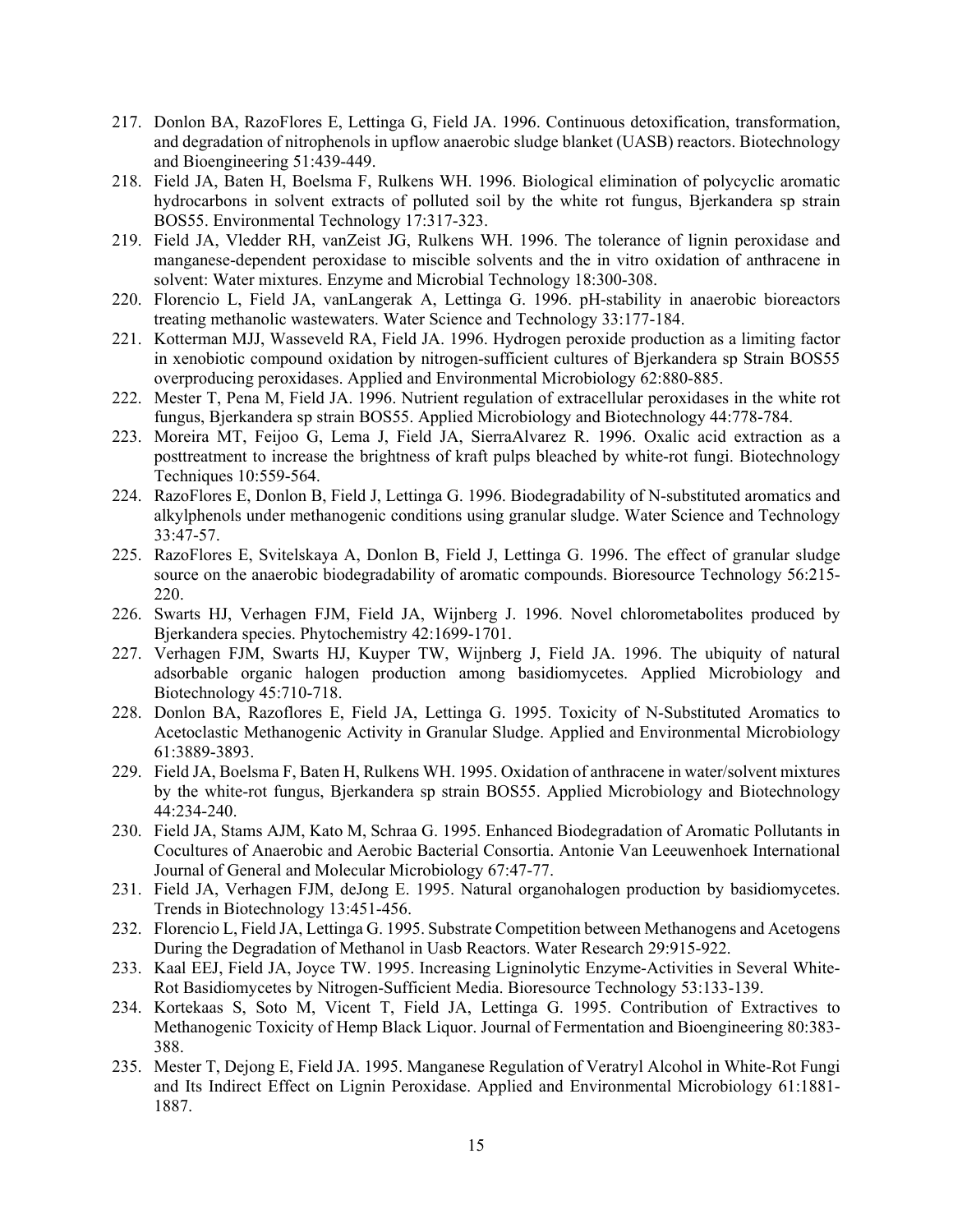- 236. Dejong E, Cazemier AE, Field JA, Debont JAM. 1994. Physiological-Role of Chlorinated Aryl Alcohols Biosynthesized De-Novo by the White-Rot Fungus Bjerkandera Sp Strain Bos55. Applied and Environmental Microbiology 60:271-277.
- 237. Dejong E, Field JA, Debont JAM. 1994. Aryl Alcohols in the Physiology of Ligninolytic Fungi. FEMS Microbiology Reviews 13:153-188.
- 238. Dejong E, Field JA, Spinnler HE, Wijnberg J, Debont JAM. 1994. Significant Biogenesis of Chlorinated Aromatics by Fungi in Natural Environments. Applied and Environmental Microbiology 60:264-270.
- 239. Florencio L, Field JA, Lettinga G. 1994. Importance of Cobalt for Individual Trophic Groups in an Anaerobic Methanol-Degrading Consortium. Applied and Environmental Microbiology 60:227-234.
- 240. Kato MT, Field JA, Kleerebezem R, Lettinga G. 1994. Treatment of Low Strength Soluble Wastewaters in Uasb Reactors. Journal of Fermentation and Bioengineering 77:679-686.
- 241. Kato MT, Field JA, Versteeg P, Lettinga G. 1994. Feasibility of Expanded Granular Sludge Bed Reactors for the Anaerobic Treatment of Low-Strength Soluble Wastewaters. Biotechnology and Bioengineering 44:469-479.
- 242. Kortekaas S, Doma HS, Potapenko SA, Field JA, Lettinga G. 1994. Sequenced anaerobic-aerobic treatment of hemp black liquors. Water Science and Technology 29:409-419.
- 243. Kotterman MJJ, Heessels E, Dejong E, Field JA. 1994. The Physiology of Anthracene Biodegradation by the White-Rot Fungus Bjerkandera Sp Strain Bos55. Applied Microbiology and Biotechnology 42:179-186.
- 244. Sierra-Alvarez R, Field JA, Kortekaas S, Lettinga G. 1994. Overview of the Anaerobic Toxicity Caused by Organic Forest Industry Waste-Water Pollutants. Water Science and Technology 29:353- 363.
- 245. Field JA, Dejong E, Feijoocosta G, Debont JAM. 1993. Screening for Ligninolytic Fungi Applicable to the Biodegradation of Xenobiotics. Trends in Biotechnology 11:44-49.
- 246. Florencio L, Jenicek P, Field JA, Lettinga G. 1993. Effect of Cobalt on the Anaerobic Degradation of Methanol. Journal of Fermentation and Bioengineering 75:368-374.
- 247. Florencio L, Nozhevnikova A, Vanlangerak A, Stams AJM, Field JA, Lettinga G. 1993. Acidophilic Degradation of Methanol by a Methanogenic Enrichment Culture. Fems Microbiology Letters 109:1- 6.
- 248. Kaal EEJ, Dejong E, Field JA. 1993. Stimulation of Ligninolytic Peroxidase-Activity by Nitrogen Nutrients in the White-Rot Fungus Bjerkandera Sp Strain Bos55. Applied and Environmental Microbiology 59:4031-4036.
- 249. Kato MT, Field JA, Lettinga G. 1993. High Tolerance of Methanogens in Granular Sludge to Oxygen. Biotechnology and Bioengineering 42:1360-1366.
- 250. Kato MT, Field JA, Lettinga G. 1993. Methanogenesis in Granular Sludge Exposed to Oxygen. Fems Microbiology Letters 114:317-323.
- 251. Dejong E, Devries FP, Field JA, Vanderzwan RP, Debont JAM. 1992. Isolation and Screening of Basidiomycetes with High Peroxidative Activity. Mycological Research 96:1098-1104.
- 252. Dejong E, Field JA, Debont JAM. 1992. Evidence for a New Extracellular Peroxidase Manganese-Inhibited Peroxidase from the White-Rot Fungus Bjerkandera Sp Bos-55. Febs Letters 299:107-110.
- 253. Dejong E, Field JA, Dings J, Wijnberg J, Debont JAM. 1992. Denovo Biosynthesis of Chlorinated Aromatics by the White-Rot Fungus Bjerkandera Sp Bos55 - Formation of 3-Chloro-Anisaldehyde from Glucose. Febs Letters 305:220-224.
- 254. Field JA, Dejong E, Costa GF, Debont JAM. 1992. Biodegradation of Polycyclic Aromatic-Hydrocarbons by New Isolates of White Rot Fungi. Applied and Environmental Microbiology 58:2219-2226.
- 255. Field J, Leyendeckers MJH, Sierraalvarez R, Lettinga G, Habets LHA. 1991. Continuous Anaerobic Treatment of Autoxidized Bark Extracts in Laboratory-Scale Columns. Biotechnology and Bioengineering 37:247-255.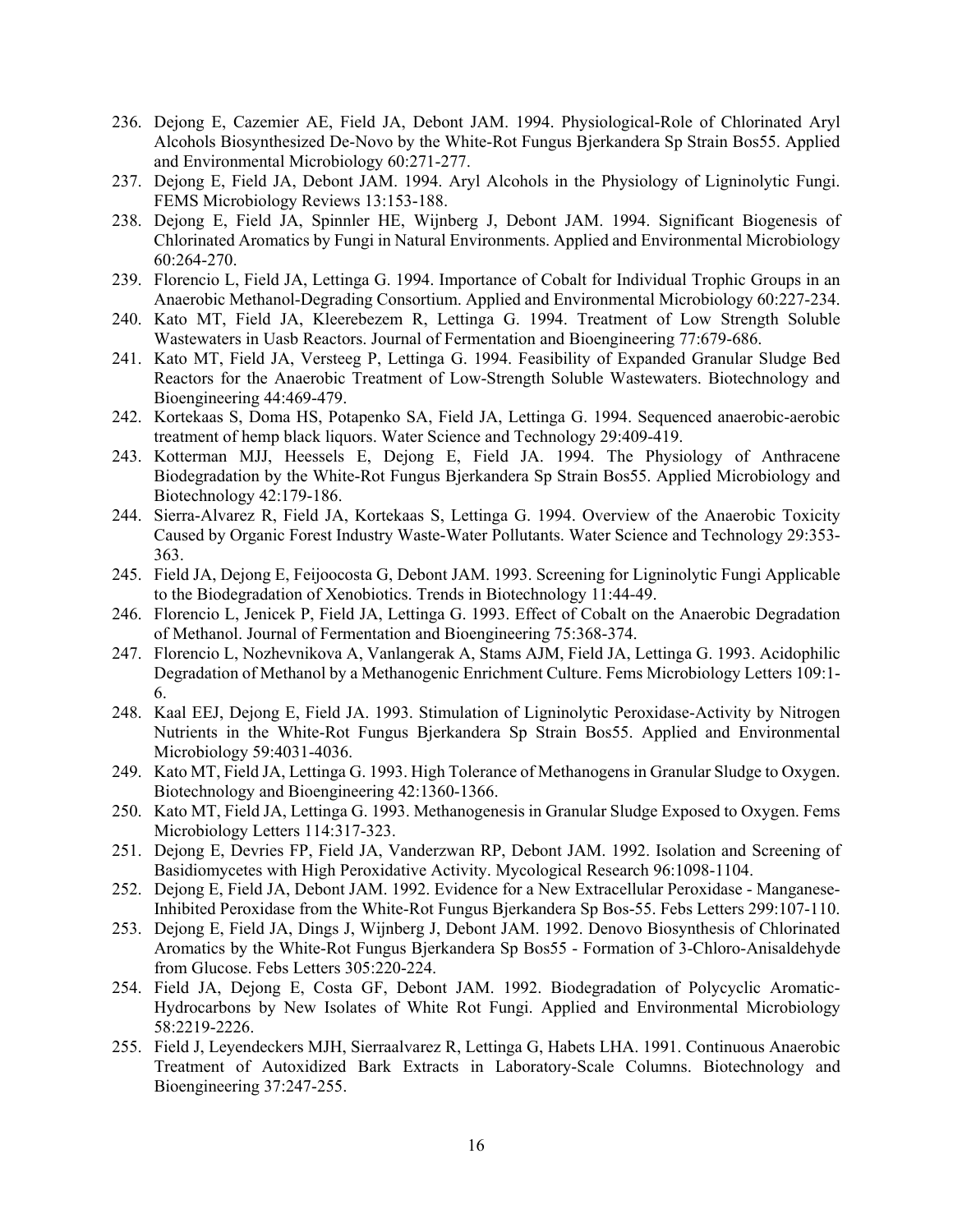- 256. Field JA, Lettinga G. 1991. Treatment and Detoxification of Aqueous Spruce Bark Extracts by Aspergillus-Niger. Water Science and Technology 24:127-137.
- 257. Lettinga G, Field JA, Sierraalvarez R, Vanlier JB, Rintala J. 1991. Future Perspectives for the Anaerobic Treatment of Forest Industry Wastewaters. Water Science and Technology 24:91-102.
- 258. Soto M, Field JA, Lettinga G, Mendez R, Lema JM. 1991. Anaerobic Biodegradability and Toxicity of Eucalyptus Fiber Board Manufacturing Waste-Water. Journal of Chemical Technology and Biotechnology 52:163-176.
- 259. Field J, Lettinga G, Habets LHA. 1990. Measurement of Low-Molecular-Weight Tannins Indicators of Methanogenic Toxic Tannins. Journal of Fermentation and Bioengineering 69:148-153.
- 260. Field JA, Lettinga G, Habets LHA. 1990. Oxidative Detoxification of Aqueous Bark Extracts .1. Autoxidation. Journal of Chemical Technology and Biotechnology 49:15-33.
- 261. Field JA, Sierraalvarez R, Lettinga G, Habets LHA. 1990. Oxidative Detoxification of Aqueous Bark Extracts .2. Alternative Methods. Journal of Chemical Technology and Biotechnology 49:35-53.
- 262. Field JA, Kortekaas S, Lettinga G. 1989. The Effect of Autoxidation on the Methanogenic Toxicity and Anaerobic Biodegradability of Pyrogallol. Biological Wastes 30:111-121.
- 263. Field JA, Kortekaas S, Lettinga G. 1989. The Tannin Theory of Methanogenic Toxicity. Biological Wastes 29:241-262.
- 264. Field JA, Lettinga G. 1989. The Effect of Oxidative Coloration on the Methanogenic Toxicity and Anaerobic Biodegradability of Phenols. Biological Wastes 29:161-179.
- 265. Temmink JHM, Field JA, van Haastrecht JC, Merkelbach RCM. 1989. Acute and sub-acute toxicity of bark tannins in carp (Cyprinus carpio L.). Water Research 23:341-344.
- 266. Field JA, Leyendeckers MJH, Alvarez RS, Lettinga G, Habets LHA. 1988. The Methanogenic Toxicity of Bark Tannins and the Anaerobic Biodegradability of Water-Soluble Bark Matter. Water Science and Technology 20:219-240.
- 267. Field JA, Lettinga G. 1987. The Methanogenic Toxicity and Anaerobic Degradability of a Hydrolyzable Tannin. Water Research 21:367-374.
- 268. Field JA, Lettinga G, Geurts M. 1987. The Methanogenic Toxicity and Anaerobic Degradability of Potato Starch Waste-Water Phenolic Amino-Acids. Biological Wastes 21:37-54.
- 269. Field JA, Reneau RB, Kroontje W, Caldwell JS. 1986. Utilization of Anaerobically Digested Poultry Manure Effluent Nitrogen as Fertilizer. Transactions of the Asae 29:223-228.
- 270. Brons HJ, Field JA, Lexmond WAC, Lettinga G. 1985. Influence of Humic Acids on the Hydrolysis of Potato Protein During Anaerobic-Digestion. Agricultural Wastes 13:105-114.
- 271. Field JA, Reneau RB, Kroontje W. 1985. Effects of Anaerobically Digested Poultry Manure on Soil-Phosphorus Adsorption and Extractability. Journal of Environmental Quality 14:105-107.
- 272. Field JA, Reneau RB, Kroontje W, Caldwell JS. 1985. Nutrient Recoveries from Plug-Flow Anaerobic-Digestion of Poultry Manure. Agricultural Wastes 13:207-216.
- 273. Field JA, Caldwell JS, Jeyanayagam S, Reneau RB, Kroontje W, Collins ER. 1984. Fertilizer Recovery from Anaerobic Digesters. Transactions of the Asae 27:1871-1876.
- 274. Field JA, Parker JC, Powell NL. 1984. Comparison of Field-Measured and Laboratory-Measured and Predicted Hydraulic-Properties of a Soil with Macropores. Soil Science 138:385-396.

#### **Refereed Book Chapters**

- Field JA. 2016. Natural Production of Organohalide Compounds in the Environment. *In* Adrian L, Löffler FE (ed), Organohalide-Respiring Bacteria. Springer-Verlag, Berlin. pp 7-30.
- Olivares, C. I.; Abrell, L.; Chorover, J.; Simonich, M.; Tanguay, R. L.; Sierra-Alvarez, R.; Field, J. A., 2016. Identifying Toxic Biotransformation Products of the Insensitive Munitions Compound, 2,4- Dinitroanisole (DNAN), Using Liquid Chromatography Coupled to Quadrupole Time-of-Flight Mass Spectrometry (LC-QToF-MS). *In* J. E. Drewes and T. Letzel (ed), Assessing Transformation Products of Chemicals by Non-Target and Suspect Screening − Strategies and Workflows Volume 1, American Chemical Society:; Vol. 1241, p 133-145.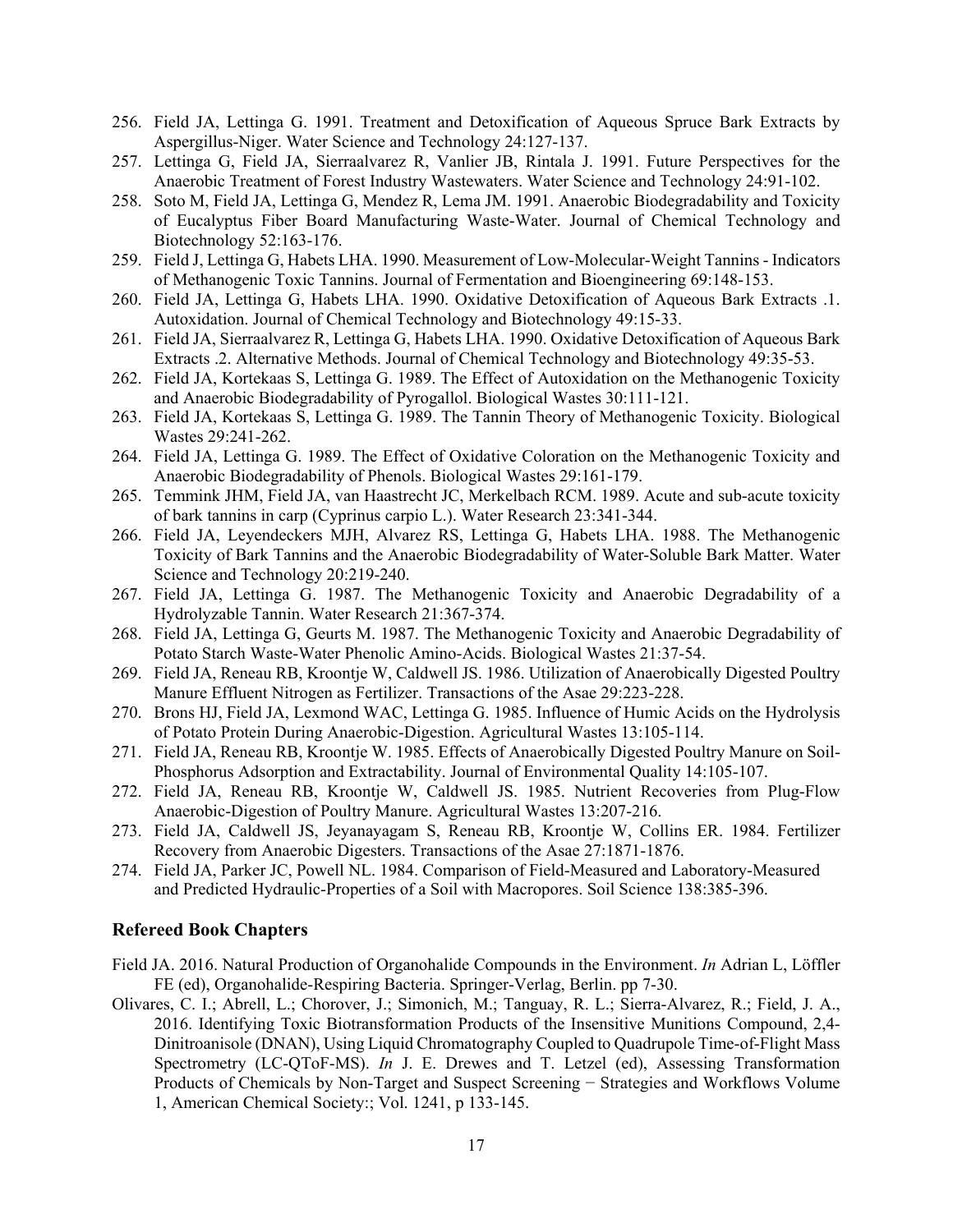- Field, J. A. and F. J. Cervantes. 2005. Microbial redox reactions mediated by humus and structurally related quinones. *In*: Perminova, I. V., K. Hatfield and N. Hertkorn (Eds.), Use of Humic Substances to Remediate Polluted Environments: from Theory to Practice, NATO, Brussels, pp. 343-352.
- Field, J. A. 2003. Biodegradation of chlorinated compounds by white rot fungi. *In*: M. M. Haggblom and I. D. Bossert (Eds.). Dehalogenation: Microbial Processes and Environmental Applications. Kluwer Academic Publisher, Boston, pp 159-204.
- Field, J. A. and J. B. P .A.Wijnberg. 2003. An update on organohalogen metabolites produced by basidiomycetes. *In*. G. W. Gribble (Ed.). Natural Production of Organohalogen Compounds, The Handbook of Environmental Chemistry Vol.3, Part P. Springer Verlag, Berlin, pp. 103-119.
- Tan, N. C. G. and J. A. Field. 2000. Biodegradation of sulfonated aromatic compounds. *In*: P. Lens and L.H. Pol (Eds.). Environmental Technologies to Treat Sulfur Pollution IWA publishing, London, pp. 373-392.
- Field, J. A. and G. Lettinga. 1992. Biodegradation of tannins. In: H. Sigel (ed.), Metal Ions in Biological Systems. Volume 28: Degradation of Environmental Pollutants by Microorganisms and their Metalloenzymes, Marcel Dekker, Inc., N.Y. pp. 61-97.
- Field, J. A. and G Lettinga. 1992, Toxicity of tannic compounds to microorganisms. *In*: R. W. Hemingway and P. E. Laks (eds). Plant Polyphenols. Plenum Press, N.Y. 673-692

# **Monographs**

- Field, J. A. and R. Sierra-Alvarez. 2007. Biodegradability of chlorinated aromatic compounds. Science Dossier 12. Eurochlor, Brussels, Belgium, (www.eurochlor.org), pp. 1-126.
- Field, J. A. and R. Sierra-Alvarez. 2004. Biodegradability of chlorinated solvents and related chlorinated aliphatic compounds. Science Dossier 8. Eurochlor, Brussels, Belgium, (www.eurochlor.org), pp. 1- 100.

# **Selected Conference Presentation from the Last 5 years**

- Field J. A.. Methanogenic Granular Sludge for Priority Inorganic Pollutants. Anaerobic Treatment of High-Strength Industrial and Agricultural Wastes. Marquette University Sept 10-11, 2019 [Keynote].
- Field J.  $A<sup>2</sup>$ , Methanogenic granular sludge for the bioremediation and biorecovery of priority inorganic pollutants. International Water Association Biofilms (IWA)Biofilms: Granular Sludge System Conference. 2018. Delft, The Netherlands, March 18-21st 2018 [ORAL] [BEST PRESENTATION AWARD].
- Field J. A., Simon-Pascual A, Zhu K., Sierra-Alvarez R. 2017 Recovery of platinum group metals (PGM) utilizing anaerobic microbial consortia. In: Proceedings of the 15th International Water Association (IWA) World Conference on Anaerobic Digestion, Oct. 17-20, 2017; Beijing, China.pp. 1-4. [ORAL]
- Field J. A., Ramos Ruiz A, Simon Pascual A, Zhu K, Sierra Alvarez R. 2017 Recovery of Critical Metal and Metalloid Resources by Anaerobic Processes; 2017 The 14th International Water Association, Leading Edge Conference on Water and Wastewater Technologies. Innovative technology solutions to address challenges at the water-energy-food interface, May 29th – June 2nd 2017; Florianópolis, Brazil [KEYNOTE]
- Field J. A, Rodriguez-Freire L, Sierra-Alvarez R. 2017 Bioremediación anaerobia de aguas contaminadas con arsénico 2017; Simposio Internacional: Río Tinto, aspectos fundamentales y aplicados de un análogo terrestre de Marte, Madrid, Spain, June 6-7, 2017. [ORAL].

 $\overline{a}$ 

<sup>2</sup> Underline indicates who presented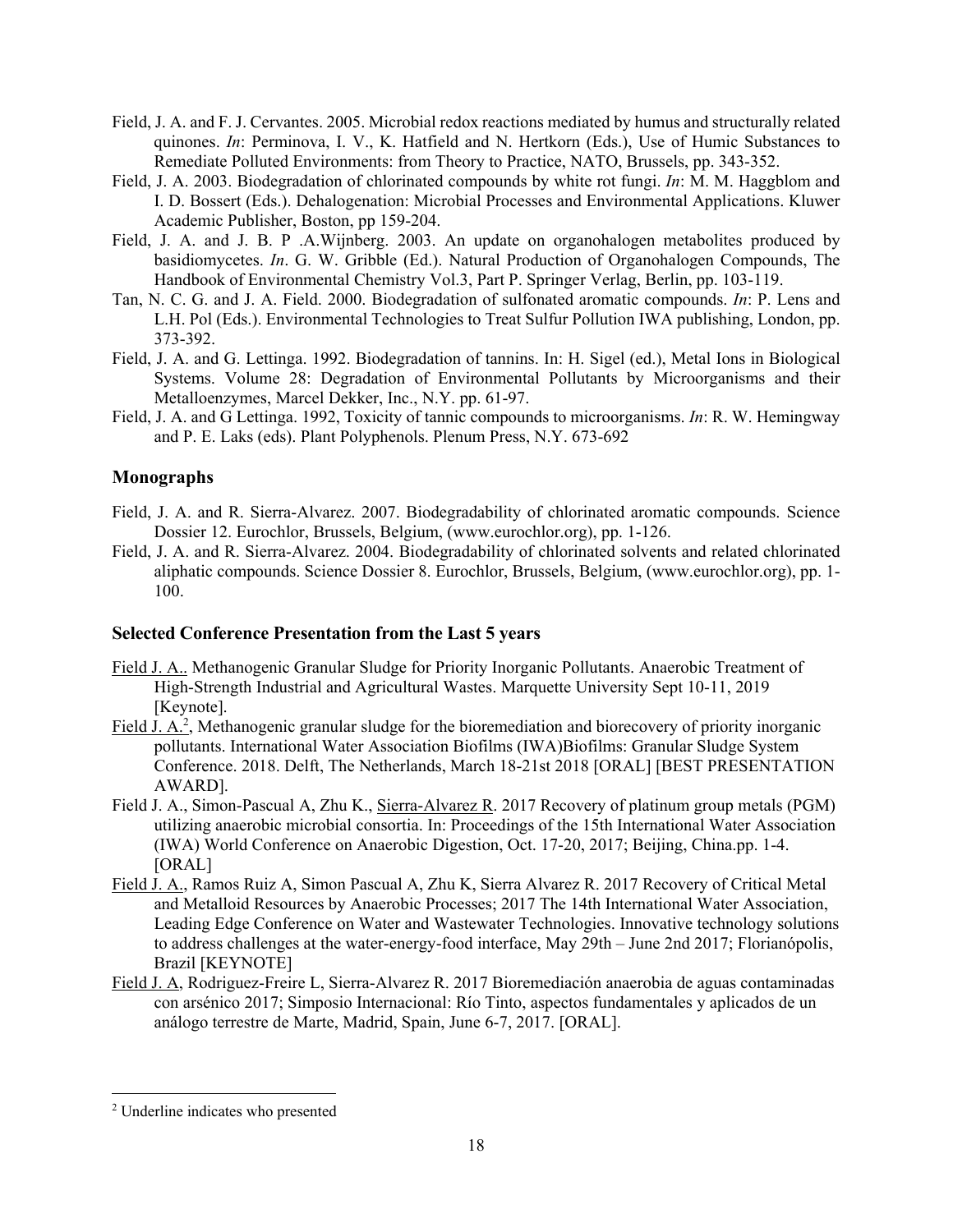- Field J A, Sierra-Alvarez R, Ayala P. Novel electron donors for bioremediation of acid rock drainage; 2017; Water Reuse Monitoring and Treatment Technologies, Recife, Brazil. May 17th –19th [ORAL]
- Madeira C. L., Chorover J., Sierra-Alvarez R., Field J. A. 2017. Battelle Fourth International Symposium on Bioremediation and Sustainable Environmental Technologies. May 22nd – May 25th, 2017. Miami, Florida [ORAL].
- Field, J. A. Biotransformation and biodegradation of insensitive munitions compounds in soil. Keynote talk for Environmental Chemistry Session, Microbial and Molecular Tools to Determine the Fate and Biotransformation of Emerging Contaminants at 252<sup>nd</sup>. American Chemical Society National Meeting in Philadelphia, PA, August 21-25, 2016. [KEYNOTE].
- Field, J. A. Elimination of heavy metals and sulfur with sulfate reducing bacteria in a permeable reactive barrier permeable with zero valent iron. Developing a Pan American Hub for Environmentally and Socially Compatible Mining. Pontificia Universidad Católica de Perú (PUCP) March 7-9, 2016, Lima, Perú. [INVITED TALK].
- Field, J.A, Sierra-Alvarez, R., Krzmarzick, M., Madeira, C.L., Olivares, C.I., Chorover, J., Abrell, L. Biotransformation pathways dictating the fate in soil of insensitive munition compounds, 2,4 dinitroanisole (DNAN) and 3-nitro-1,2,4-triazole-5-one (NTO). 2016 Society of Industrial Microbiology and Biotechnology Annual Meeting. New Orleans, LA. July 27, 2016. [ORAL]
- Olivares, C. I.; Madeira, C. L.; Abrell, L.; Chorover, J.; Sierra-Alvarez, R.; Field, J. A., Environmental fate of 14C-ring labeled 2,4-dinitroanisole (DNAN) in anaerobic saturated soils. In 250th American Chemical Society National Meeting, Boston, MA., USA, 2015. [ORAL]
- Olivares, C. I.; Abrell, L.; Sierra-Alvarez, R.; Chorover, J.; Field, J. A., Characterization of products of 2,4 dinitroanisole (DNAN) microbial biotransformation and their inhibitory impact to microorganisms. In *250th American Chemical Society National Meeting*, Boston, MA., USA, 2015. [ORAL].
- Olivares, C. I.; Sierra-Alvarez, R.; Abrell, L.; Chorover, J.; Field, J. A., Biotransformation and Microbial Toxicity of 2,4-Dinitroanisole (DNAN). In Society of Environmental Toxicology and Chemistry North America 35TH Annual Meeting, Vancouver, B.C., Canada, 2014. [ORAL]
- Olivares, C. I.; Abrell, L.; Simonich, M.; Chorover, J.; Sierra-Alvarez, R.; Tanguay, R. L.; Field, J. A., Coupling biotransformation of 2,4-dinitroanisole (DNAN) in anaerobic soil microcosms to a multidimensional toxicity assay using zebrafish embryos. In Society of Environmental Toxicology and Chemistry North America 36th Annual Meeting, Salt Lake City, UT., USA, [ORAL]
- Field, J. A., R. Sierra-Alvarez, A. Ramos. Biorefinery for critical elements: Recovery of elemental tellurium nanoparticles from waste streams containing tellurate and tellurite harnessing microbial reduction catalyzed by anaerobic granular sludge. Environmental Technology for Impact, April 29-30<sup>th</sup>, 2015, Wageningen, The Netherlands. [ORAL].
- Field, J. A. C. Leite Madeira; W. Kadoya; S. Speet; R. Sierra-Alvarez, L. Abrell, J. Chorover; and M. Krzmarzick. Biodegradation of insensitive munitions compound, 3-nitro-1,2,4-triazol-5-one (NTO), to mineral products via 3-amino-1,2,4-triazol-5-one (ATO) as the central intermediate. SERDP and ESTCP Webinar Series #34, Insensitive Munitions: Environmental Health Criteria, Fate and Transport, June 2nd, 2016. [INVITED TALK]
- Field, J. A. R. Sierra-Alvarez, C. Olivares, S. Cameron, M. Krzmarzick, H. Amezquita Garcia, C. Alvarez Nieto, L. Abrell, J. Chorover, R. Khatiwada and John Coffey II. Biotransformation of Insensitive Munition Compounds in Soil Microbial Cultures. JANNAF Interagency Propulsion Committee. 61<sup>st</sup> JANNAF Propulsion Meeting (JPM),  $42<sup>nd</sup>$  Structures and Mechanical Behavior (SMBS),  $38<sup>th</sup>$ Propellant and Explosives Development and Characterization (PEDCS), 29<sup>th</sup> Rocket Nozzle Technology (RNTS),  $27<sup>th</sup>$  Safety and Environmental Protection (SEPS), Charleston, SC 19 – 22 May 2014 [ORAL].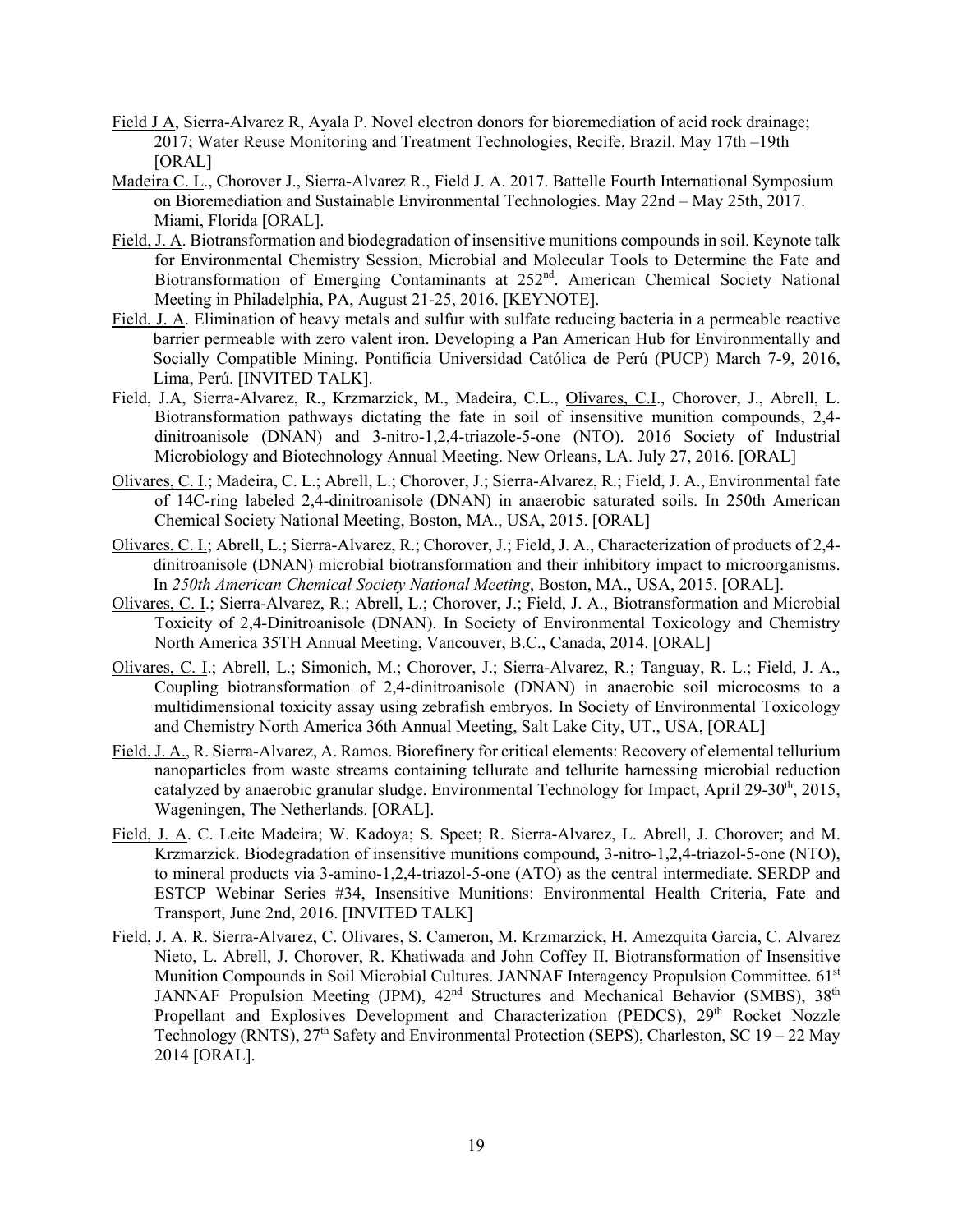- Field, J. A. Anaerobic biotransformation of inorganic pollutants: Reducing environmental risk and recovering critical elements. 13<sup>th</sup> World Conference: Anaerobic Digestion 2013, Santiago de Compostela, Spain, June 25-28, 2013. [KEYNOTE].
- Field, J. A. Anaerobic biotransformation of inorganic contaminants: Eating inorganic minerals without air to clean the environment. IWA-Mexico's Young Water Professional Conference, San Luis Potosi, Mexico from April 24th-26th, 2013. [PLENARY]

# **Research Funding**

Statistics:

Total funding ascribed to Dr. J. A Field:  $\Sigma$ (total funding  $\times$  fraction award credit) = \$ 9,150,887

 Total ascribed to Dr. J.A. Field from 1991 to 2000 (The Netherlands) = **\$ 2,168,890** Total ascribed to Dr. J.A. Field from Jan. 2001 to Dec. 2018 (USA) = **\$ 6,981,977**

# **Selected Research Projects (in the USA)**

| Table continued from previous page |  |  |
|------------------------------------|--|--|
|                                    |  |  |

| Award<br><b>Credit</b> | <b>Title (dates)</b>                                                                                                                                                                                                                               | <b>Funding</b><br><b>Source</b>              | <b>Budget</b>  |
|------------------------|----------------------------------------------------------------------------------------------------------------------------------------------------------------------------------------------------------------------------------------------------|----------------------------------------------|----------------|
| Role %                 |                                                                                                                                                                                                                                                    |                                              | <b>U.S. \$</b> |
| PI 40                  | Complete Biodegradation of Insensitive High<br>Explosive Compounds. Department of Defense,<br>SERDP program. 05/1/2019-04/30/22                                                                                                                    | SERDP-DoD                                    | 1,125,180      |
| PI 40                  | High Rate Degradation of 3-Nitro-1,2,4-triazol-5-<br>one (NTO) to Environmentally Benign End<br>Products in Sequential Reducing-Oxidizing<br>Reactive Mineral Packed Bed Reactors.<br>Department of Defense, SERDP program.<br>05/1/2019-04/30/22. | SERDP-DoD                                    | 678,000        |
| PI 60                  | LSAMP Bridge to the Doctorate: (University of<br>Arizona, Western Alliance to Expand Student<br>Opportunities) $(6/30/2018 - 7/1/2020)$                                                                                                            | <b>HRD-NSF</b>                               | 1,075,000      |
| CoPI <sub>50</sub>     | Evaluation of the Nitrification Inhibition of<br>Treated Effluents. Global Foundries.<br>$(10/15/2017 - 6/30/2019)$                                                                                                                                | <b>Global Foundries</b>                      | 144,600        |
| CoPI <sub>40</sub>     | Mechanisms of nitrification inhibition by azoles:<br>A framework to promote azole detoxification,<br>biodegradation and green chemistry (01/01/2018-<br>12/31/2018                                                                                 | Semiconductor<br><b>Research Corporation</b> | 269,997        |
| PI 40                  | Environmental, Safety & Health Properties of<br>"Onium" Photoacid Generators and Their<br>Photodegradation Products (04/01/2018-<br>03/31/2020                                                                                                     | Semiconductor<br><b>Research Corporation</b> | 403,567        |

*Table continued on next page*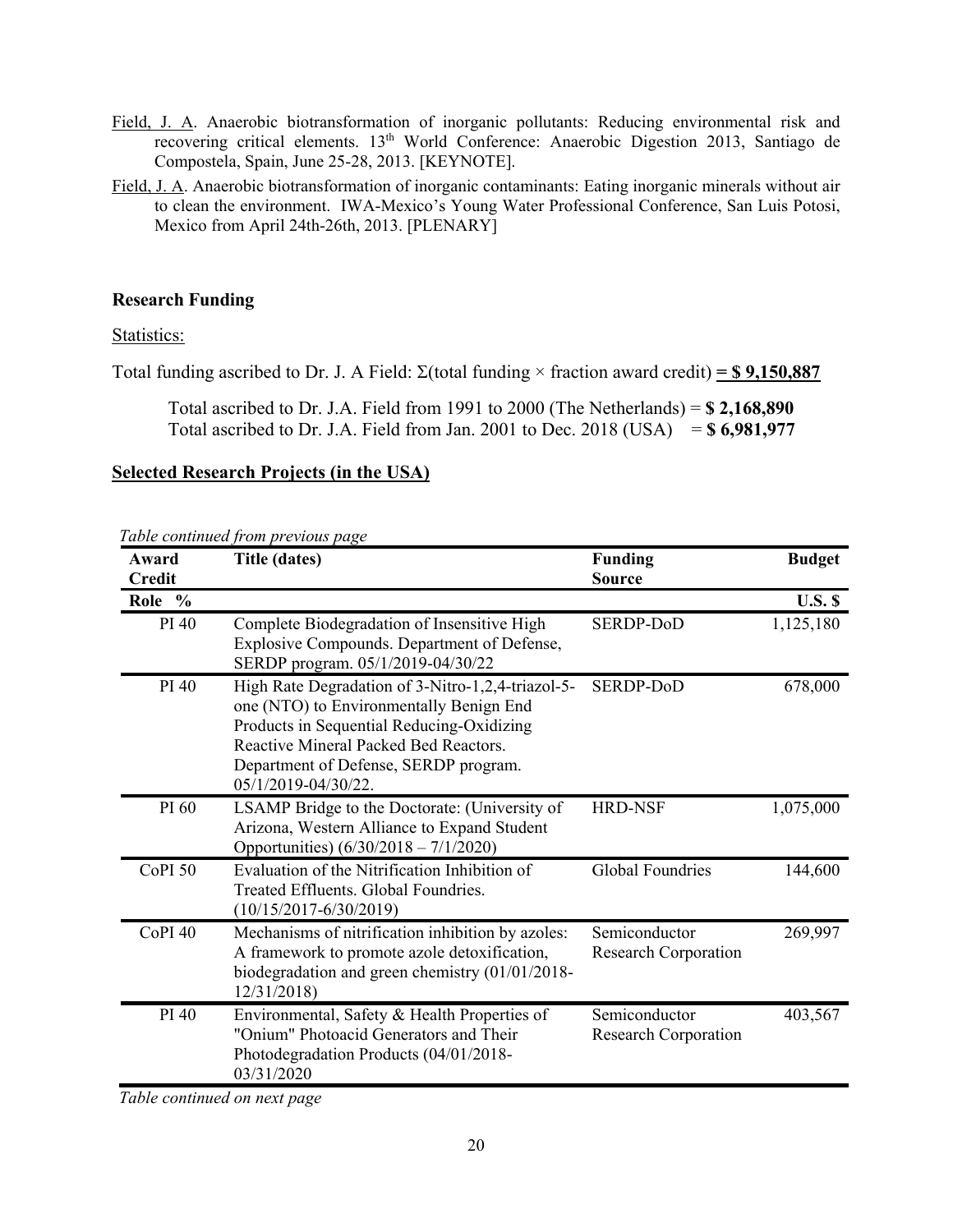*Table continued from previous page* 

| Award<br><b>Credit</b> | raole communeu ji om previous page<br>Title (dates)                                                                                                                                                           | <b>Funding</b><br><b>Source</b>  | <b>Budget</b>  |
|------------------------|---------------------------------------------------------------------------------------------------------------------------------------------------------------------------------------------------------------|----------------------------------|----------------|
| Role %                 |                                                                                                                                                                                                               |                                  | <b>U.S. \$</b> |
| CoPI 30                | Remediation of Per- and Polyfluoroalkyl<br>Contaminated Groundwater Using Cationic<br>Hydrophobic Polymers as Ultra-High Affinity<br>Sorbents. Department of Defense, SERDP<br>program. 05/-1/2018-12/31/2020 | SERDP-DoD                        | 1,211,467      |
| <b>CoPI 2.8</b>        | Risk and Remediation of Metal-Mining Wastes<br>$(08/01/2017 - 07/31/2019)$                                                                                                                                    | <b>NIEHS-NIH</b><br>Superfund    | 3,281,401      |
| PI 60                  | Collaborative Research: WERF: GOALI:<br>Bioaugmentation-Enhanced Anammox for<br>Mainstream Nitrogen Removal (08/01/2017-<br>07/31/2020                                                                        | <b>CBET-NSF</b>                  | 250,000        |
| PI 60                  | Anammox Pilot Testing (05/01/2017 -<br>09/30/2018)                                                                                                                                                            | Pima County                      | 141,234        |
| PI 90                  | Bridge to Doctorate: WAESO LSAMP, Self-<br>Efficacy and Academic Community for<br><b>Underrepresented Minority Student Success</b><br>$(09/01/2016 - 08/31/2018).$                                            | <b>HRD-NSF</b>                   | 1,068,500      |
| PI 50                  | Graduate Student Mobility for Water Quality and<br>Reuse in the Americas $(12/01/2016 -$<br>11/30/2017                                                                                                        | Partners in America<br>100K      | 25,000         |
| PI 50                  | Developing a Pan American Hub for<br><b>Environmentally and Socially Compatible</b><br>Mining. (01/01/2016 - 12/31/2017                                                                                       | R <sub>13</sub> -N <sub>IH</sub> | 30,500         |
| PI40                   | Oligomers Derived from Emerging Nitroaromatic<br>Pollutants in Anaerobic Environments:<br>Mechanisms, Fate and Toxicity (08/15/2015 -<br>$07/31/2018$ ).                                                      | <b>CBET-NSF</b>                  | 330,000        |
| PI 50                  | Environmentally and Socially Responsible<br>Mining for the Protection of Vulnerable<br>Populations and Surrounding Environment in<br>Latin America $(04/07/2014 - 04/06/2015)$                                | R <sub>13</sub> -NIH             | 37,203         |
| PI 60                  | Improving the Reliability of Anaerobic<br>Ammonium Oxidation (ANAMMOX) as an N-<br>Removal Technology through a Mechanistic<br>Understanding of Irreversible Nitrite Inhibition<br>$(4/1/2013 - 3/31/2016)$   | <b>CBET-NSF</b>                  | 340,370        |
| PI 40                  | Interaction of Microbial and Abiotic Processes in<br>Soil Leading to the (Bio)Conversion and<br><b>Ultimate Attenuation of New Insensitive</b><br>Munitions Compounds (03/1/12-02/09/17)                      | SERDP-DoD                        | 1,041,000      |

*Table continued on next page*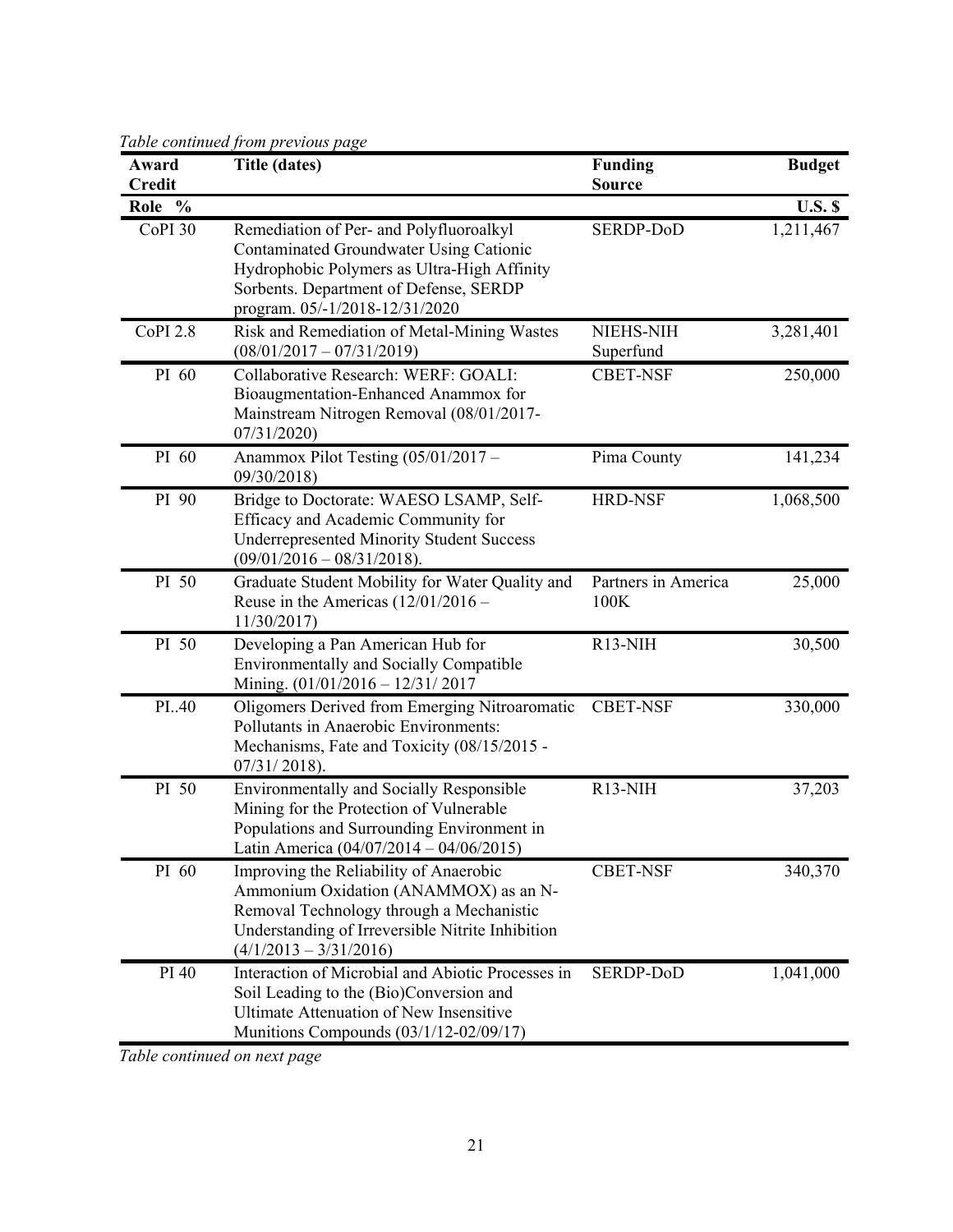| Award<br><b>Credit</b> | ruote communeu ji'om previous puge<br><b>Title (dates)</b>                                                                                                                 | <b>Funding</b><br><b>Source</b>                              | <b>Budget</b>  |
|------------------------|----------------------------------------------------------------------------------------------------------------------------------------------------------------------------|--------------------------------------------------------------|----------------|
| Role %                 |                                                                                                                                                                            |                                                              | <b>U.S. \$</b> |
| CoPI <sub>20</sub>     | Role of Mineral Genesis, Dissolution, and<br>Sorption on Arsenic Fate in Contaminated Sites<br>$(4/1/2010 - 3/31/2015)$                                                    | NIEHS-NIH<br>Superfund                                       | 1,947,000      |
| PI 50                  | Outreach Core to Underrepresented Groups in the<br>US-Mexico Border Region $(4/1/2010 -$<br>3/31/2015                                                                      | <b>NIEHS-NIH</b><br>Superfund                                | 514,988        |
| PI 50                  | Landfill Leachate Treatment: Anammox<br>combined with Advanced Oxidation (07/10-<br>06/13                                                                                  | <b>US-Egypt Science</b><br>Collaboration-<br><b>USDA</b>     | 90,000         |
| PI 20                  | Environmental Safety and Health (ESH) Impacts<br>of Emerging Nanoparticles and Byproducts from<br>Semiconductor Manufacturing. (04/09-04/12)                               | Semiconductor<br>Research<br>Coorporation                    | 1,020,000      |
| PI 100                 | Anaerobic Sewage Treatment for Sustainable<br>Water Reclamation in Jordan (07/01/06-<br>06/31/08                                                                           | <b>International Arid</b><br>Lands Consortium<br><b>USDA</b> | 87,993         |
| CoPI <sub>50</sub>     | Chemolithotrophic Denification as the Missing<br>Link in the Arsenic Biogeochemical Cycle<br>$(09/01/05 - 8/31/07)$                                                        | USGS-NIWR 104G                                               | 121,163        |
| CoPI <sub>50</sub>     | U.S.-Mexico Binational Center for<br>Environmental Science and Toxicology:<br>Collaborative Projects, Educational Materials and<br>Outreach Program (02/015/06 - 02/15/09) | <b>U.S. EPA STAG</b>                                         | 962,200        |
| CoPI <sub>50</sub>     | U.S.-Mexico Binational Center for<br>Environmental Science and Toxicology:<br>Collaborative Projects, Educational Materials and<br>Outreach Program (02/015/06 - 02/15/09) | <b>U.S. EPA EPM</b>                                          | 496,000        |
| CoPI <sub>50</sub>     | U.S.-Mexico Higher Education Partnership in<br><b>Environmental Science and Toxicology</b><br>$(07/01/04 - 06/31/07)$                                                      | <b>TIES-USAID</b>                                            | 300,000        |
| PI 34                  | Agricultural Chemicals as a Major Non-Point<br>Source of Arsenic: Microbial Transformation of<br>Organic Arsenicals. (2002-2004)                                           | USGS-NIWR 104G                                               | 153,164        |
| PI 50                  | Sulfide as the Main Electron Donor for<br>Denitrification of Petroleum Refinery Effluents-<br>A Novel Approach for Simultaneous Removal of<br>S, N, & C. (2001-2004).      | <b>NSF US-Mexico</b><br>Collaborative<br>Projects            | 112,284        |

*Table continued from previous page*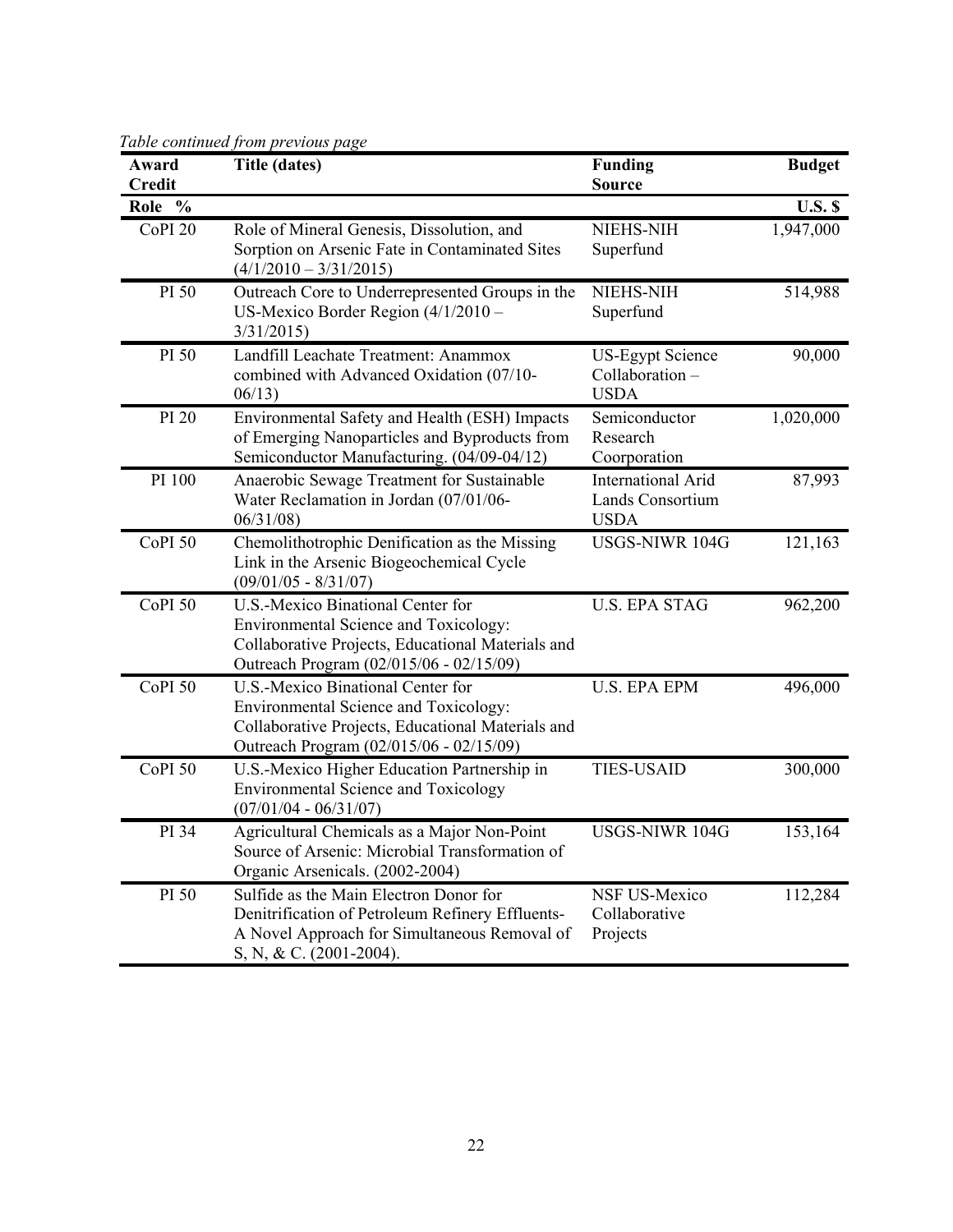# **Teaching**

# **Courses, Enrollment and TCE are presented in Table starting on the next page**

#### **Courses Taught: International Training**

- Getting ready to write a scientific article. Workshop at *Universidad de Santiago de Compostela* (Spain), on June 14th, 2011
- Acid Mine Drainage: Characterization, Remediation and Health Effects. Feb 8-10, 2010, Taxco, Mexico
- Priority of Health Effects and Management of Contaminants in Southern Sonora. October 27-28, 2008, Cuidad de Obregon, Mexico
- Health Effects and Remediation of Mine Tailings. June 4-6, 2007, Faculty of Medicine of the *Universidad Autonoma de San Luis Potosi*, San Luis Potosi, Mexico
- Environmental Sciences and Toxicology: The Lagunera Region. November 13-15, 2006, Gomez Palacio, Durango, Mexico and Torreon, Coahuila, Mexico
- Fate, Toxicity and Remediation of Heavy Metals, Univ. Sonora, Hermosillo, Mexico, December 2005
- Advances in Environmental Toxicology and Environmental Sciences, CICESE, Ensenada, Mexico March 2005
- Recent Advances in Toxicology. Sept. 22-23, 2004, Mexico City, Mexico

Water Reuse Course for Visiting Jordanian Scientists, December 2003 at the University of Arizona

Bioremediation Course, *Universidad de Vallodolid*, Valladolid Spain, December 2002

Anaerobic Treatment Coffee Wastewater, Matagalpa (5 weeks), Nicaragua, 1990

Anaerobic Workshop, *Universidad de Valle*, Cali, Colombia 1987.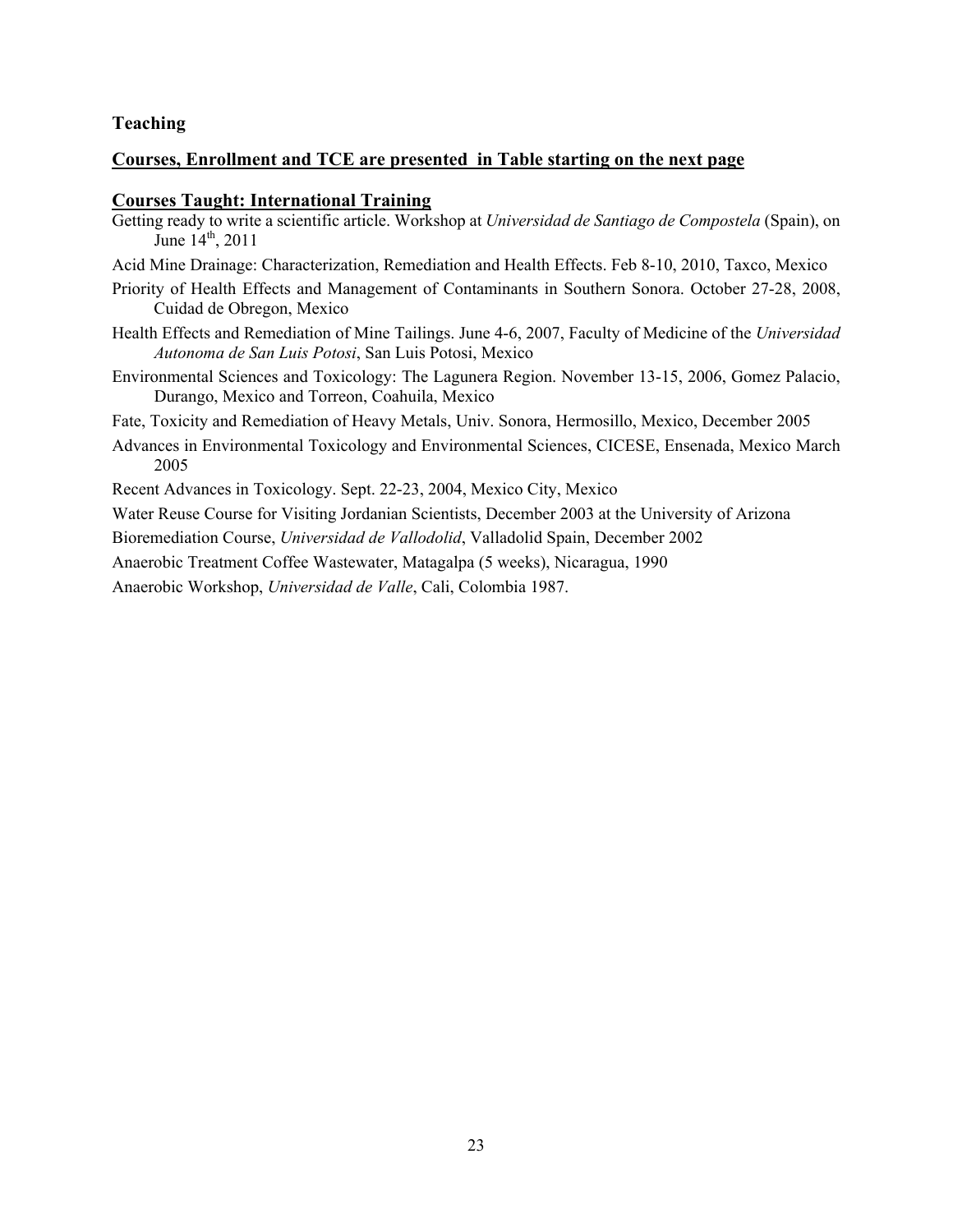**Enrollments and Teaching Course Evaluations of Dr. Jim Field's Teaching at the University of Arizona†** Part A. Fall Semester Courses

| <b>Term</b>      | Course        | <b>Title</b>                  | <b>Enrollment</b> | <b>Overall Rating</b><br><b>Teaching Effectiveness*</b> | <b>Overall Rating</b><br>Course |
|------------------|---------------|-------------------------------|-------------------|---------------------------------------------------------|---------------------------------|
| Fall 2002        | CHEE-450-001  | Introduction to Biotechnology | 12                | 2.92                                                    | 2.92                            |
| Fall 2002        | ENGR-102-008  | Introduction to Engineering   | 43                | 3.23                                                    | 3.03                            |
| Fall 2003        | CHEE-450-001  | Introduction to Biotechnology | 21                | 4.06                                                    | 3.44                            |
| Fall 2003        | ENGR-102-013  | Introduction to Engineering   | 46                | 3.95                                                    | 3.71                            |
| <b>Fall 2004</b> | CHEE-577A-001 | Microbiology for Engineers    | 14                | 4.23                                                    | 4.00                            |
| Fall 2004        | ENGR-102-006  | Introduction to Engineering   | 42                | 3.93                                                    | 3.43                            |
| Fall 2005        | CHEE-450-001  | Introduction to Biotechnology | 37                | 3.84                                                    | 3.59                            |
| Fall 2005        | CHEE-577R-001 | Microbiology for Engineers    | 11                | 4.78                                                    | 4.33                            |
| <b>Fall 2006</b> | CHEE-477R-001 | Microbiology for Engineers    | 11                | 4.27                                                    | 4.00                            |
| <b>Fall 2008</b> | CHEE-477R-001 | Microbiology for Engineers    | 47                | 4.30                                                    | 3.89                            |
| Fall 2009        | CHEE-477R-001 | Microbiology for Engineers    | 57                | 4.47                                                    | 3.86                            |
| Fall 2010        | CHEE-477R-001 | Microbiology for Engineers    | 64                | 3.70                                                    | 3.38                            |
| Fall 2011        | CHEE-477R-001 | Microbiology for Engineers    | 56                | 3.63                                                    | 3.29                            |
| Fall 2012        | CHEE-477R-001 | Microbiology for Engineers    | 65                | 3.73                                                    | 3.36                            |
| Fall 2013        | CHEE-477R-001 | Microbiology for Engineers    | 67                | 3.77                                                    | 3.50                            |
| Fall 2013        | HNRS-195I-015 | Special Topics in Science     | 11                | $ND^*$                                                  | ND                              |
| Fall 2014        | CHEE-477R-001 | Microbiology for Engineers    | 74                | 3.73                                                    | 3.43                            |
| Fall 2014        | HNRS-195I-014 | Special Topics in Science     | 15                | 3.91                                                    | 3.18                            |
| Fall 2015        | CHEE-477R-001 | Microbiology for Engineers    | 70                | 3.49                                                    | 3.16                            |
| Fall 2016        | CHEE-477R-001 | Microbiology for Engineers    | 49                | 2.73                                                    | 2.22                            |
| Fall 2016        | CHEE-577R-001 | Microbiology for Engineers    | 10                | 4.50                                                    | 4.25                            |
| Fall 2017        | CHEE-477R-001 | Microbiology for Engineers    | 47                | 3.98                                                    | 3.40                            |
| Fall 2017        | CHEE-577R-001 | Microbiology for Engineers    | 12                | 4.5                                                     | 4.25                            |
| <b>Fall 2018</b> | CHEE-477R-001 | Microbiology for Engineers    | 46                | 4.16                                                    | $\rm ND$                        |
| Fall 2018        | CHEE-577R-001 | Microbiology for Engineers    | 4                 | 5.0                                                     | ND                              |

 $*ND = no$  data, scale 1-5;  $†$  Graduate student committee responsibilities are listed after MS students advised;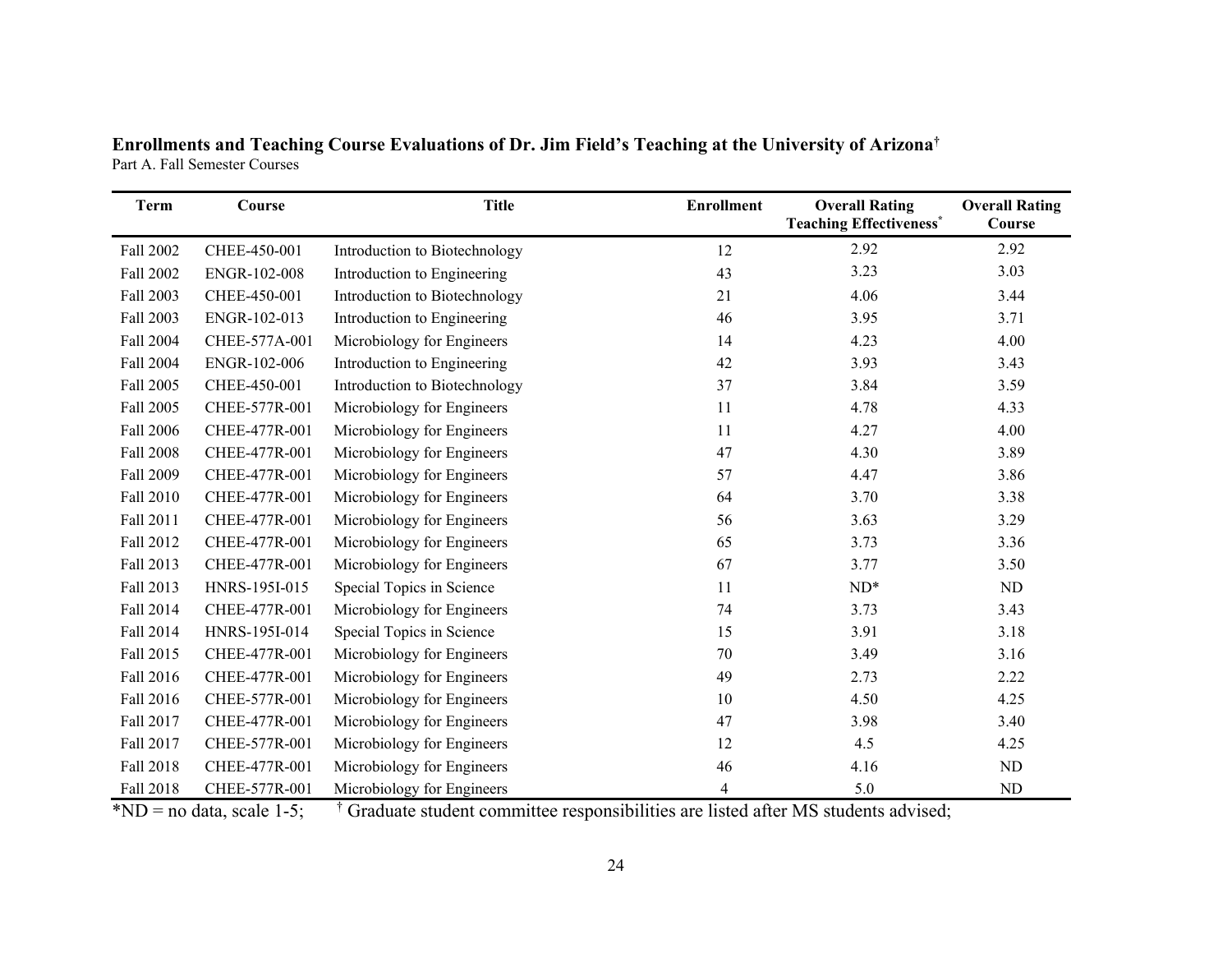**Enrollments and Teaching Course Evaluations of Dr. Jim Field's Teaching at the University of Arizona**  Part B. Spring Semester Courses

| <b>Term</b> | Course       | <b>Title</b>                                      | <b>Enrollment</b> | <b>Overall Rating</b><br><b>Teaching Effectiveness</b> | <b>Overall Rating</b><br>Course |
|-------------|--------------|---------------------------------------------------|-------------------|--------------------------------------------------------|---------------------------------|
| Spr 2003    | CHEE-573-001 | Biodegradation of Hazardous Organic Compounds     | 11                | 4.33                                                   | 4.17                            |
| Spr 2004    | CHEE-542-001 | Bioremediation of Inorganic Contaminants          | 8                 | 4.67                                                   | 4.33                            |
| Spr 2004    | CHEE-573-001 | Biodegradation of Hazardous Organic Compounds     | 5                 | 4.33                                                   | 3.92                            |
| Spr 2005    | CHEE-573-001 | Biodegradation of Hazardous Organic Compounds     | 12                | 3.60                                                   | 4.00                            |
| Spr 2005    | SWES-440-001 | Biodegradation of Poll. in Soil and Groundwater   | 21                | 4.89                                                   | 4.56                            |
| Spr 2006    | CHEE-473-001 | Biodegradation of Hazardous Organic Compounds     | 9                 | 4.67                                                   | 4.42                            |
| Spr 2006    | CHEE-542-001 | Bioremediation of Inorganic Contaminants          | 13                | 4.20                                                   | 4.00                            |
| Spr 2007    | CHEE-573-001 | Biodegradation of Hazardous Organic Compounds     | 6                 | 4.63                                                   | 4.25                            |
| Spr 2009    | CHEE-473-001 | Biodegradation of Hazardous Organic Compounds     | 8                 | 4.67                                                   | 4.50                            |
| Spr 2009    | CHEE-542-001 | Bioremediation of Inorganic Contaminants          | 8                 | 4.40                                                   | 4.20                            |
| Spr 2011    | CHEE-473-001 | Biodegradation of Hazardous Organic Compounds     | 6                 | 4.80                                                   | 4.00                            |
| Spr 2011    | CHEE-573-001 | Biodegradation of Hazardous Organic Compounds     | 5                 | 4.23                                                   | 3.77                            |
| Spr 2012    | CHEE-510-001 | Logistics of Writing a Manuscript for Engineering | 13                | 4.67                                                   | 4.33                            |
| Spr 2012    | CHEE-542-001 | Bioremediation of Inorganic Contaminants          | 9                 | 4.44                                                   | 3.89                            |
| Spr 2013    | CHEE-510-001 | Logistics of Writing a Manuscript for Engineering | 11                | 4.83                                                   | 4.33                            |
| Spr 2013    | CHEE-573-001 | Biodegradation of Hazardous Organic Compounds     | 6                 | 5.00                                                   | 4.67                            |
| Spr 2014    | CHEE-510-001 | Logistics of Writing a Manuscript for Engineering | 6                 | 4.50                                                   | 4.10                            |
| Spr 2015    | CHEE-510-001 | Logistics of Writing a Manuscript for Engineering | 15                | 4.50                                                   | 4.10                            |

† Graduate student committee responsibilities are listed after MS students advised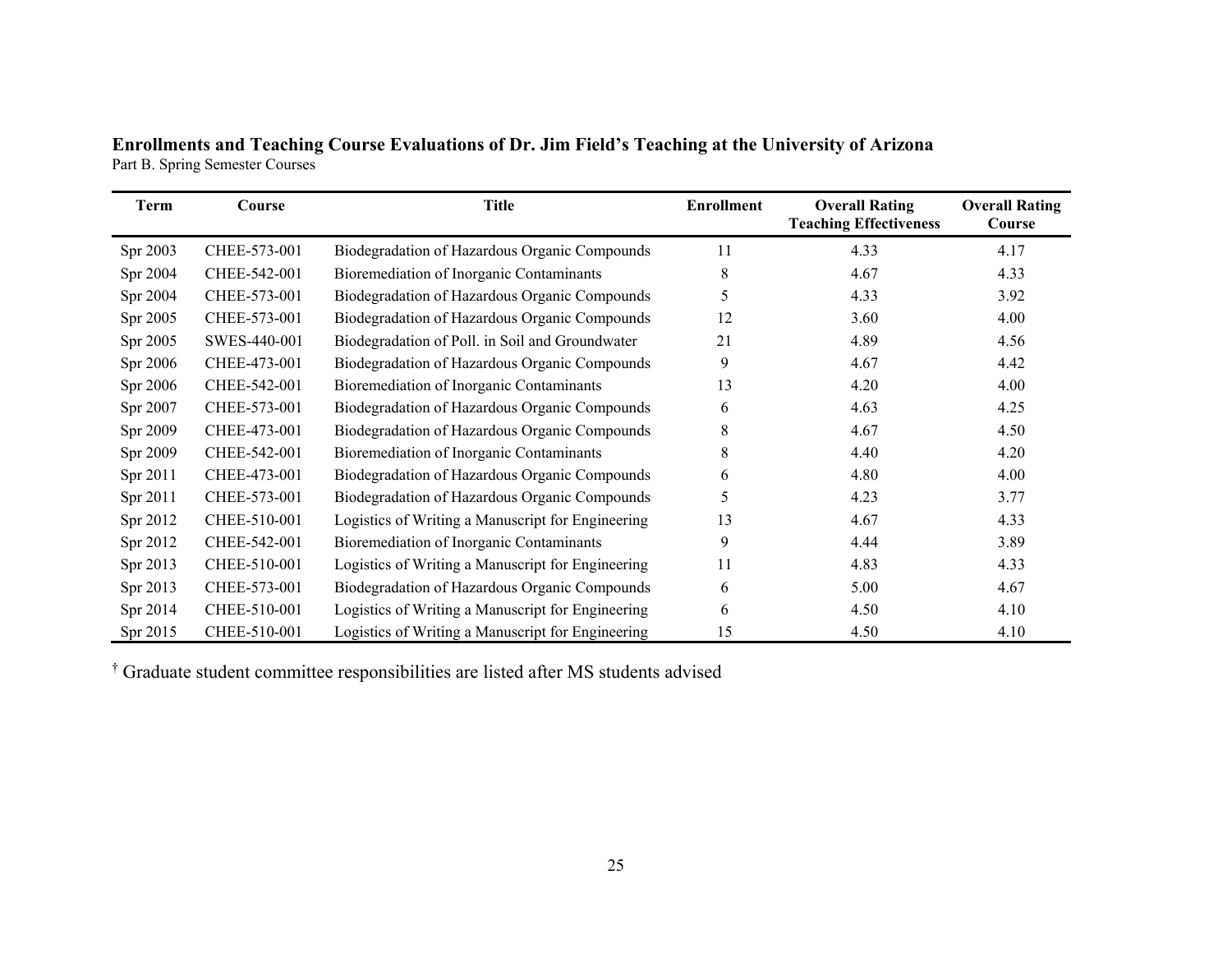# **Graduate Student Advising**

#### PhD students graduated

- 1. De Jong, E. Physiological Roles and Metabolism of Fungal Aryl Alcohols. December  $1<sup>st</sup>$ , 1993. Wageningen University.
- 2. Kato, M. T. The Anaerobic Treatment of Low Strength Soluble Wastewaters. June 10<sup>th</sup>, 1994. Wageningen University.
- 3. Florencio, L. Fate of Methanol in Anaerobic Bioreactors. June 10<sup>th</sup>, 1994. Wageningen University.
- 4. Razo-Flores, E. Biotransformation and Biodegradation of N-Substituted Aromatics in Methanogenic Granular Sludge. September 19<sup>th</sup>, 1997. Wageningen University.
- 5. Kotterman, M. Polycyclic Aromatic Hydrocarbon Degradation by the White Rot Fungus *Bjerkandera* sp. strain BOS55. October  $4<sup>th</sup>$ , 1998. Wageningen Agricultural University.
- 6. Mester, T. Role of Manganese and Veratryl Alcohol in the Ligninolytic System of *Bjerkandera* sp. Strain BOS55. September 9<sup>th</sup>, 1998. Wageningen University.
- 7. Kortekaas, S. Sequenced Anaerobic-Aerobic Treatment of Hemp Pulping Wastewaters. November 4th, 1998. Wageningen University.
- 8. Teunissen, P. The role of natural chlorinated hydroquinone metabolites in ligninolytic fungi. June 16th, 1999. Wageningen University.
- 9. Van Eekert, M. Transformation of chlorinated compounds by methanogenic granular sludge. June 21st, 1999. Wageningen University.
- 10. ten Have, R. Lignin peroxidase mediated biotransformations useful in the biocatalytic production of vanillin. 2000, Wageningen University
- 11. Tan, N. Integrated and sequential anaerobic/aerobic biodegradation of azo dyes. 2001, Wageningen University
- 12. Hage, A. Biocatalytic conversions by white rot fungi: exploring the reductive system. 2001, University of Amsterdam
- 13. van der Zee, F. Anaerobic azo dye reduction. 2002, Wageningen University.
- 14. Cervantes-Carrillo, Quinones as electron acceptors and redox mediators for the anaerobic biotransformation of priority pollutants. 2002, Wageningen University
- 15. Guerrero, C. The role of redox mediators on the anaerobic degradation of chlorinated solvents. 2004, University of Arizona
- 16. Cortinas Lopez, I. Microbial Transformation of Arsenic and Organoarsenic Compounds in Anaerobic Environments. 2007. University of Arizona
- 17. Sun, W. Anoxic Oxidation of Arsenite. 2008, University of Arizona
- 18. Ochoa, V. Removal of Perfluorooctane Sulfonate (PFOS) and Related Compounds from Industrial Effluents. 2008. University of Arizona
- 19. Banihani, Q. Anaerobic Aerobic Treatment of Domestic Sewage for the Removal of Carbonaceous and Nitrogenous Contaminants. 2009, University of Arizona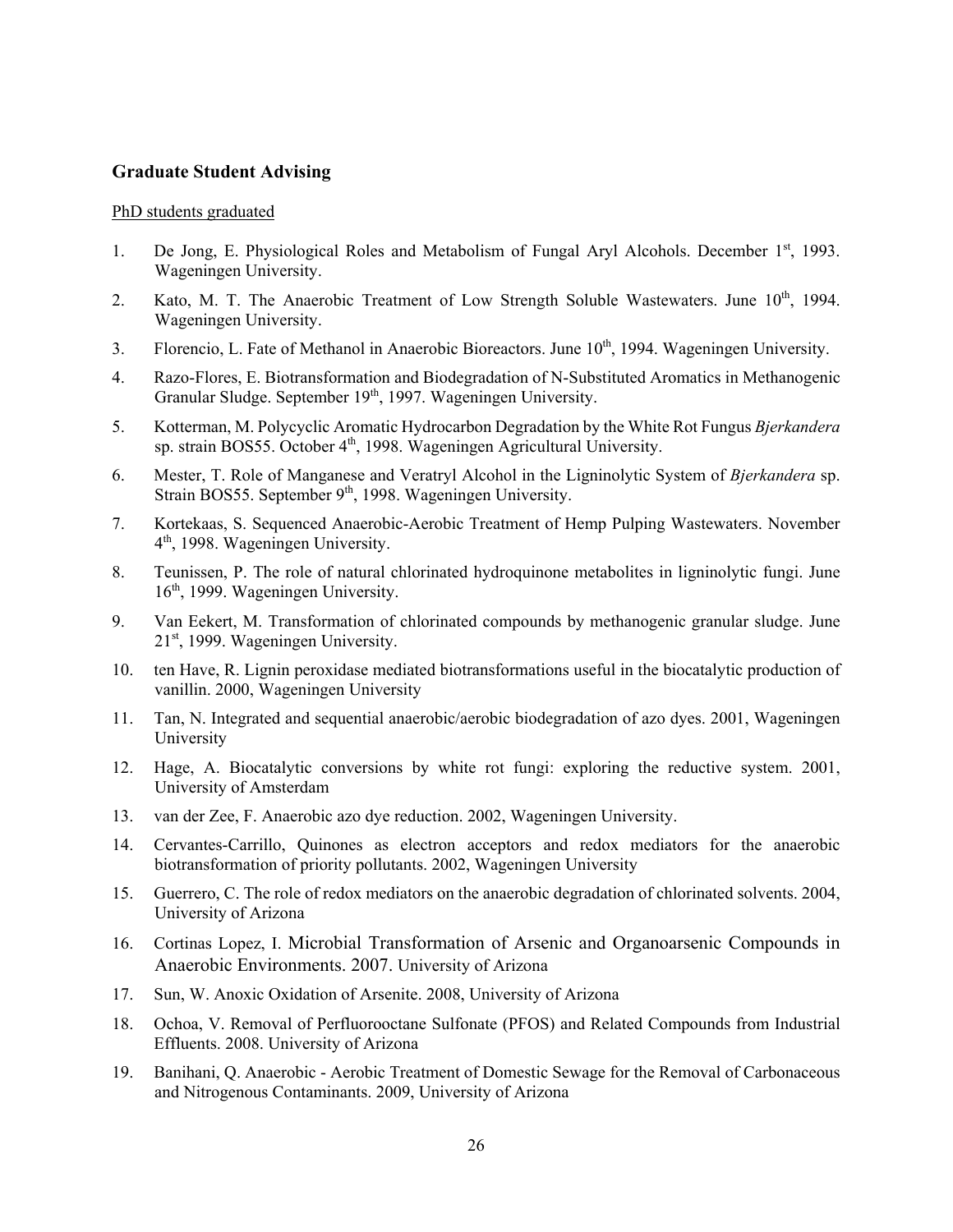- 20. Gamez Grijalva, V.M. Biological and Physical-Chemical Methods for Treatment of Semiconductor Manufacturing Effluents. 2009. University of Arizona.
- 21. Gomez-Rivera, F. "Removal of Inorganic Oxide Nanoparticles during Activated Secondary Sludge Treatment and during the Bioremediation of Landfill Leachate". 2010. University of Arizona.
- 22. Tapia-Rodriguez, A. Anaerobic Bioremediation of Hexavalent Uranium in Groundwater. 2011. University of Arizona
- 23. Carvajal-Arroyo, J.M. Treatment of Nitrogen Nutrient Using Anaerobic Ammonium Oxidation (ANAMMOX) bioreactors. University of Arizona, 2013.
- 24. Otero-Gonzalez, L. Mechanisms and screening of nanotoxicity. 2014. University of Arizona.
- 25. Rodriguez Freire, L. The Role of Microorganisms in the Biogeochemical Cycle of Arsenic in the Environment. 2014. University of Arizona.
- 26. Gonzalez Estrella, J. Toxicity nanoparticles to biological wastewater treatment processes. University of Arizona. 2014. University of Arizona.
- 27. Olivares-Martinez, C. Biotransformation of insensitive munitions compounds. University of Arizona. 2015
- 28. Ramos-Ruiz, A. Fate of emerging semiconducting materials in landfills. University of Arizona. 2016
- 29. Guangbin, Li. Toxicity mechanisms of Anaerobic Ammonium Oxidation (ANAMMOX). University of Arizona. 2016
- 30. Ayala, P.A. Passive treatment of acid mine drainage. University of Arizona. 2016.
- 31. Chao Zeng, Potential Environmental and Health Risks from Engineered Nanoparticles and III-V Materials Used in the Semiconductor Industry. University of Arizona. 2016

# PhD students current

- Madeira, C. Biotransformation and biodegradation of nitro-aromatic and nitro-heterocyclic compounds and their amines. University of Arizona
- Chi Nguyen. Environmental Safety and Health Aspects III-V semiconducting materials
- Kadoya W. Adduct formation during anaerobic biotransformation of nitroaromatic rpollutants.
- Nivrutti Lakhey, Anammox
- Kalyani Vikas Jog. Biodegradation of Azoles
- Youngjae Yu. Transformation of explosive compounds by soil minerals

# MS students graduated (list is for USA only; approximately 30 Ir. Candidates in The Netherlands)

- 1. Brady, L. Stimulation of azo dye biotransformation with redox mediators. 2002. University of Arizona.
- 2. Cortinas-Lopez, I. Microbial Transformation and Mobilization of Arsenate under Landfill Conditions. 2004. University of Arizona.
- 3. Karri, S.L. Bioremediation of Heavy Metals Using Sulfate Reducing Bacteria. 2004. University of Arizona.
- 4. Francis, J. Anaerobic biotransformation of chloroform. 2005. University of Arizona
- 5. Howard, B.R. Zero-Valent Iron as an Electron Donor for the Biological Treatment of Acid Mine Drainage Using Sulfate-Reducing Bacteria. 2006. University of Arizona.
- 6. Ochoa Herrera, V.L. Removal of Perfluorooctane Sulfonate (PFOS) by Sorption onto Activated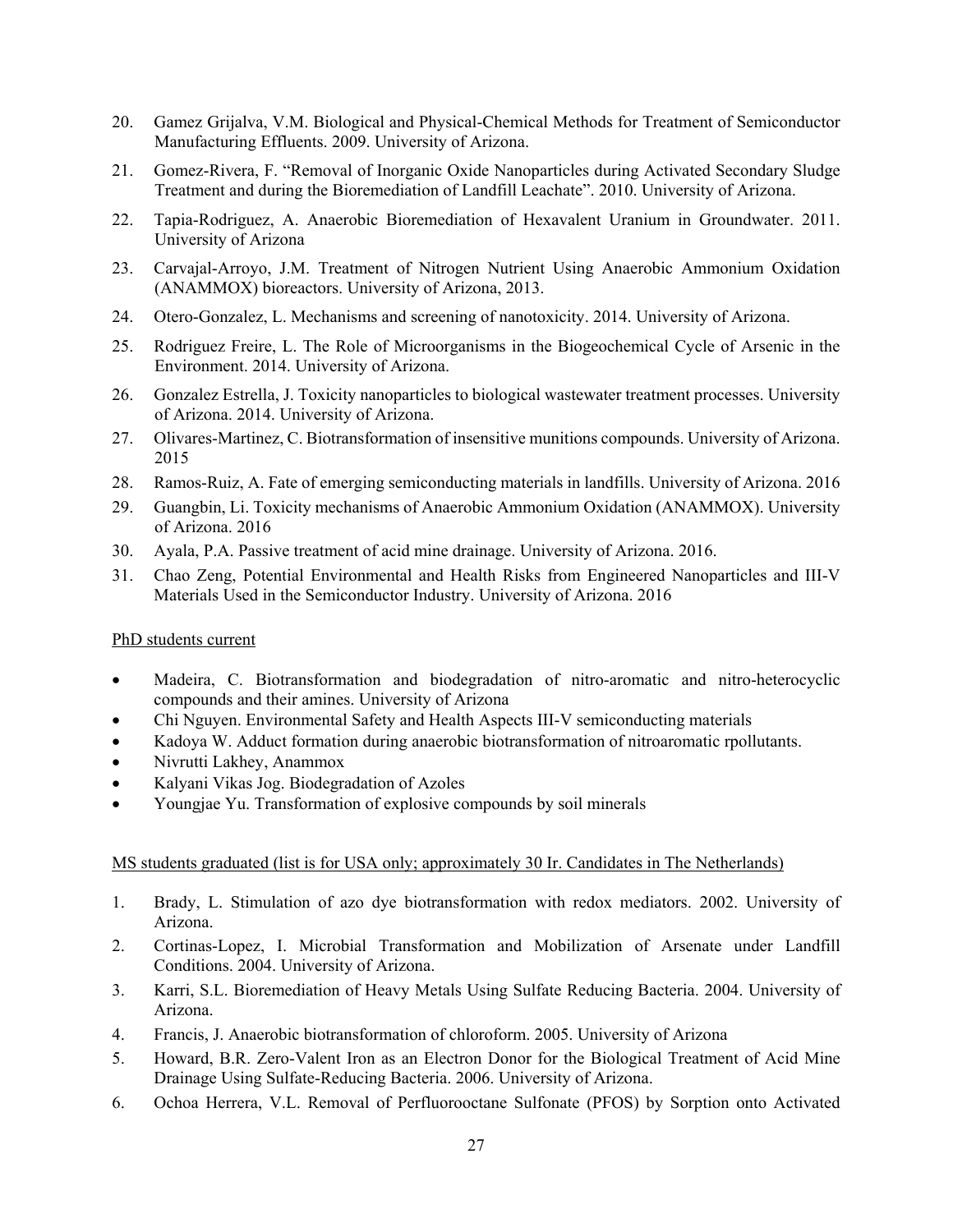Carbon and onto Wastewater Treatment Sludge. 2006. University of Arizona.

- 7. Sun, W. Anoxic Oxidation of Arsenite to Arsenate Linked to Denitrification. 2006, University of Arizona.
- 8. Trujillo Silva, M.A. Chemolithotrophic reduction of perchlorate with reduced sulfur compounds as electron donors. 2006. University of Arizona.
- 9. Chairez Llamas, M.C. Application of elemental sulfur as electron donor for the remediation of water contaminated with nitrate and bromate. 2006. University of Arizona.
- 10. Gamez Grijalva, V.M. Recovery of heavy metals from wastewater by means of a sulfate reducing bioreactor and a crystallization reactor. 2006. University of Arizona.
- 11. Byrnes, D.J. Microbial competition for elemental sulfur used as electron donating substrate for perchlorate reduction. 2007. University of Arizona.
- 12. Carvajal-Kottmann, D.I. Bioremediation of manganese in acid mine drainage. 2008. University of Arizona.
- 13. Leon-Garcia, G.L. Inhibitory impact of fluoride and copper ions on biological wastewater treatment systems. 2008. University of Arizona.
- 14. Tapia-Rodriguez, A. Bioremediation of hexavalent uranium plumes in groundwater. 2009. University of Arizona.
- 15. Gomez-Rivera, F. "Anaerobic Biodegradation of Benzene, Toluene, m-Xylene and cis-DCE." 2009. University of Arizona.
- 16. Swanson, C. Investigation of anaerobic biodegradability of municipal primary settled solids. 2009. University of Arizona.
- 17. Rodríguez-Freire, L. Metabolic characterization of chemolithotrophic arsenite-oxidizing nitratereducing bacterial strains. 2010. University of Arizona.
- 18. Rodriguez, M. Impact of Wastewater Components on the Aggregation Behavior of Nanoparticles in Chemomechanical Planarization (CMP) Slurries. 2011. University of Arizona.
- 19. Barbero-Ortega, I. Environmental, safety and health impacts of emerging nanoparticles from semiconductor manufacturing. 2011. University of Arizona.
- 20. Carvajal-Arroyo, J.M. Assessment of inhibition of the ANAMMOX process. Improvement of biomass retention in ANAMMOX bioreactors. 2012. University of Arizona.
- 21. Otero-Gonzalez, L. Application and validation of an impedance-based real time cell analyzer to measure the toxicity of nanoparticles impacting 16HBE14o- lung epithelial cell. 2012. University of Arizona.
- 22. Ramos-Ruiz, A. Fate of gallium arsenide in mixed municipal waste landfills. Univ. of Arizona, 2013
- 23. Liu, Yuanzhe. Biodegradation of algae biomass, University of Arizona. 2014
- 24. Zeng, Chao. Corrosion of discarded photovoltaic cells in landfills, University of Arizona. 2014
- 25. Speet, S. Biodegradation of Insensitive Munitions Compounds, University of Arizona. 2015
- 26. Vilcherez, D. Anaerobic ammonium oxidation, University of Arizona. 2015
- 27. Orenstein, E. Leaching of arsenic from electronic waste. University of Arizona. 2015
- 28. Madeira, C. Biotransformation explosive compounds. University of Arizona. 2015
- 29. Kechen Zhu. Biorecovery of Rhodium 2017
- 30. Kadoya, W. Oligomer formation during nitroaromatic reduction 2017
- 31. Alvaro Simon-Pascual Biorecovery of Platinum 2018
- 32. Kalyani Vikas Jog. Biodegradation/Toxicity of Azoles 2018
- 33. Nivrutti Lakhey. Anammox 2018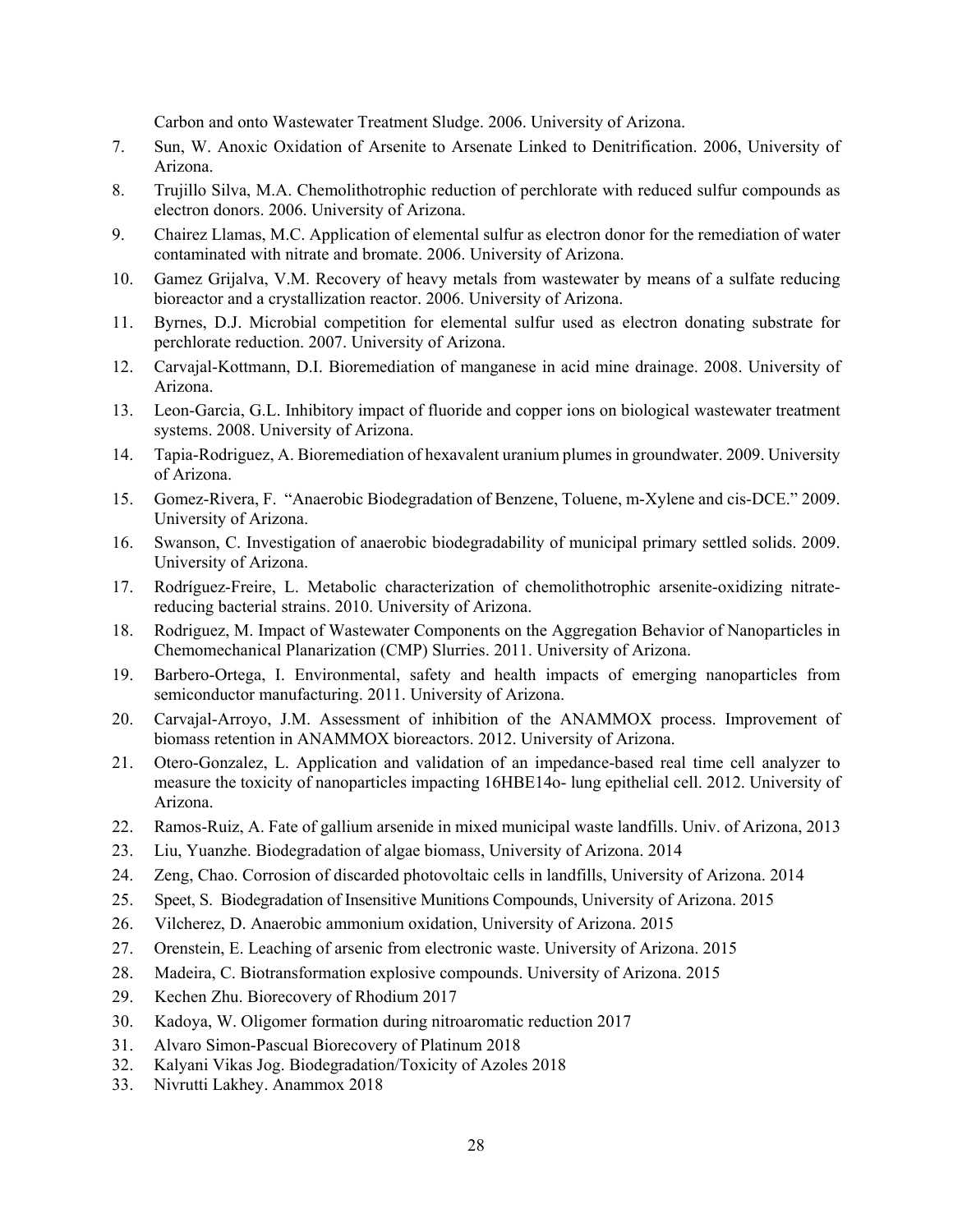MS students current

- Derek Swartzendruber, Combined partial nitritation and anammox mainstream
- Kelly Umlauf, bioreduction antimony
- Erica Vanover, biodegradation and microbial toxicity of azoles
- Mallory McMurry, Anammox bioreactors

# Graduate student committee responsibilities

Dr. Jim A. Field serves on the graduate committees of students he advises or co-advises and typically one to three additional students from the Department of Chemical and Environmental Engineering or other departments across campus. For example in addition to his current graduate students, in calendar year 2018, he was also on the committees of the following students:

- Bincong Zhang, PhD student of Dr. Kim Ogden in the Environmental Engineering program
- Valentino Dhiyu Asmoro, Professional Science Masters of Dr. Joel Cuello in the GIDP Applied Biosciences Program
- Aiden Richard Foster, Professional Science Masters of Dr. Ian Pepper in the GIDP Applied Biosciences Program

Dr. Jim A. Field also provides service to the graduate programs by serving on the Graduate Council (since 2015)

# **Post Doctoral Advising Since Arriving at UA**

- 1. Dr. F. van der Zee 2002 Azo Dye Biodegradation *(now at* Biothane, The Netherlands)
- 2. Dr. R. Bersitain 2004-2005 Chemolithotrophic Denitrification (*now lecturer at* Universidad Autonoma Metropolitana, Mexico City, Mexico)
- 3. Dr. Margarita Salazar 2004 Perchlorate Bioreduction (*now at* Novozymes, Denmark);
- 4. Dr. Xiumin Ju 2005-2006 Perchlorate Bioreduction (*now at* Westland Resources, Tucson);
- 5. Dr. Antonia Luna 2006 & 2008-2010 Uranium bioreduction and (*now faculty at* CIMAV, Chihuahua, Mexico);
- 6. Dr. Johanna Santamaria 2006-2007 Perchlorate Bioreduction (now *faculty* at Universidad de Bogotá Jorge Tadeo Lozano, Colombia)
- 7. Dr. W. Sun 2007-2010 Arsenic bioremediation (*now faculty at* Southern Methodist University)
- 8. Dr. S. Martinez 2011 Anaerobic Ammonia Oxidation (*now at* Instituto de Biotecnología y Ecología Aplicada (INBIOTECA), Universidad Veracruzana, Mexico).
- 9. Dr. J. Liang 2011 Biodegradation of explosives (*now faculty at* Xian Jiatong Univ., China);
- 10. Dr. D. Puyol 2012-2013 Anaerobic Ammonia Oxidation (*now faculty at* of Chemical and Environmental Engineering, Universidad de Rey Juan Carlos, Mostoles, Madrid, Spain).
- 11. Dr. M. Krzmarzick 2012-2013 Biodegradation of Explosives *(now faculty at* Oklahoma State Univ.)
- 12. Dr. S. Cameron. 2013-2014 Biodegradation of Explosives (*now at* U.S. EPA)
- 13. Dr. Guangbin Li 2016-2018. Anammox (*in progress, will become faculty* at University of Maryland in 2019)
- 14. Dr. Adriana Ramos-Ruiz. Biorecovery of Tellurium 2016-2017 (*now between* employment)
- **15.** Dr. Xi-Zhi Niu. Environmental Safety and Health Characteristics of Onium compounds (*in progress*)